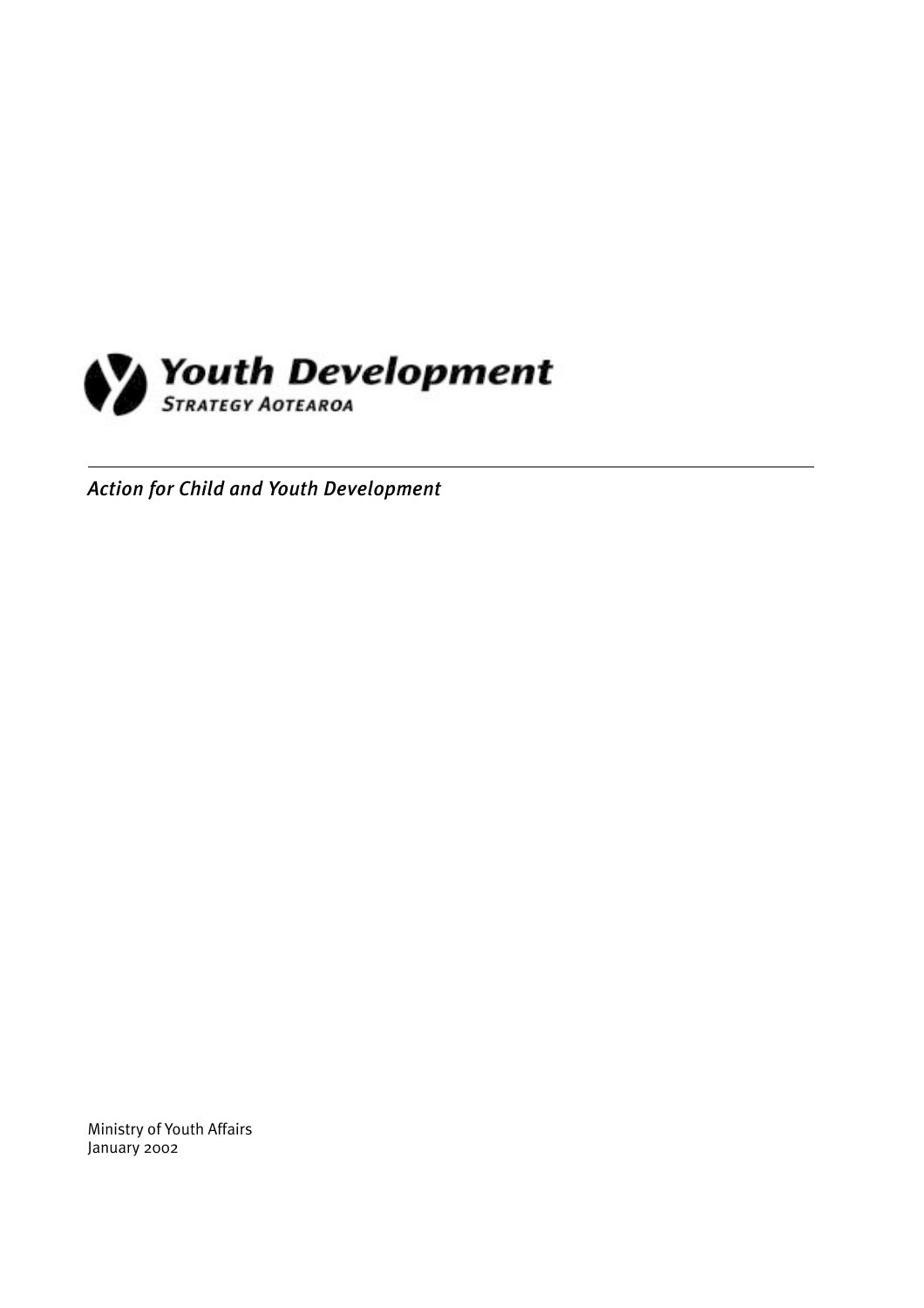# **BEYOND ...**

| Focusing       | on 'at risk', negative labels, problems |
|----------------|-----------------------------------------|
| <b>Blaming</b> | teachers, parents, TV                   |
| Reacting       | in an ad hoc manner to youth issues     |
| <b>Fixing</b>  | single youth problems in isolation      |

# **TOWARDS ...**

|             | Understanding  young people as partners in their development |
|-------------|--------------------------------------------------------------|
| Encouraging | adults to be supportive mentors.                             |
| Planning    | being intentional, having a plan and setting high goals      |
| Achieving   | an inclusive economy/society - where young people are        |
|             | innovative and energetic participants                        |

#### **ACKNOWLEDGMENTS**

A wide range of individuals, organisations, groups of young people and adults have been involved in the development of the Youth Development Strategy Aotearoa. The hard work of the project team at the Ministry of Youth Affairs and valued advice and comments from the following people are particularly acknowledged:

- Youth Development Strategy Aotearoa Reference Group
- Youth Advisory Forum
- Consultation meeting participants
- Young people and adults who responded to the consultation documents.

*Published by Ministry of Youth Affairs 48 Mulgrave Street PO Box 10-300, Wellington, New Zealand Ph: 04 471 2158, Fax: 04 471 2233 Email: info@youthaffairs.govt.nz Internet: www.youthaffairs.govt.nz*

*Copies are available from the Ministry of Youth Affairs and on the website: www.youthaffairs.govt.nz*

*ISBN 0-478-25004-5 (Booklet) ISBN 0-478-25005-3 (Web)*

*Designed by Cluster Creative*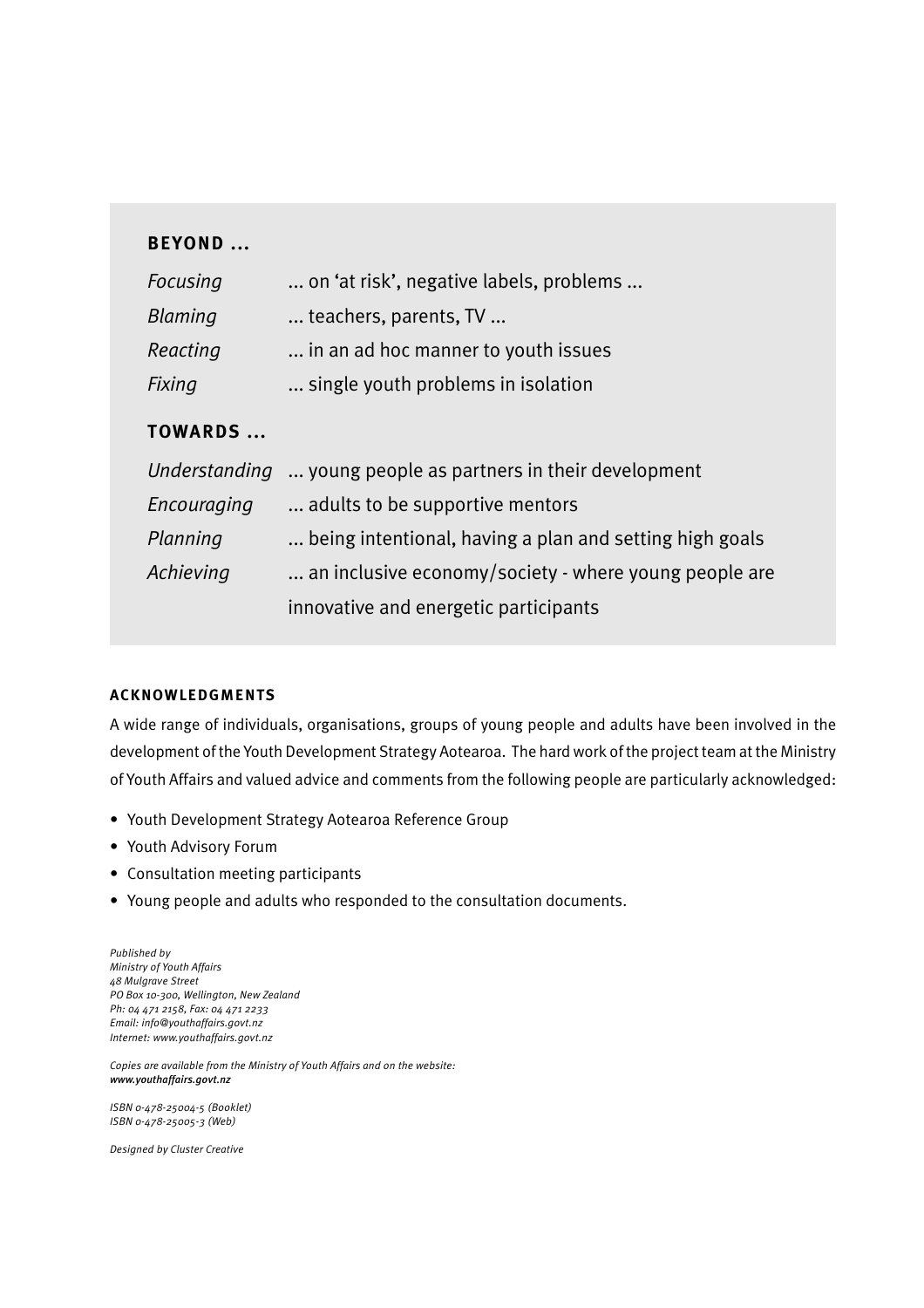# V Contents

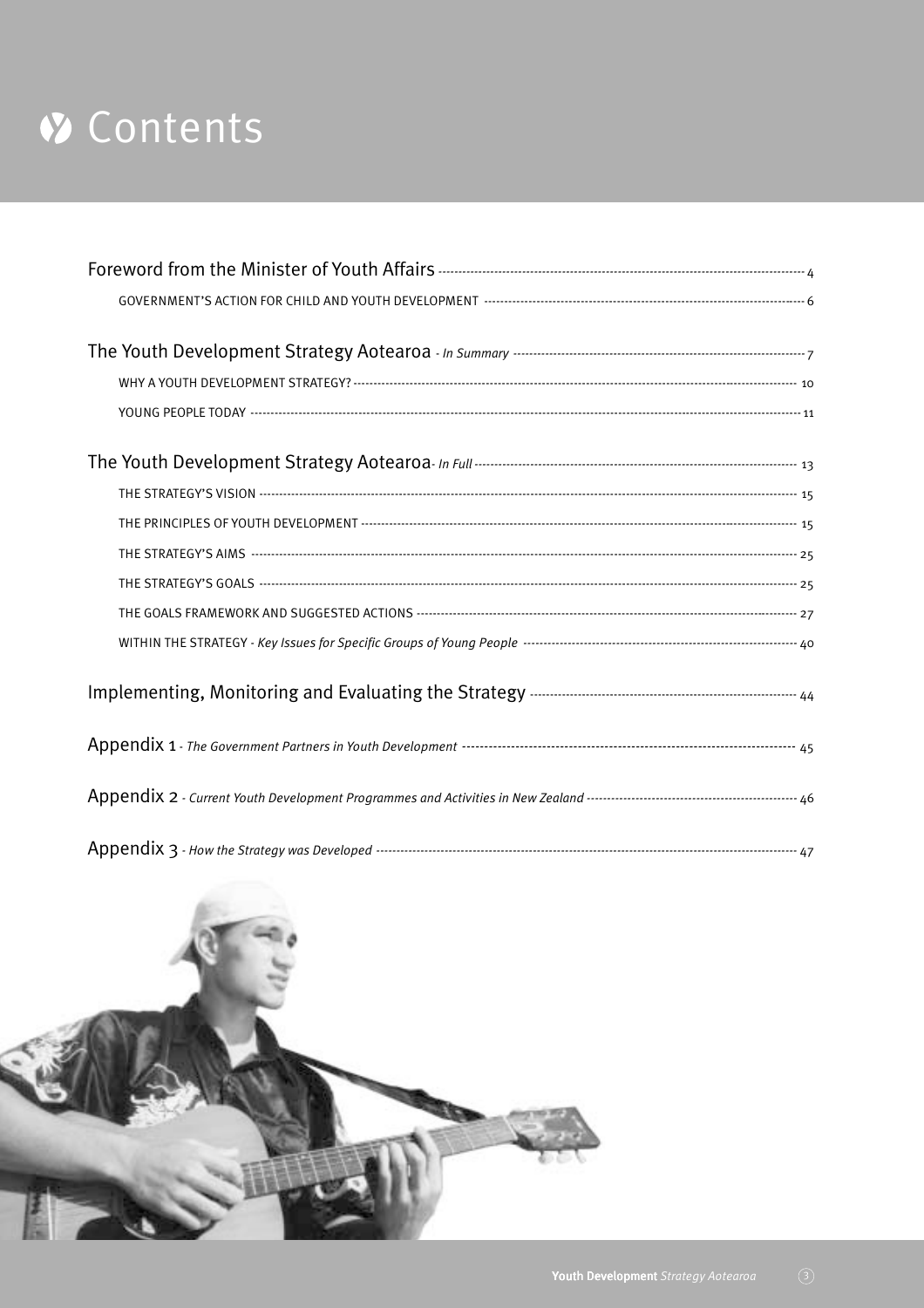*He mihi nui te¯nei ki te hunga taiohi, ki nga¯ pakeke hoki o nga¯ whakatipuranga katoa e tiaki mai ana i te rangatahi.*

*He koanga ngākau tēnei te tāpae atu i te Rautaki Whakawhanake Taiohi o Aotearoa nei ki mua i ō koutou aroaro. Ka¯ore he mea i tua atu o te whakawhanake oranga pai, harikoa hoki o te hunga tamawahine, tamata¯ne. Ka tutuki ana te¯nei wha¯inga, ka pai ake te hauora a¯-iwi me te oranga ohaoha o to¯ ta¯tou whenua.* Ki te kore e tutuki i tātou, ka nui rawa te pouri ka pā mai me te whakapau pūtea mō te kore hua noa.

*Greetings to young people and adults of all generations who care for young people. I greet you all. I am pleased to present the Youth Development Strategy Aotearoa. There is nothing more important than the healthy and happy development of young women and young men. If we do this well, we improve the social and economic health and wealth of our nation. If we do this poorly, it costs us dearly in unhappiness and negative expenditure.*

This document sets out how government, working with families and communities, can support young people to develop the skills and attitudes they need to take part positively in society, now and in the future. It is an important step in shifting our thinking from the old focus on 'youth problems' to an understanding of young people as partners and contributors, with all of us supporting their development. The Strategy provides a plan for how we can achieve this.

With our ageing population and shrinking working-age population, educational or employment failure for any group of young people will cut deeply into our health and wellbeing as a society. Solutions to these challenges will require new ways of thinking that move us beyond our traditional fragmented sector-driven approaches to interacting with young people. The Youth Development Strategy Aotearoa provides a tool to support a 'big picture' view of young people and a common policy platform for the whole of government.

This Strategy has been developed and refined with extensive input from many young people and adults from across sectors. Approximately 1,450 young people throughout the country either attended consultation meetings or contributed a written response. It is an excellent example of how, when asked in appropriate ways, young people can make a significant contribution to the policy process.

Finally, a Strategy implies action. I will be working with my colleagues across many portfolios to ensure this Strategy shapes all policies and programmes that work with and for young people. Rather than establishing totally new initiatives, the focus is on improving and building on existing ones.

I hope this Strategy will have value beyond government, and will be applied within local government, workplaces, schools, youth and community organisations. We each have a very real interest in ensuring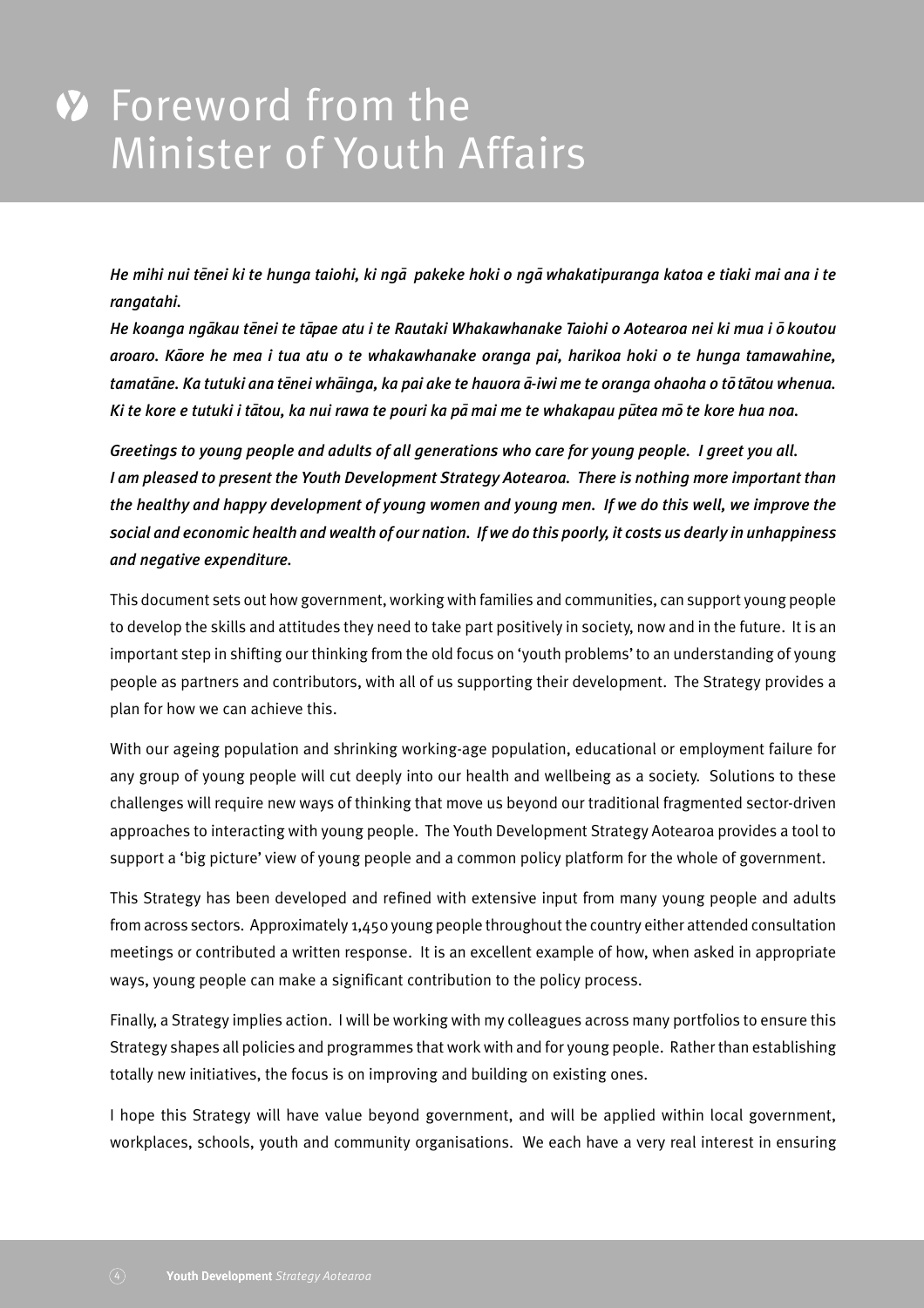that all young New Zealanders are supported to grow into resourceful and resilient adults. We have a desire to live in 'a country where young people are vibrant and optimistic through being supported and encouraged to take up challenges'.

Caila Harré

**HON LAILA HARRÉ** *Minister of Youth Affairs*

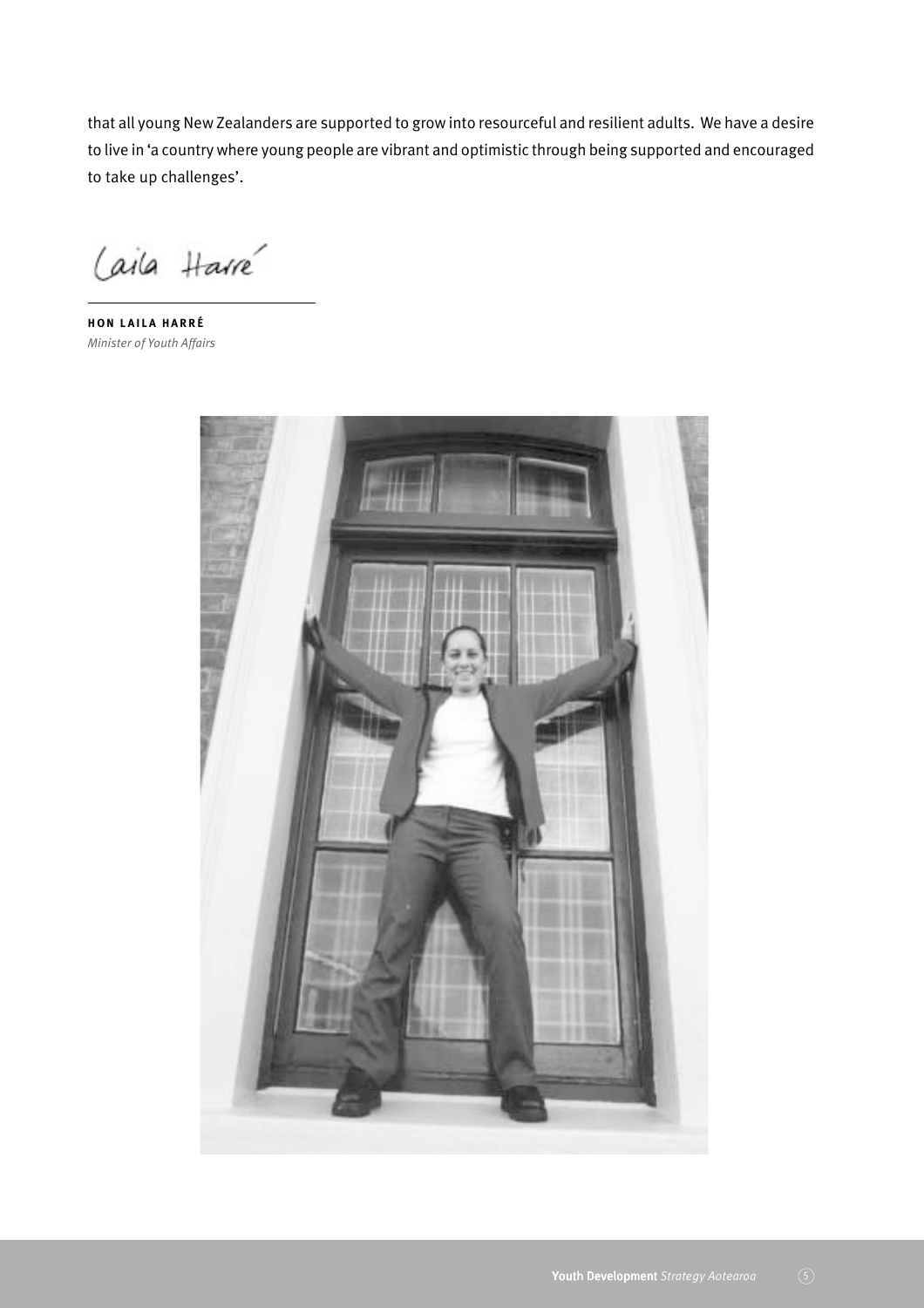# Government's Action for Child and Youth Development



The Government has a keen interest in the healthy development of all children and young people in New Zealand/Aotearoa. In addition to the Youth Development Strategy Aotearoa, the Government has also been developing the 'Agenda for Children' which focuses on issues for the 0-17 age group. The aim of the Agenda for Children is to make New Zealand a great place for children to grow up and live in.

The Youth Development Strategy Aotearoa and the Agenda for Children are two separate but closely related Strategies. Both propose fundamental changes to the

way we think about children and young people. Both seek to enhance the wellbeing of children and young people by:

- building a common understanding of what is needed to support their healthy development
- promoting a broad whole person approach to addressing their issues and needs
- raising their status and profile in government business
- encouraging a multi-sector response by government.

We wish to acknowledge and thank the thousands of children, young people and adults around the country who have helped shape these two Strategies by raising their issues and sharing their views on what is important for children and young people.

For the next stage of work, the Youth Development Strategy Aotearoa and the Agenda for Children have been brought together under the umbrella of Government's 'Action for Child and Youth Development' work programme. This combined work programme will promote collaborative work to improve outcomes across the whole 0-24 age group. However, the Agenda for Children and the Youth Development Strategy Aotearoa will continue to be two distinct Strategies. This will ensure an ongoing focus on the different interests and needs of sub-groups within this broad age spectrum, for example, the 0-6 and 19-24 age groups.

The publication of the Youth Development Strategy Aotearoa is an important milestone. In the coming months we will also publish a public report on the Agenda for Children. These Strategies and the ongoing Action for Child and Youth Development work programme represent the beginnings of real positive change for children and young people in this country.

 $LL$ 

**HON STEVE MAHAREY** *Minister of Social Services and Employment*

aila Harré

**HON LAILA HARRÉ** *Minister of Youth Affairs*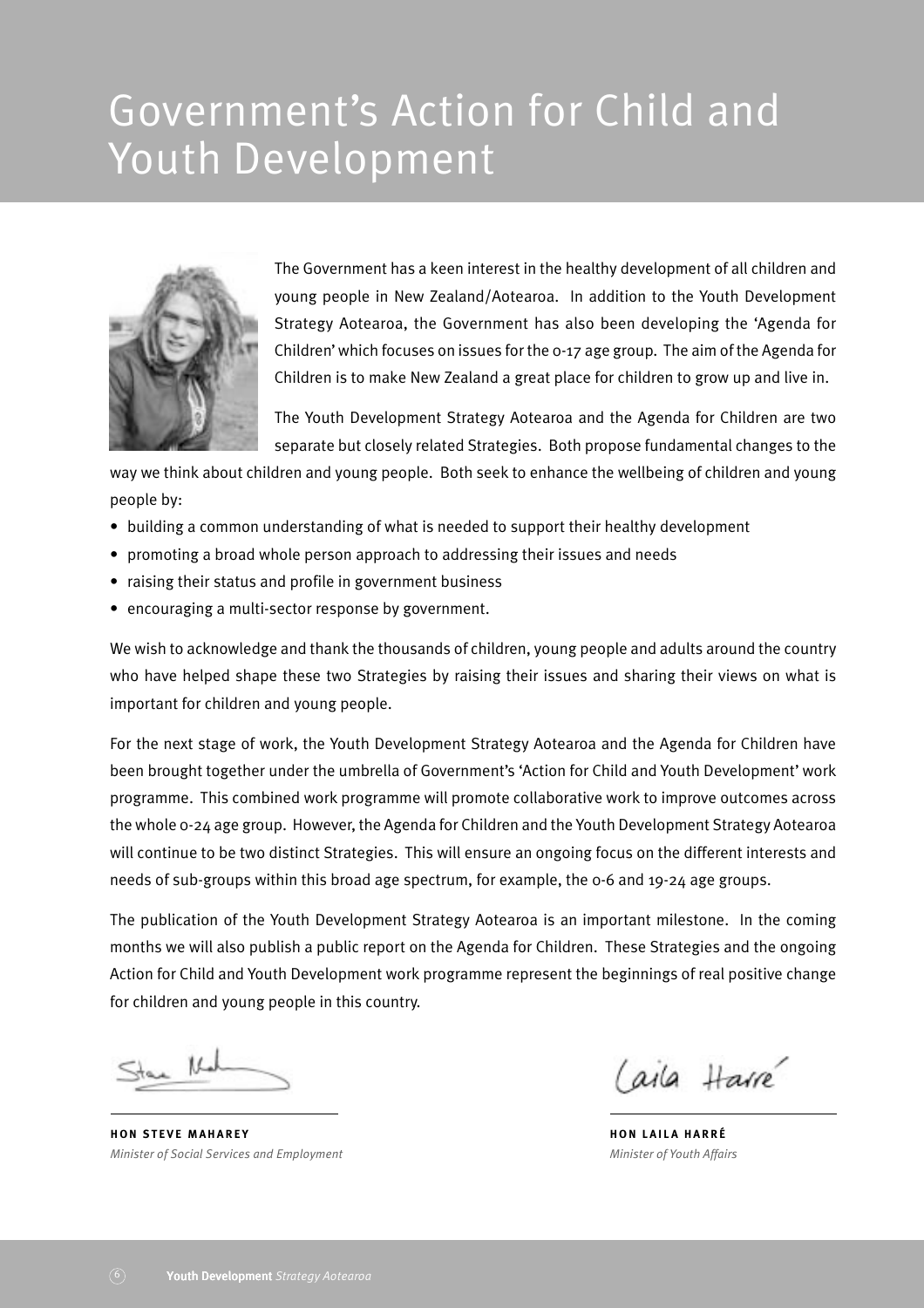The Youth Development Strategy Aotearoa is about how government and society can support young women and men aged 12 to 24 years inclusive to develop the skills and attitudes they need to take part positively in society, now and in the future.

#### **HOW THE STRATEGY WAS DEVELOPED**

The Strategy was developed by the Ministry of Youth Affairs and informed by literature and broad consultation. This included advice from a ten person external Reference Group and a Wellington-based Youth Advisory Forum and consultation with young people, adults and agencies working with young people or on youth issues. Appendix 3 lists the consultation meetings and the respondents who provided written feedback.

*"To be perceptive and actually ask questions, is really how these goals can be achieved. Once you have a combined force within government, just imagine all the wonderful things that could be achieved." 16-year-old female, Te Puke*

#### **WHO THE STRATEGY IS FOR**

Government has agreed that this Strategy provides a policy platform for public sector agencies when developing policy advice and initiatives relating to those aged within the 12 to 24 years inclusive age group.

Although this Strategy will be used by public sector agencies, it is also for individuals, groups and organisations that work at all levels with young people and on youth issues. Together we can make a difference.

# The Strategy's Components

#### **THE VISION**

*A country where young people are vibrant and optimistic through being supported and encouraged to take up challenges.*

#### **THE PRINCIPLES OF YOUTH DEVELOPMENT**

The Strategy is based on a youth development approach that has six key principles:

- 1. Youth development is shaped by the 'big picture'.
- 2. Youth development is about young people being connected.
- 3. Youth development is based on a consistent strengths-based approach.
- 4. Youth development happens through quality relationships.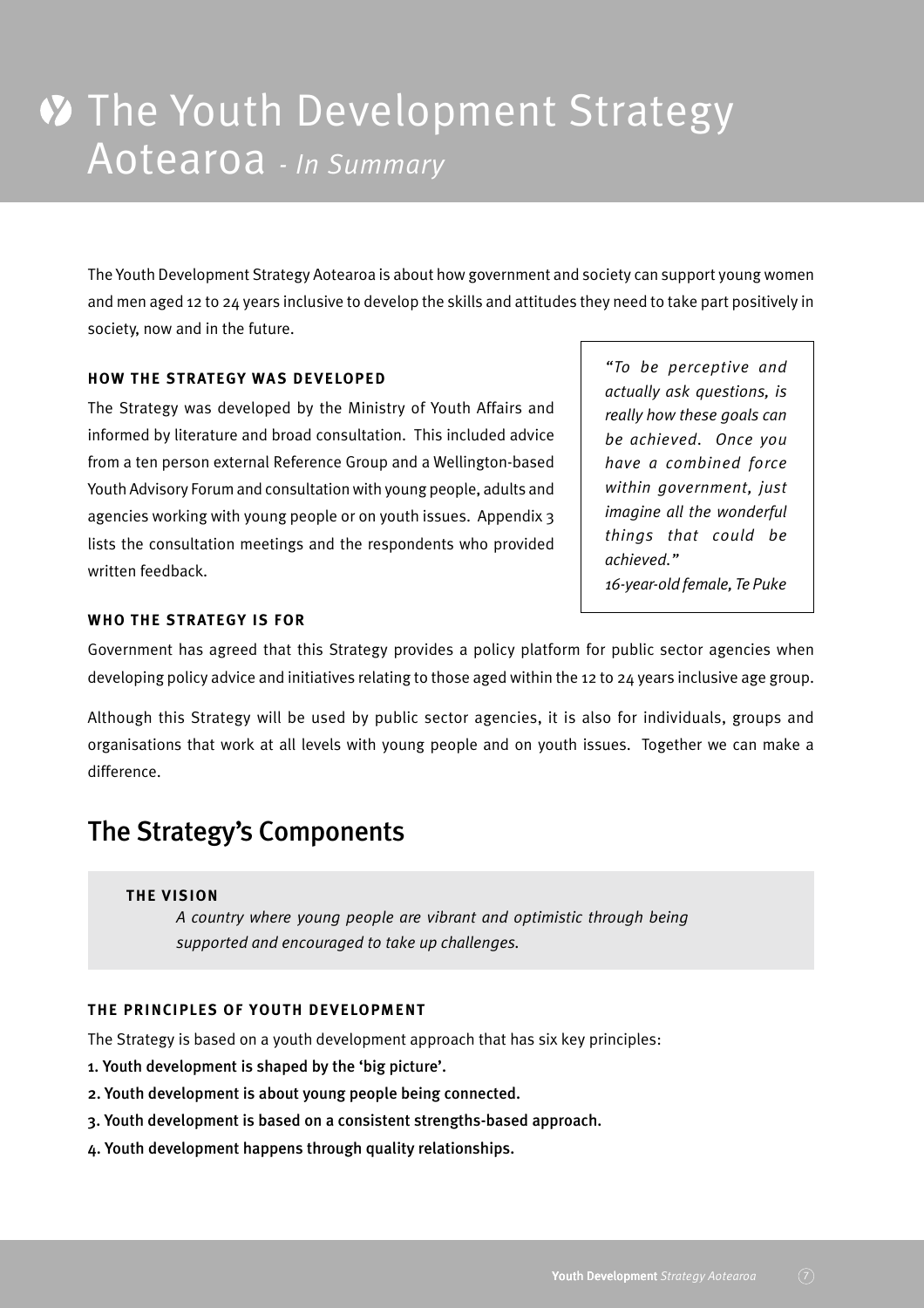5. Youth development is triggered when young people fully participate.

6. Youth development needs good information.

In combination, these principles contribute to the desired result of positive youth development, where young people gain a:

- sense of contributing something of value to society
- feeling of connectedness to others and to society
- belief that they have choices about their future
- feeling of being positive and comfortable with their own identity.

#### **THE AIMS**

- Aim 1 All young people have opportunities to establish positive connections to their key social environments.
- Aim 2 Government policy and practice reflect a positive youth development approach.
- Aim 3 All young people have access to a range of youth development opportunities.

#### **THE GOALS**

#### *Strengths-based Approach*

Goal 1 - Ensuring a consistent strengths-based youth development approach .

#### *Quality Relationships*

Goal 2 - Developing skilled people to work with young people.

#### *Youth Participation*

Goal 3 - Creating opportunities for young people to actively participate and engage.

#### *An Informed Approach*

Goal 4 - Building knowledge on youth development through information and research.

#### **SUGGESTED ACTIONS**

The Strategy development process identified a range of actions to support the positive development of young people in New Zealand. These actions relate to the the goals and social environments where youth development takes place.

 *"All of the students agree that the development of a youth strategy was an excellent idea... young people have rights too... we are the future of New Zealand and we need to have a say...young people are an important part of the community and need to be recognised as one... decisions made affect young people the most as they will have to live and grow up with the results of those decisions." Group of secondary school students, Auckland.*

### **THE IMPLEMENTATION - WHAT HAPPENS NEXT**

The Ministry of Youth Affairs will take a lead role in working with other central government agencies to apply this Strategy across government portfolio areas. Appendix 1 lists some of these areas. However, the Ministry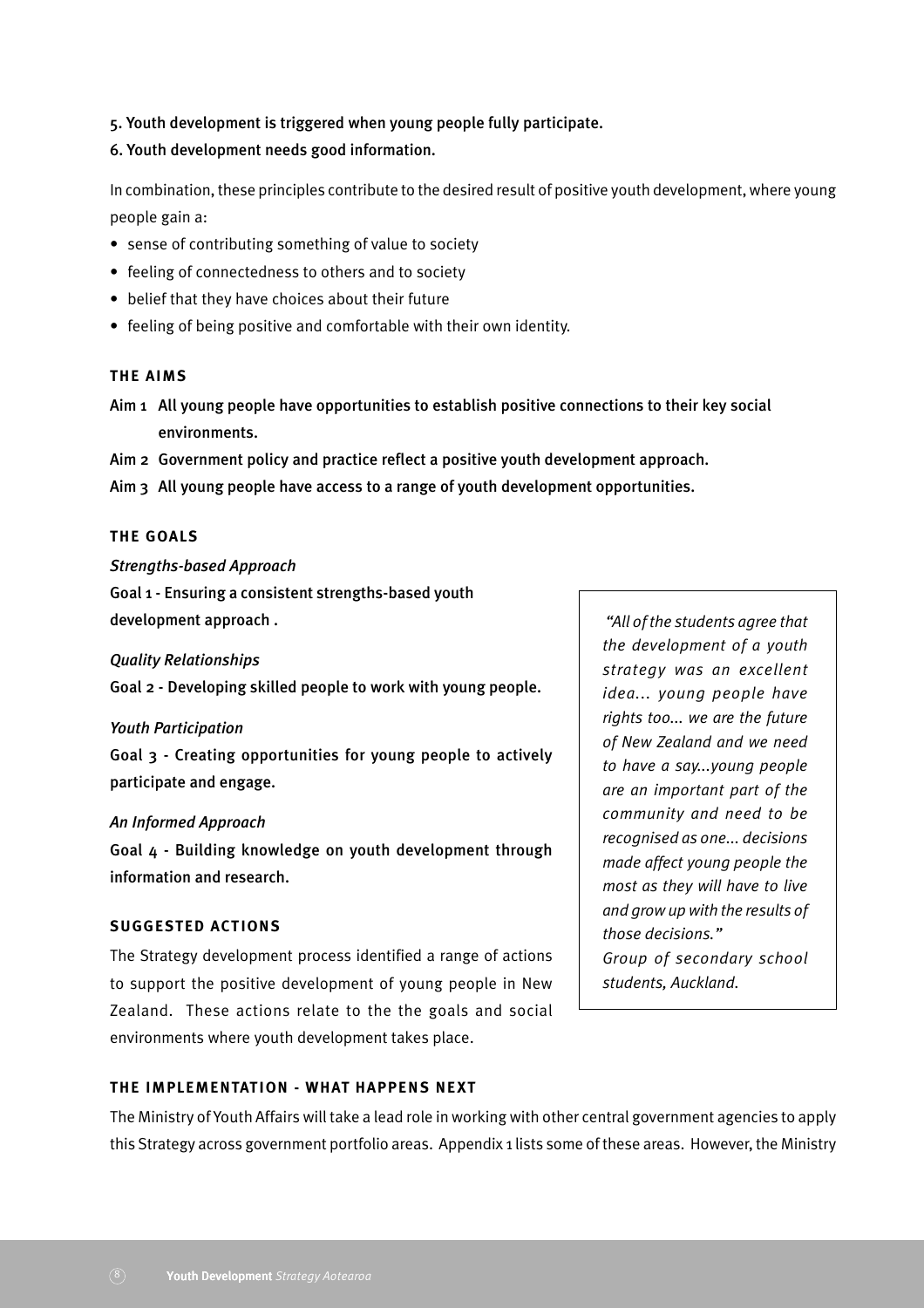and other central government agencies, are not the only organisations responsible for implementation. As the actions illustrate, local government, non-government agencies, communities, families and individuals all have a role to play. This document can be used as a resource for all of these groups.

Specific actions by Government in implementing the Strategy (and the Agenda for Children) will inform the Action for Child and Youth Development work programme, which guides the work of the Ministries of Youth Affairs and Social Development on these Strategies for 2002/03 and beyond.

# If the nation or community acts on the understanding that positive youth development:

- is shaped by the 'big picture'
- is about young people being connected
- is a consistent strengths-based approach
- happens through quality relationships
- is triggered when young people fully participate
- needs good information

#### young people are more likely to grow up knowing:

- they can make a positive contribution to society and have opportunities to do so
- they have supportive and caring connections with a range of groups and people who care about them
- they can influence their own lives through choices and skills
- they feel good about who they are and what they can offer

#### and we help create...

• a country where young people are vibrant and optimistic.

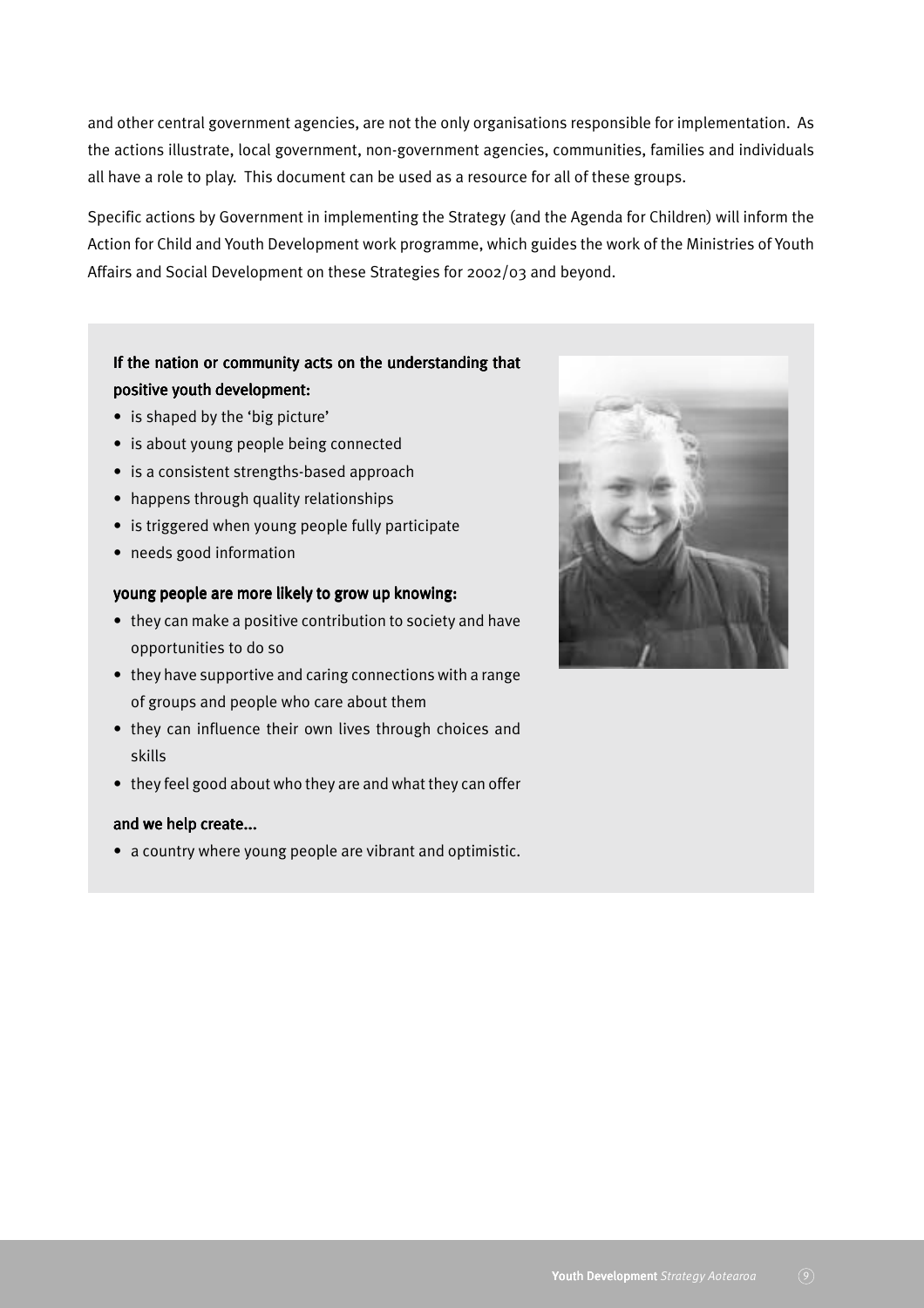How we raise and support young people is too important to be left to chance. A healthy and vibrant youth population is a valuable asset for our nation - for what it offers both now and in the future. A number of interrelated factors highlight the need to re-think how we can improve the lives of all young people.

#### **THE WORLD IS CHANGING RAPIDLY**

Globalisation, new technologies and associated social change are challenging and altering all aspects of society within single generations.

Successfully adjusting to change and harnessing the opportunities it brings requires new approaches and attitudes. Innovation, creativity and the resiliency to endure change have become the critical determinants of future prosperity and are linked to good youth development.

### **A CRITICAL STAGE** *- For Young People and Society*

The years from age 12 to 24 inclusive are critical for human development - they build on experiences of childhood and

generate the foundation skills for adulthood. This is also a critical stage for wider society; young people 'test' its values and norms, enhancing its capacity to adjust to a rapidly changing world.

## **INCREASING STRESS ON THE YOUTH POPULATION**

The increasing rate of social change and competition for training and job opportunities is increasing the stress on young people. This is reflected in rising mental health issues for this group. Over the past 40 years, the youth population has not shared the health gains of other population groups.

#### **AN ECONOMIC ESSENTIAL**

Too many young people are arriving at adulthood unprepared to contribute productively as citizens and employees.

This group continues to be disproportionately made up of Maori and Pacific young people. The trend has doubled the associated costs through negative investments in the justice and health systems and lost returns from noninvolvement in the labour force.

In addition, New Zealand's ageing population and shrinking workingage population accentuate the economic risks of not improving outcomes for all young people in New Zealand.

#### **WE KNOW HOW WE CAN DO BETTER**

There is a great deal of evidence on what young people need to develop in positive ways. They need to be successful: at school; in relating to friends and partners; at work; and emotionally.

Building a youth development strategy on this information base makes it more likely that all young people will enjoy this success and that fewer will suffer from mental illness, unemployment, addiction, unwanted pregnancy, loneliness or become involved in crime.

> *"...by letting youth recognise they have a say in their futures you are paving a pathway to future success." Eight secondary school students, Auckland.*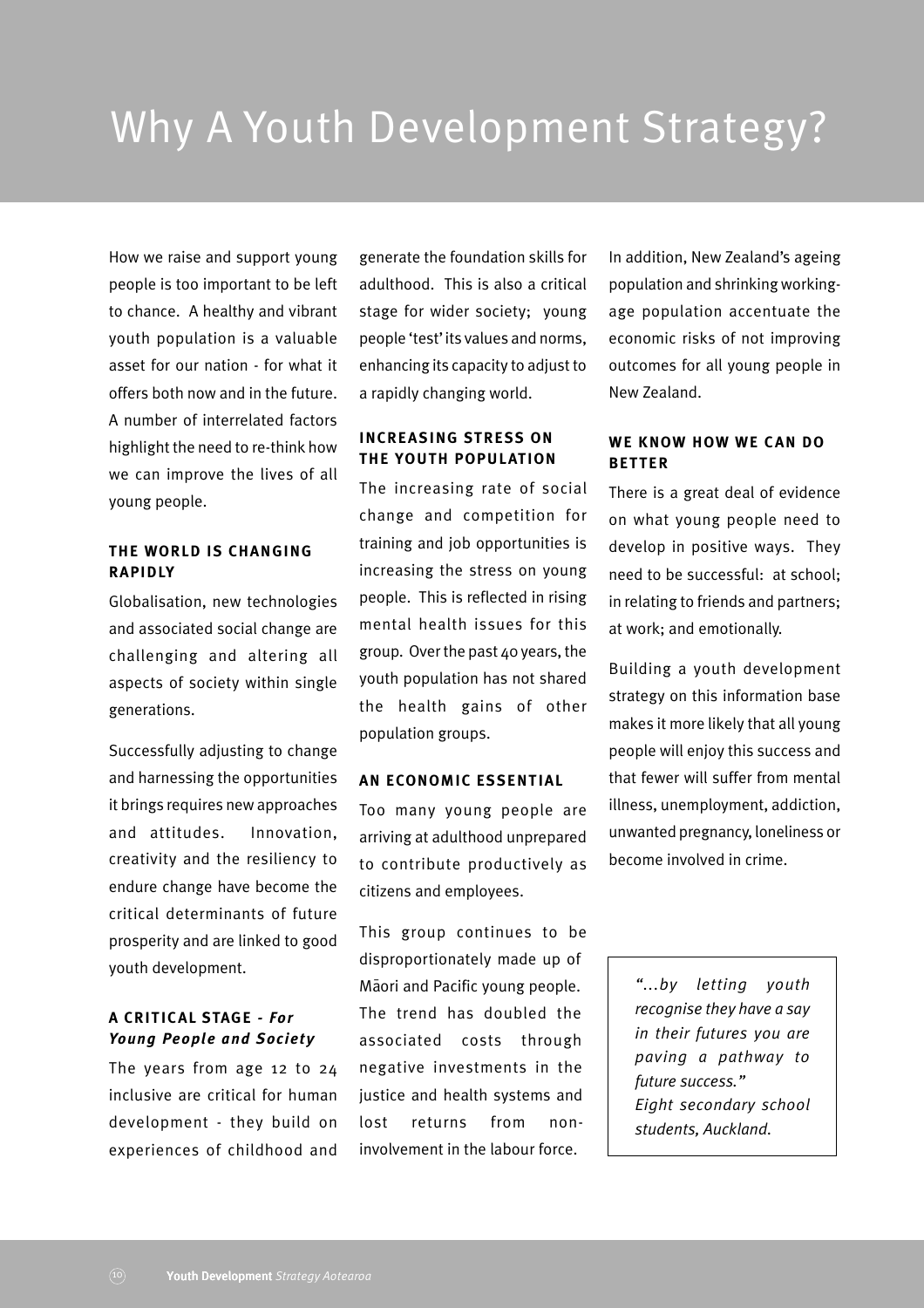# Young People Today

#### **WHO ARE 'YOUNG PEOPLE'?**

The term 'young people' describes young women and young men moving between childhood and adulthood, aged 12 to 24 years inclusive.

There are no set boundaries between 'children' and 'young people' and 'adulthood' - they depend on the person's culture, their individual personality and choices and their social and financial circumstances. Likewise, there are many terms that describe this period, such as youth, adolescent, teenager, young adult, taitamariki, rangatahi, taiohi and tupulaga talavou (Samoan).

Today, the term 'young people' refers to a longer time span than in the past. This is largely because young people today generally depend financially on their parents for longer than earlier generations.



Young people aged 12 to 25 account for around 20 percent of New Zealand's population (747,200 in the 1996 Census). Overall, young men outnumber young women. However, women outnumbered men in the 20 to 25

year age group in 1996, with a sex ratio of 98 men per 100 women. The youth proportion of the whole population is decreasing and is expected to fall to around 15 percent over the next 50 years. Within

this proportion, an increasing percentage of young people will be non-European<sup>1</sup>.

#### **YOUNG WOMEN AND YOUNG MEN**

Gender influences young people's lives in many ways, as highlighted by the consistently different outcomes of young women and young men.

For example, young men are more likely to excel at sport, offend, be prosecuted and commit suicide, while young women are more likely to gain a qualification after leaving school, develop an eating disorder and attempt suicide. Appreciating how gender (and attitudes to gender) can shape young people's life experiences is important in the 'big picture' of youth development.

#### **A COMMON PROCESS FOR A DIVERSE GROUP**

The process of 'growing up' consists of similar opportunities and challenges that all young people are likely to experience.

These challenges and opportunities, which shape much of what we understand as being 'young', can include:

- negotiating school
- living as part of a family while becoming more independent
- getting along with friends and peers
- adjusting to physical changes and growing sexual feelings.

However, there is a tremendous diversity in young people's individual characteristics and backgrounds, such as gender, ethnicity, being a recent migrant,

<sup>1</sup> *New Zealand Now - Young New Zealanders*. Wellington, NZ: Statistics New Zealand, 1998.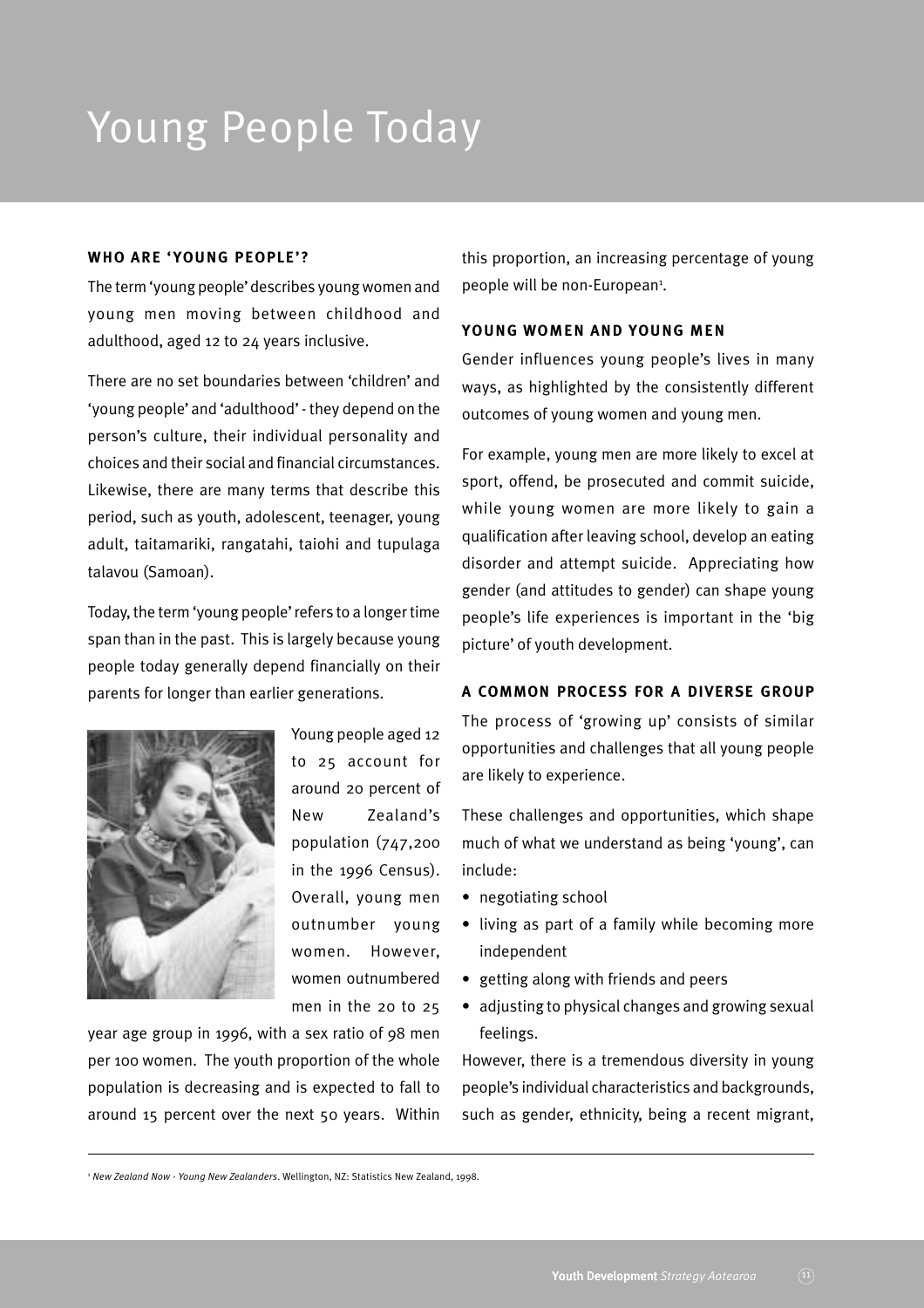socio-economic status, sexual orientation, rural or urban location, disability, religious affiliation and family structure.

The interaction of these characteristics has a significant effect on the development process, life experience and outcomes and, therefore, needs to be carefully considered in a youth development approach.

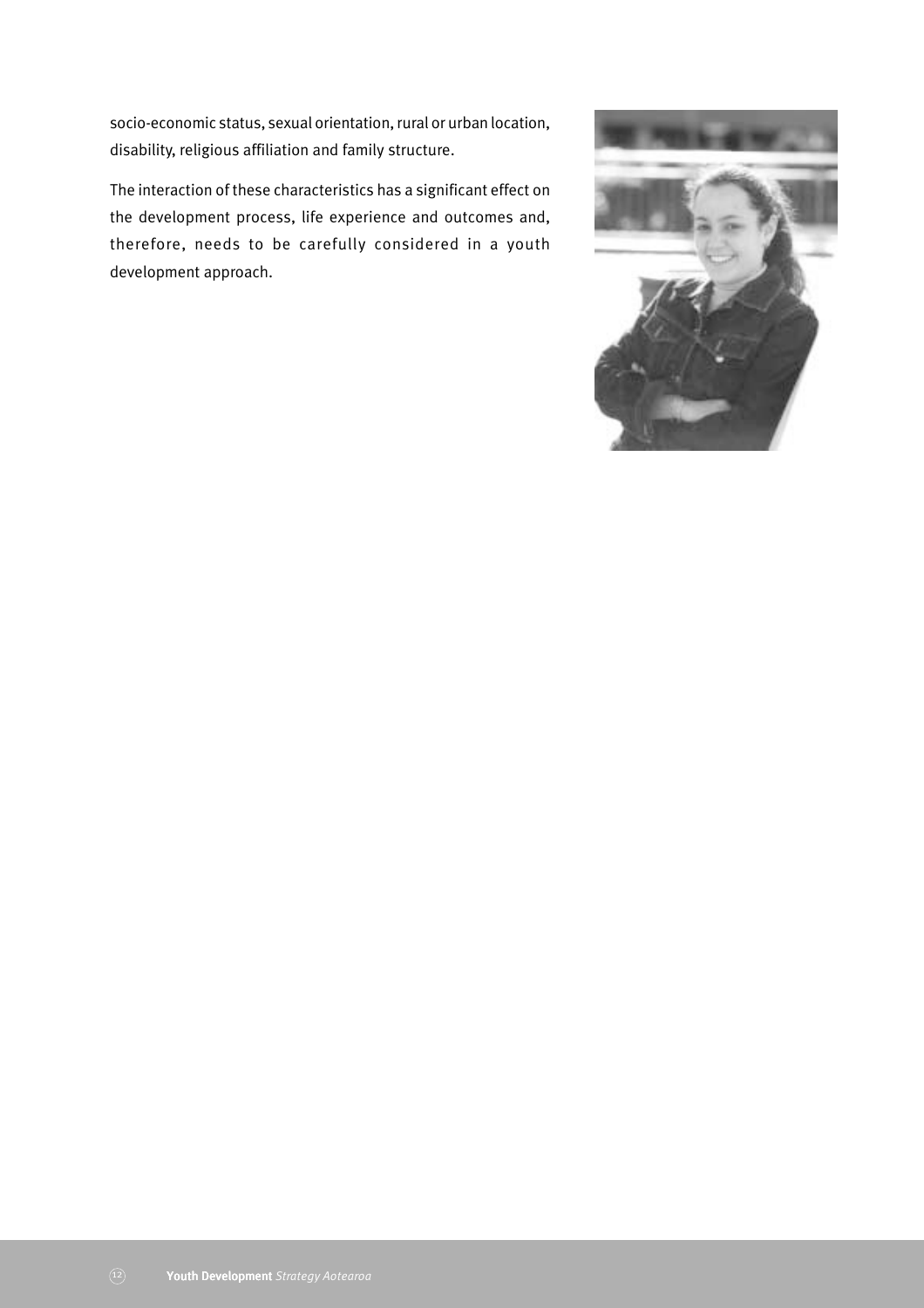# **W** The Youth Development Strategy Aotearoa *- In Full*

The Youth Development Strategy Aotearoa places a strong emphasis on how policies and programmes are designed and provided for the betterment of young people.

It is based on the understanding that New Zealand already has a wide range of resources and opportunities available to contribute to supporting young people. The task is to release and apply those resources in a way that gets the greatest results and generates the most opportunities.

The youth development approach can be applied across all of Government's portfolio areas. This Strategy document now forms a policy platform for public sector agencies when developing policy advice and initiatives relating to those aged within the 12 to 24 years inclusive age group. Its holistic nature encourages a strong emphasis on partnerships amongst the groups that contribute to young people's development.

The Strategy uses four elements to apply the positive youth development approach:

- a VISION a statement of what we would like to see happen
- six PRINCIPLES the foundations of the youth development approach
- three AIMS the Strategy's key and overarching directions
- four GOALS that can be used as tools across key social environments and government areas.

ACTIONS are also suggested, which link to the aims and goals and can be used in implementing the Strategy or as a checklist.

#### **APPLYING THE APPROACH FOR RANGATAHI - A TREAT Y-BASED RESTORATIVE PROCESS**

The Government has an obligation to support kaupapa Maori approaches in the development of rangatahi.

A positive youth development approach is consistent with a kaupapa Māori approach. A restorative process is required for many young Māori who are disconnected from their whānau, hapū and iwi. The approach needs to support initiatives to reconnect young Māori with their whakapapa links and encourage kaupapa Pakeha (mainstream) institutions to be more responsive to the needs of young Maori. An example of this approach is *Kia Piki Te Ora O Te Taitamariki* - the Maori component of the *New Zealand Youth Suicide Prevention Strategy*.

*"Promote economic development in young Ma¯ori families to encourage a good education and get families to motivate and encourage so that they can achieve their hopes and dreams of the future. Let them know they are worth it."*

*Eight secondary school students, Kerikeri.*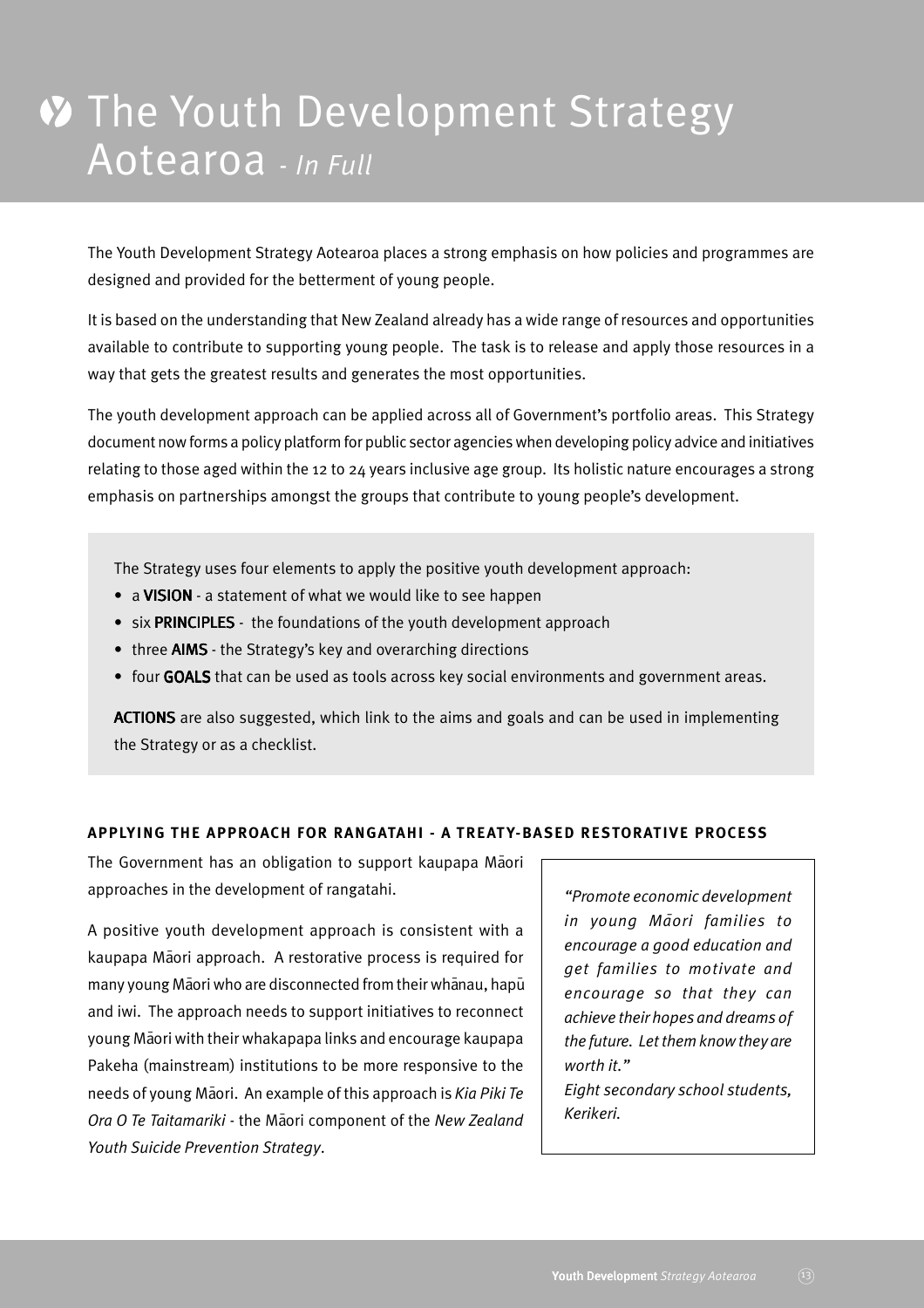## **ACKNOWLEDGING THE DIVERSITY OF YOUNG PEOPLE**

The Strategy applies to all young people in New Zealand, in all of their diversity.

The social, economic, cultural and ethnic characteristics that shape this diversity and subsequent opportunities for young people include:

- their gender
- their age
- their ethnic background Māori, Pacific, European/Pakeha, Asian and other ethnic groups
- their 'connectedness' to their culture (for example, language)
- where they live urban, rural, provincial
- how they live and who they live with
- how long they and their families, have lived in New Zealand (for example, if they are recent immigrants)
- their fundamental beliefs and values (or world view)
- their religious affiliations and spirituality
- their sexual orientation and identity
- their physical, intellectual or learning ability
- their mental health
- their level of educational achievement
- their socio-economic background
- their lifestyle interests, such as sports, recreation and music
- their dependency on and responsibilities for others
- their paid and unpaid work, including self-employment and family responsibilities.



The Strategy provides for the specific needs that result from this diversity to be considered and applied. Key issues for specific groups of young people are highlighted on pages 40-43.

#### **LINKS TO OTHER YOUTH POLICIES AND STRATEGIES**

Young people's lives are the subject of many existing policies and strategies. This Strategy deals with the 'big picture' of young people growing up and provides a common platform for all other youth-related policies.

National youth strategies that have either been developed or are being developed and link closely to this Strategy are:

- the Agenda for Children
- the *New Zealand Youth Suicide Prevention Strategy In Our Hands* and *Kia Piki Te Ora O Te Taitamariki - Strengthening Youth Wellbeing*
- *Health and Physical Education in the New Zealand Curriculum*
- the Youth Health Action Plan
- the Youth Offending Strategy
- the Care and Protection Blueprint for Children and Young People.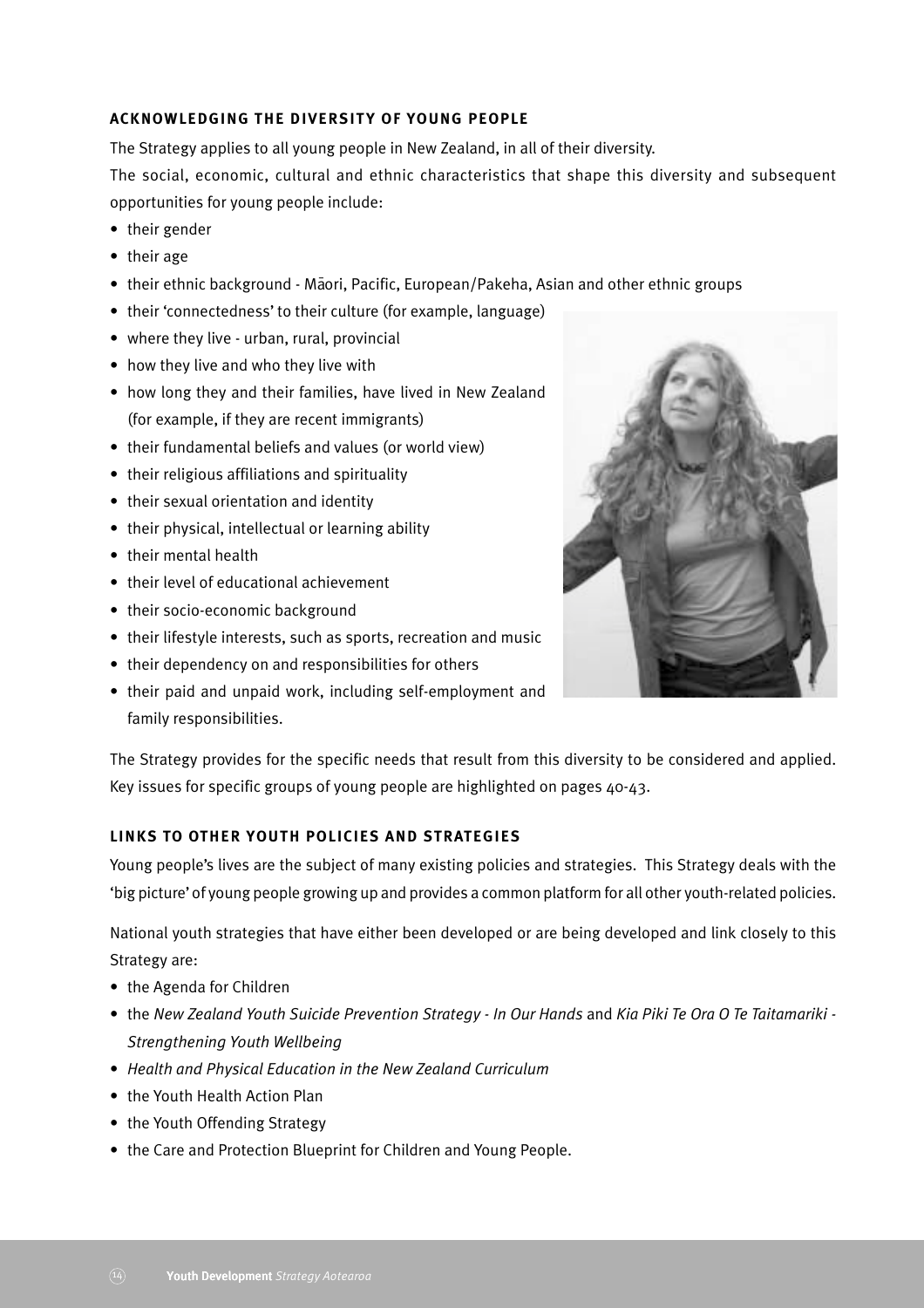Other related, broader strategies and policy frameworks that have been considered in developing this Strategy and that will add to the ongoing work programme include:

- the *New Zealand Health Strategy*
- the *New Zealand Disability Strategy*
- the *New Zealand Positive Ageing Strategy*
- *Inclusive Economy*
- Sustainable Economic Development
- Capacity Building for Maori
- Capacity Building for Pacific peoples.

# The Strategy's Vision



*A country where young people are vibrant and optimistic through being supported and encouraged to take up challenges.*

# The Principles of Youth Development

The Youth Development Strategy Aotearoa is based on a 'positive youth development approach' and a common understanding of what needs to happen for young people.

The youth development approach has six key principles:

- 1. Youth development is shaped by the 'big picture'.
- 2. Youth development is about young people being connected.
- 3. Youth development is based on a consistent strengths-based approach.
- 4. Youth development happens through quality relationships.
- 5. Youth development is triggered when young people fully participate.
- 6. Youth development needs good information.

In combination, these principles contribute to the desired result of positive youth development, where young people gain a:

- sense of contributing something of value to society
- feeling of connectedness to others and to society
- belief that they have choices about their future
- feeling of being positive and comfortable with their own identity.

A positive youth development approach:

- forms the platform for consistent youth policies and programmes and for improving our ability to achieve better outcomes for all young people
- seeks to foster the ideal environment for young people to learn, grow and contribute, thus supporting them to move into responsible adulthood

*"Sometimes we may feel insignificant, and we need to be encouraged to say what we think, speak up and out." 16-year-old female, Stanmore Bay, Whangaporaoa.*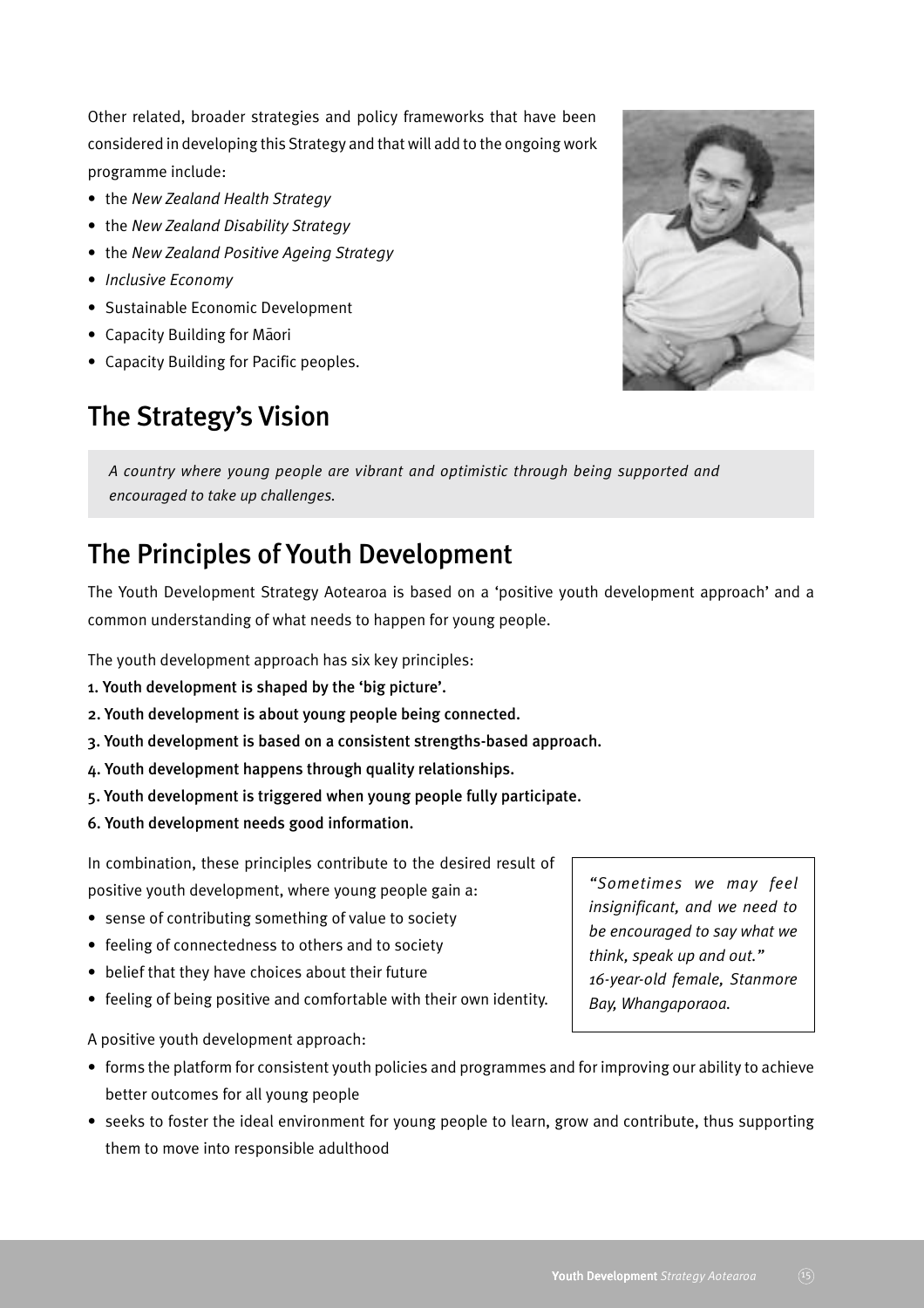• acknowledges individual young people's evolving capacity to initiate change and the interaction of the wider social and economic factors that either restrict or enable positive outcomes.

#### **1. YOUTH DEVELOPMENT IS SHAPED BY THE 'BIG PICTURE'**

This principle reflects the fact that wider social and economic contexts and dominant cultural values set the big picture within which young people grow up.

### *Social and Economic Contexts and Trends*

Young people's experiences - the act of 'growing up' - are shaped by wider social and economic contexts, whether they be fluctuating economic situations, wars, family histories, natural disasters or changing political systems. For example, young people entering the labour market in 1991 (at the peak of an economic recession) had a harder time than earlier groups in finding a job and were more likely to experience the related negative effects.

These social and economic contexts and their related institutions and structures provide an historical and current context to life in New Zealand and shape the outcomes for young people.

# *Cultural Context*

All aspects of young people's lives take place within a cultural context of how things are done, who does them and why.

This context is complex and dynamic, as many influences merge to shape the spheres of young people's lives. The cultural mix can include ethnic culture, organisational culture (for example, school), and youth sub-cultures.

# *Treaty of Waitangi*

The Treaty of Waitangi is significant in defining us as New Zealanders and in setting out our relationships and responsibilities.

The Treaty maintains the protection of Maori as both tangata whenua and citizens of New Zealand. By recognising Maori rangatiratanga, it supports collective action for Maori to organise themselves and relate to other parts of the community.

This is how Maori maintain their identity and protect and develop themselves - and is essential for rangatahi (young Māori) development. As a mutually benefiting partnership document, the Treaty can help in sharing the strengths between the indigenous (Māori) understandings and the many non-indigenous (Tauiwi) people.

Past Government policies have acted to dislocate many Maori, heavily affecting their communities' ability to support the healthy development of their young people. This legacy has strong implications for prioritising support for rangatahi development within the general thrust of building the capacity of Maori communities.

#### *International Obligations*

As a member of the United Nations, New Zealand supports the human rights provisions of the United Nations Charter and the Universal Declaration of Human Rights. New Zealand is also a party to the six core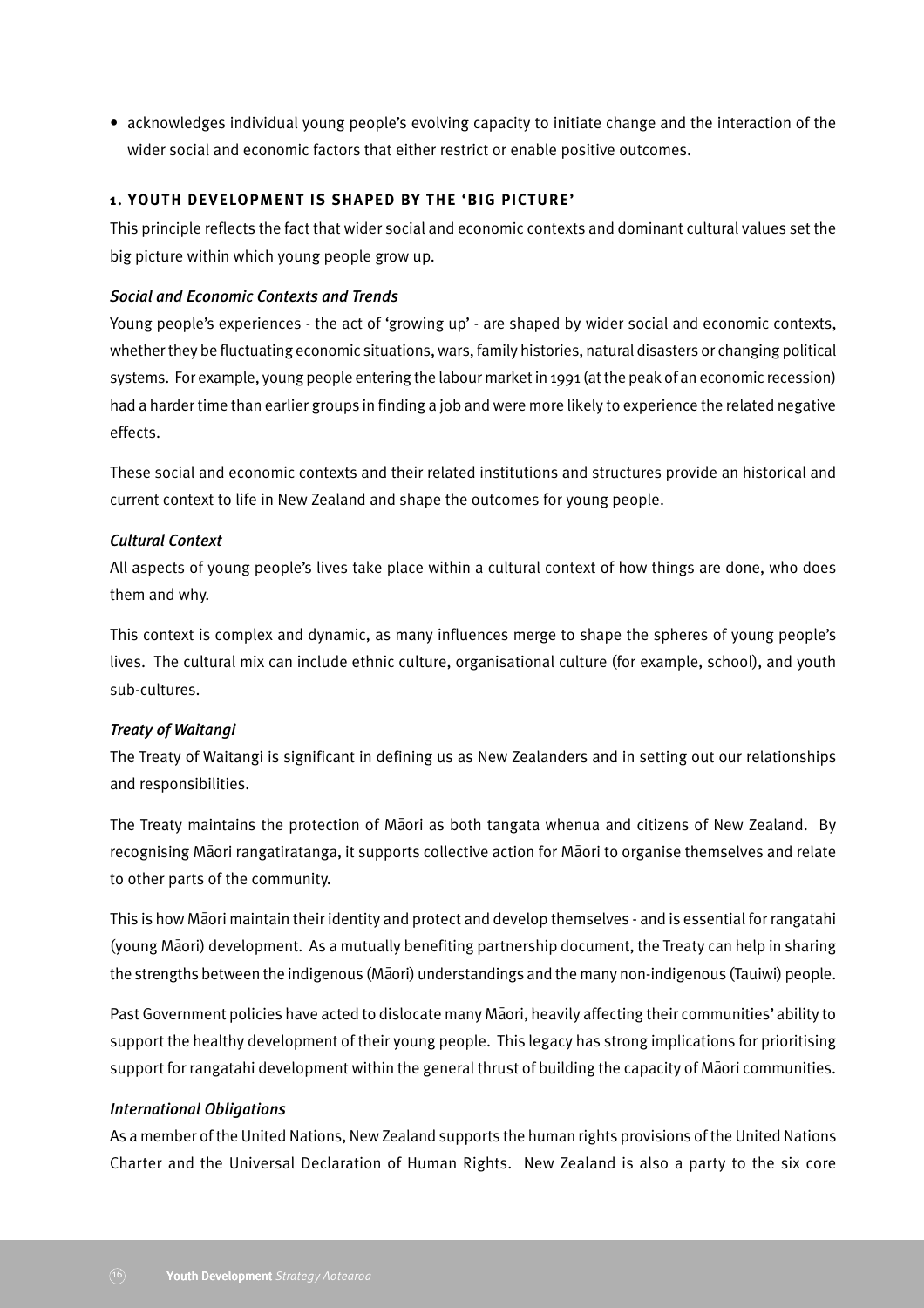international human rights instruments. These are:

- International Covenant on Civil and Political Rights (ICCPR)
- International Covenant on Economic, Social and Cultural Rights (ICESCR)
- International Convention on the Elimination of all Forms of Racial Discrimination (CERD)
- Convention on the Elimination of all Forms of Discrimination Against Women (CEDAW)
- Convention Against Torture and Other Cruel, Inhuman or Degrading Treatment or Punishment (CAT)
- United Nations Convention on the Rights of the Child (UNCROC).

UNCROC is the principal children's treaty that encompasses a full range of civil, political, economic, social and cultural rights. It reaffirms the fact that children, because of their vulnerability, need special care and protection. UNCROC applies to all children and young people up to 18 years and acknowledges the primary role of the family and parents in the care and protection of the child.

There are four general principles enshrined in UNCROC. They express the philosophy it conveys and provide guidance for national programmes of implementation. The key provisions focus on:

- non-discrimination
- best interests of the child
- right to life, survival and development
- views of the child.

UNCROC establishes a new vision of the child and young person. It combines provisions aimed at protecting them through positive action by Government, parents and communities, with the recognition of the child or young person as a holder of participatory rights and freedoms.

# *"You need to reach the young people on a personal basis, come to their level and become familiar with their cultures, lifestyles and everyday lives. Many people live in various different home environments, you need to acknowledge this and cater to everyone's needs." Eight secondary school students, Auckland.*

#### *Values/Belief Systems*

People's values and beliefs vary. However, they are underpinned

by a generic value and belief system that embraces the values of honesty, integrity, respect and compassion.

Positive youth development is closely linked to recognising spiritual wellbeing, which encompasses 'the values and beliefs that determine the way people live, the search for meaning and purpose in life, and personal identity and self-awareness'<sup>2</sup>.

#### **2. YOUTH DEVELOPMENT IS ABOUT YOUNG PEOPLE BEING CONNECTED**

This principle acknowledges that healthy development is shaped by young people having positive connections with many social environments.

Positive youth development doesn't take place in one social environment at one given time. Typically, the more settings where young people feel welcomed, valued and understood, the better.

<sup>2</sup> *Health and Physical Education in the New Zealand Curriculum*. Wellington, NZ: Ministry of Education, 1998.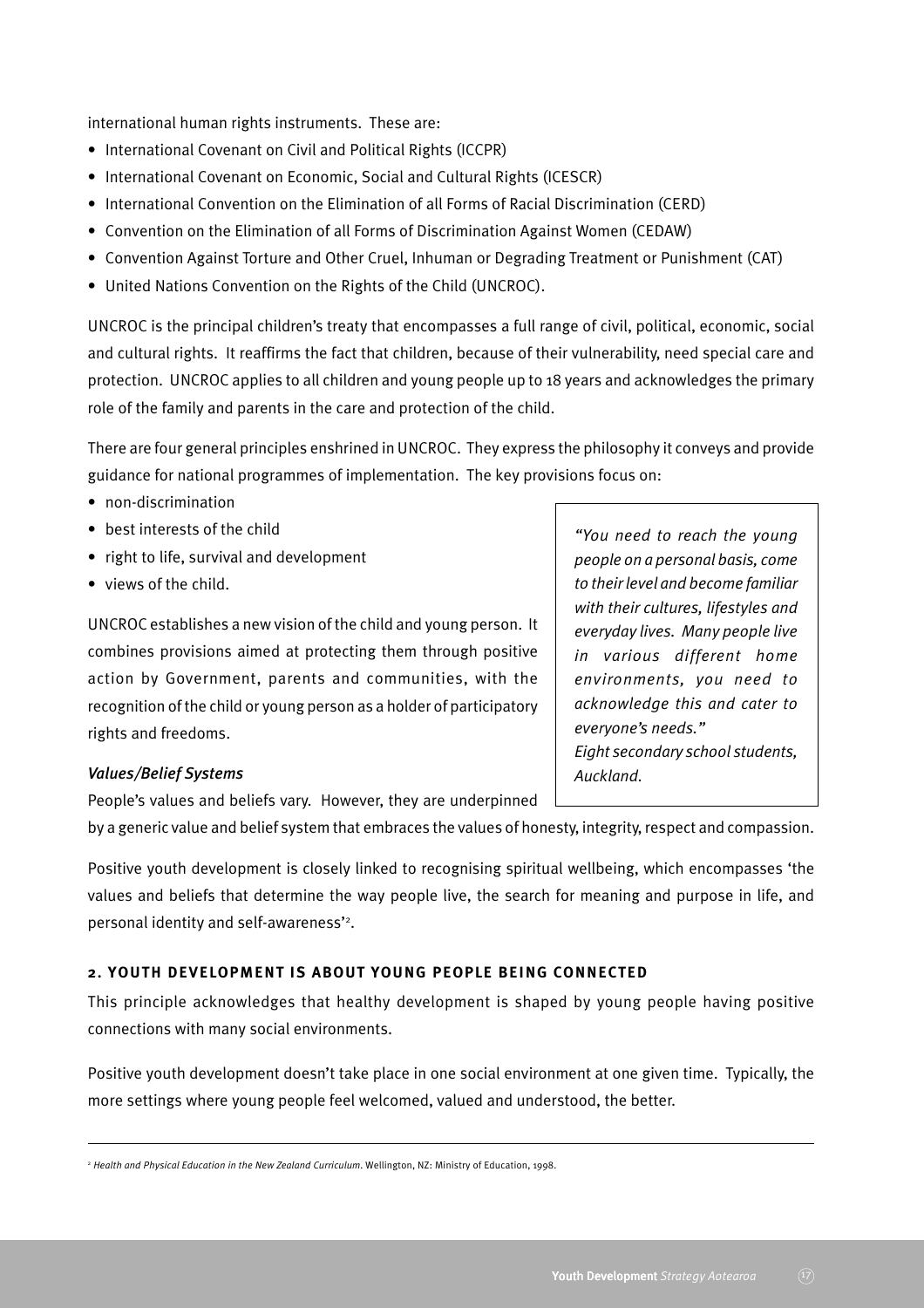Figure 1 The where - the social environments that shape youth development



As Figure 1 shows, the main social environments are:

- the family and whanau (the most significant)
- the community
- the school, university, training institution or workplace
- peers.

For this reason positive youth development is closely linked to healthy families, strong communities, healthy schools and supportive peers. In a Māori context, it is closely linked to strong whānau, hapū and iwi.

Strong connections to these environments can combine to form a supportive web that protects and fosters development. Negative experiences in one environment can be reduced through quality support in others.

#### *Family and Whanau*

Warm, accepting family relationships make a difference in the lives of young people, particularly when they are linked with clear limits, age-appropriate consequences and parents taking an interest in where young people are and what they are doing.

The combination of warmth and limits seems to make the difference, whether the family is single parent, two parents, divorced, extended or reconstituted. Parents, and others who act as

parents, are vital and have a big effect on the young people they care for.

#### *Schools/tertiary education/employment*

Outside the family, young people spend most of their time in schools and undertaking further education and training. Feeling positive about school and building sound learning skills greatly improves their chances of doing well in other parts of their lives, especially at work.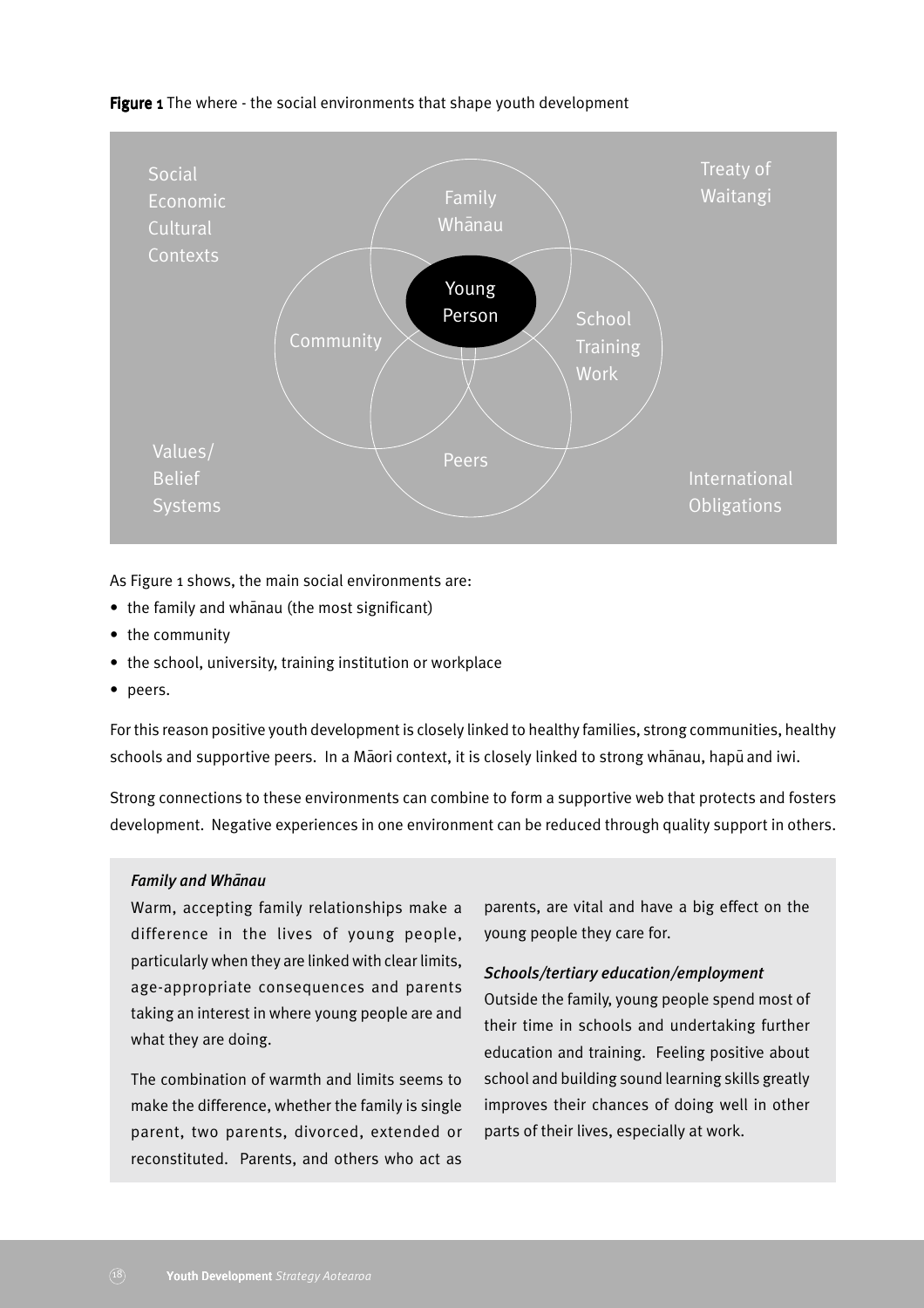Teachers can be a big support, particularly for young people who are not getting a lot of support at home. In the shift to an increasingly knowledge-based economy, acquiring a sound educational foundation, including tertiary education, is critical to future wellbeing. Increased competition at all levels has reduced businesses' capacity to absorb lesser-skilled workers.

Work (paid and unpaid) can provide young people with important opportunities to learn skills, make a contribution through social connections and, in paid work, earn money. Young people are increasingly juggling both paid work and educational study. Research shows that those who are unemployed or underemployed, especially for long periods, experience worse mental health than those who are fully employed. Meanwhile, unpaid work, while a source of potential skill development and a significant contribution to many communities, does not earn the status of paid work.

A positive work environment for young people provides:

- contact with adults who are likely to interact in ways that promote social confidence and competence
- opportunities for skill development
- financial rewards that reflect the nature of the work and are equitable with others
- opportunities for interacting with peers in purposeful activities
- a recognition or a belief that the work is of value
- a sense of purpose and achievement.

#### *Community*

Communities take many forms, including those related to geography, ethnicity, religion and interests.

Outside school, young people have most contact with their neighbourhoods - an important part of the community setting. The support available within those neighbourhoods, for young people and their parents, can determine whether outcomes are positive. Neighbourhoods that aid positive development often include:

- a safe, crime-free environment
- housing in good repair with no overcrowding
- stable, long-term residents
- adequate educational and recreational facilities
- little local criminal involvement, weapon use, and drug use and sale
- good employment levels
- neighbours and local people who watch out for young people and provide supervision, informal limit setting and support (this can include local businesses and services such as police, church and youth organisations)
- local people who provide work opportunities after school and recreational opportunities.

#### *Peer groups*

Healthy relationships among young people with similar experiences or interests are very important for positive development. Within peer groups, young people can gain:

- friendship and support
- role models
- opportunities for leadership
- feedback they can't get from parents or teachers
- a place for developing and expressing autonomy
- opportunities to test decision-making skills in the absence of adults
- a natural setting for talking, negotiating, socialising and exploring future options
- opportunities for leisure.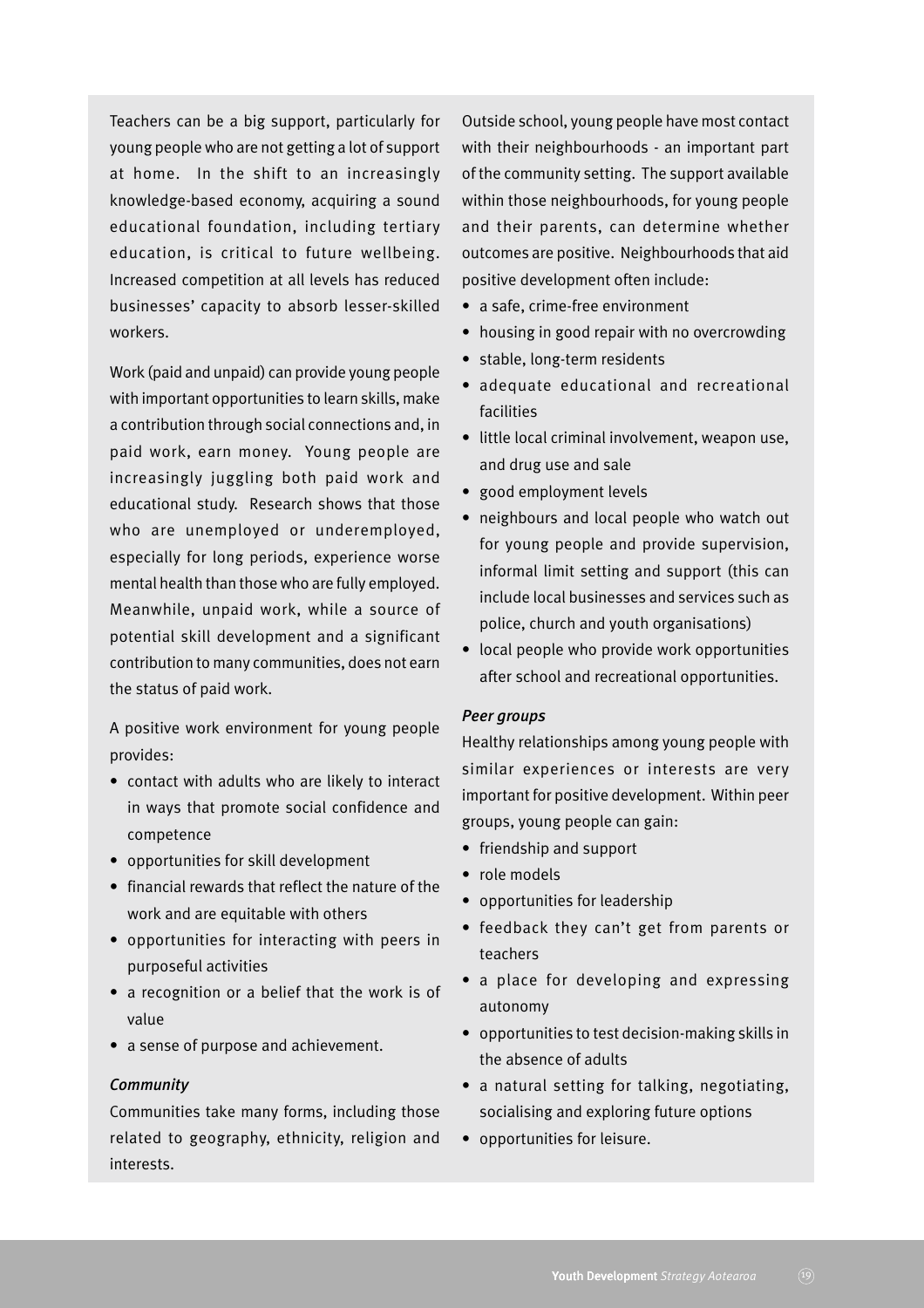#### **3. YOUTH DEVELOPMENT IS BASED ON A CONSISTENT STRENGTHS-BASED APPROACH**

This principle acknowledges that youth development addresses both 'risk' and 'protective' factors, as well as the range of skills young people need.

A strengths-based approach recognises that both 'risk' and 'protective' factors are acquired throughout a young person's development.

• Risk factors increase the likelihood of difficulties in life and poor health and wellbeing.

• Protective factors enhance life opportunities and promote good health and wellbeing. They can reduce the impact of unavoidable negative events and help young people resist risk-taking behaviours.

It is important to design policies and programmes that both build young people's capacity to resist risk factors and enhance the protective factors. For example, some young people experience difficulty at some or all stages of their development (and are frequently referred to as 'at risk'). They can have a range of 'youth problems', such as offending behaviour, truancy, unsafe sexual behaviour, self harm, and drug abuse.

Additional help for these young people needs to be consistent with the youth development approach - that is, it needs to avoid defining the young person as 'the problem'. This entails reducing risk factors while promoting protective factors. Any intervention or treatment, therefore, should help them reconnect with the four social environments, experience caring positive adult role models and provide opportunities to participate in activities around them.

*"Good youth development programmes need to have non-judgmental attitudes and acknowledge the changing structures of our society. Good youth development programmes need to celebrate the achievements of young people ie focus on the good and positive rather than pointing out the negative." Five young people, Guides, North Canterbury.*

Effective programmes that address specific youth problems share similar characteristics because of the many common factors that contribute to the problems. A consistent strengths-based approach highlights these common aspects and helps ensure that policies and programmes for young people are effectively coordinated across a range of sectors.

The skills young people need for healthy development include:

- social skills being able to communicate with others, appreciate others' perspectives, and resolve conflict peaceably
- emotional skills knowing how to recognise and deal constructively with a range of emotions
- physical skills being able to cope positively with physical and sexual development and manage fertility effectively
- autonomy skills understanding how to make decisions, seek advice, live independently and support themselves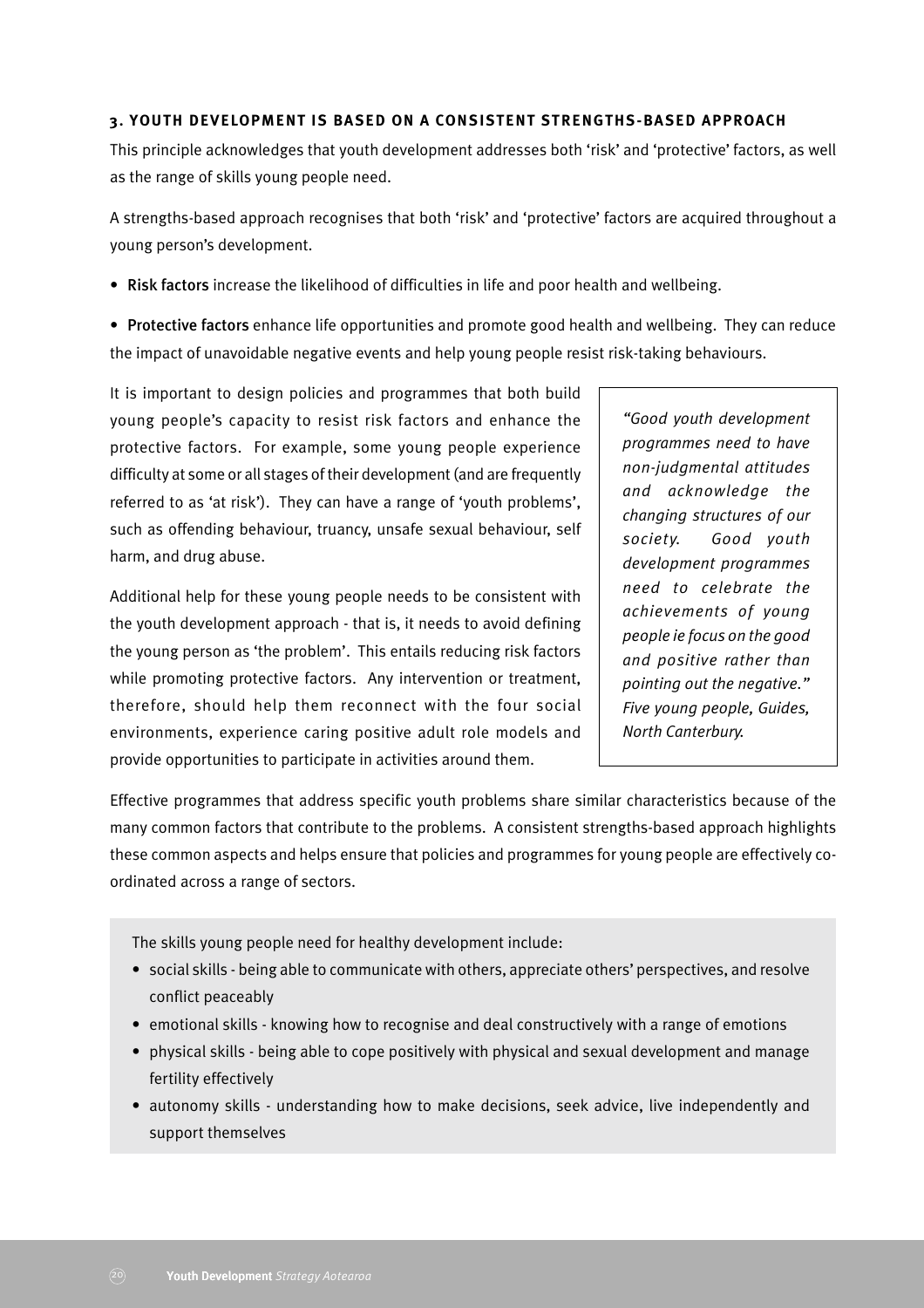- work skills developing a career, gaining relevant skills and qualifications and managing effectively in the workplace
- intimacy skills being able to develop and maintain close relationships, both friendships and romantic
- education having a positive attitude towards education, motivating themselves to study and set and reach educational goals.

| <b>COMMON PROTECTIVE FACTORS</b>                                                                                                                                                                                                                                                                                                                                                                                                                                                                                                                                                                                                                                                                                                                                                     | <b>COMMON RISK FACTORS</b>                                                                                                                                                                                                                                                                                                                                                                                                                                                                                                                                                                                                                                                                                                                                                                                                                                                                                                                                                                                                                        |
|--------------------------------------------------------------------------------------------------------------------------------------------------------------------------------------------------------------------------------------------------------------------------------------------------------------------------------------------------------------------------------------------------------------------------------------------------------------------------------------------------------------------------------------------------------------------------------------------------------------------------------------------------------------------------------------------------------------------------------------------------------------------------------------|---------------------------------------------------------------------------------------------------------------------------------------------------------------------------------------------------------------------------------------------------------------------------------------------------------------------------------------------------------------------------------------------------------------------------------------------------------------------------------------------------------------------------------------------------------------------------------------------------------------------------------------------------------------------------------------------------------------------------------------------------------------------------------------------------------------------------------------------------------------------------------------------------------------------------------------------------------------------------------------------------------------------------------------------------|
| Large net of social support from wider family,<br>teachers, school, workplace, church, youth<br>organisations and leaders<br>Faith that life has meaning, optimism,<br>aspirations, hopes and plans for the future<br>Parenting that combines warmth with clear<br>limits and firm consequences<br>Safe, supportive neighbourhoods<br>Staying longer at school and achieving well<br>Involved in extracurricular activities and having<br>many interests and hobbies<br>At least one close friend<br>Mainly law-abiding friends with positive<br>interests<br>Thinking skills, including problem solving and<br>seeing things from others' perspectives<br>Positive social interactions with other people<br>Attachment to the community and one's culture<br>Meaningful employment. | • Low self esteem, poor social or coping skills<br>• Chronic illness, mental health or behaviour or<br>learning problems<br>· Lack of social support from family,<br>neighbourhood and wider community<br>• Truancy, academic failure and dropping out of<br>school<br>Heavy use of alcohol and other drugs,<br>especially where this is self-medication<br>• Parenting that is: overly harsh; sets insufficient<br>boundaries; inflexible with regard to changing<br>needs with age; overly permissive; abusive;<br>violent; and neglectful<br>• Chronic marital conflict, particularly where it<br>is in front of the children, destructive and/or<br>involves violence<br>Experiencing divorce while growing up<br>• Low income in the family<br>• Multiple problems or disadvantages in the<br>family, including poor accommodation, mental<br>health problems, unemployment, violence,<br>addiction, crime and poverty<br>Sexual abuse as well as emotional, physical<br>and verbal abuse, bullying or neglect<br>Transience, high mobility. |
|                                                                                                                                                                                                                                                                                                                                                                                                                                                                                                                                                                                                                                                                                                                                                                                      |                                                                                                                                                                                                                                                                                                                                                                                                                                                                                                                                                                                                                                                                                                                                                                                                                                                                                                                                                                                                                                                   |

### **4. YOUTH DEVELOPMENT HAPPENS THROUGH QUALITY RELATIONSHIPS**

This principle acknowledges the importance of supporting and equipping people for successful relationships with young people.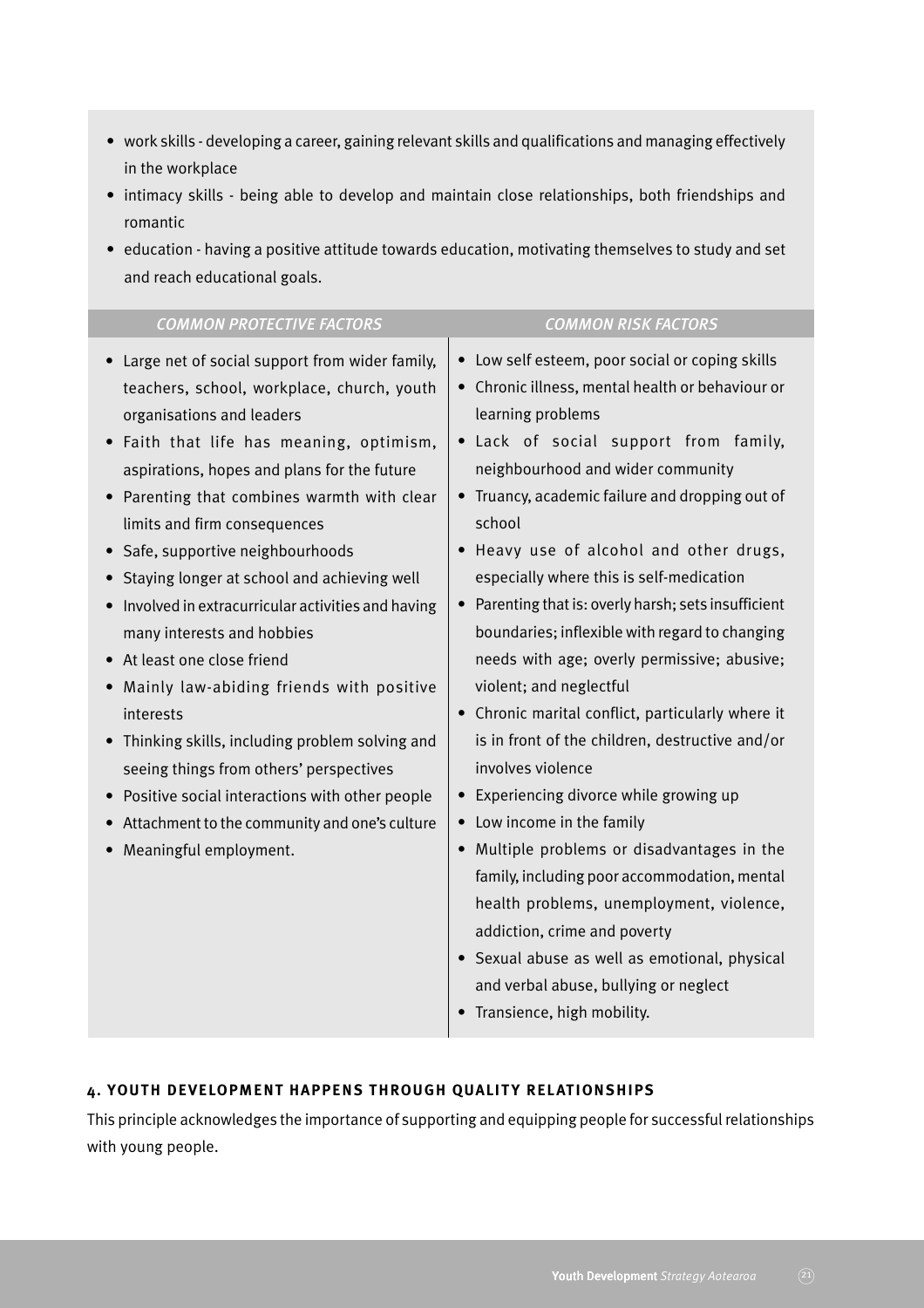*"...letting young people have a voice and making sure that the opinions of everyone are heard and not just ignored but taken into account when decisions are made about our future."*

*Ten secondary school students, Palmerston North.*

Healthy youth development does not result from rare or special qualities but from the everyday magic of daily interaction amongst individuals, families and communities.

The way that people relate, listen and respond to young people is important and different relationships are more important at different life stages. For example, as young people move into adolescence, relationships with friends and schoolmates become increasingly important and having at least one close friend becomes a protective factor. Other people also start to increase in their significance.

Relationships between young people and their parents are most effective when the parents:

- relate to their children with warmth and acceptance
- set limits on where they may go, what they may do and who they may mix with
- can negotiate and adjust these limits to provide increasing opportunities for young people to make their own decisions.

In all their relationships with adults, young people like:

Young people growing up in difficult family circumstances can find that supportive relationships with 'other' people in their lives help them find their feet. These people could be wider family members, such as aunts and grandparents, church and youth leaders, or teachers.

Relationships with parents are continually important, even as young people become more independent.

Effective training in relating with young people can contribute to supporting quality relationships. Specific training is important for:

- the many adults who interact with young people on a personal level (parents, caregivers, siblings, relatives, neighbours)
- adults who work with young people on a professional level (doctors, teachers, police officers).

Training young people in peer communication skills is also a valuable way of supporting healthy friendships and relationships with adults.

- to be treated with respect
- concern
- good listening
- clear limits.

Training in relating to young people can include:

- understanding the changing world of the 'young person'
- understanding youth culture and sub-cultures
- processes for triggering their participation
- practice at relating to them as equals and partners.

# **5. YOUTH DEVELOPMENT IS TRIGGERED WHEN YOUNG PEOPLE FULLY PARTICIPATE**

This principle acknowledges the importance of providing opportunities for young people to increase their control of what happens to them and around them, through advice, participation and engagement.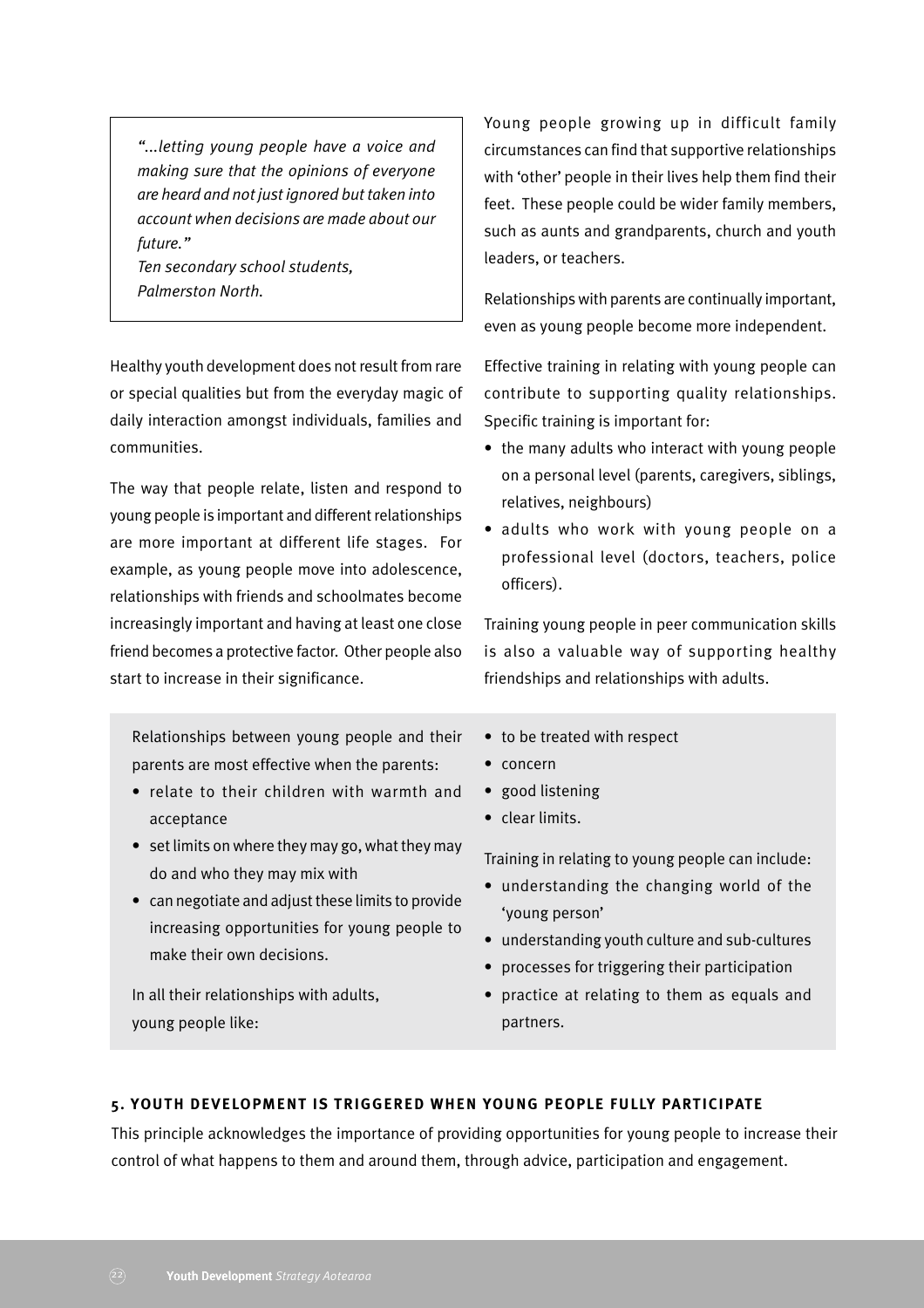People learn most by doing and reflecting on their doing. Likewise, people build trust through having opportunities to demonstrate their abilities and skills.

We can contribute to young people's healthy development by creating opportunities for them to influence, solve problems, inform, shape, design and contribute to an activity or idea. Effective participation can lead to more 'ownership'

*"The key component of good youth development is trust and having someone to go to, to talk to and someone who will support and understand them." 16-year-old female, Te Puke.*

of the activity/idea and help ensure that policies, services and programmes meet young people's needs.

'Involved' young people build not only their individual capacity but also the community's capacity to respond to change. Working in effective partnerships with well trained adults, they contribute to community change and are on their way to becoming innovative, flexible and creative citizens and employees.

'Participation' has different meanings depending on the communities and social environments to which some children and young people belong. For example, a Maori conceptual framework of participation includes tikanga (cultural practices) and notions of collectivity.

Youth participation has been described as the "involvement of young people in policy and programme development, in having a say about what is done and being involved in decisions about what is done"3 . A participatory approach requires an intentional process that progressively grows young people's capacity to contribute.

UNCROC acknowledges this in its definition of 'evolving capacities'- "an acknowledgment that children's development towards independent adulthood must be respected and promoted throughout childhood"4 . Evolving capacity emphasises the pathway to maturity and supports the argument that once a child has sufficient maturity or understanding, they should be making decisions for themselves.

Effective youth participation is based on the principles of young people:

- being informed
- having an effect on outcomes
- organising themselves
- making decisions or being involved in making decisions
- being involved in follow-up.

It can be promoted under five categories:

- organising opportunities for planning and organising events
- advocacy opportunities and training in highlighting an issue to the wider community
- leadership training opportunities in leadership
- service opportunities to contribute to the wider community's wellbeing
- governance opportunities to share in a group's decision-making/policy-setting processes.

<sup>3</sup> Youth Participation: Concepts and Structures. Ewen, J. In: *Youth Studies Australia*, Spring, 1998.

<sup>&</sup>lt;sup>4</sup> Implementation Handbook for the Convention on the Rights of the Child. Hodgkin, R and Newell, P.Geneva, Switzerland: United Nations Childrens Fund, 1998, p80.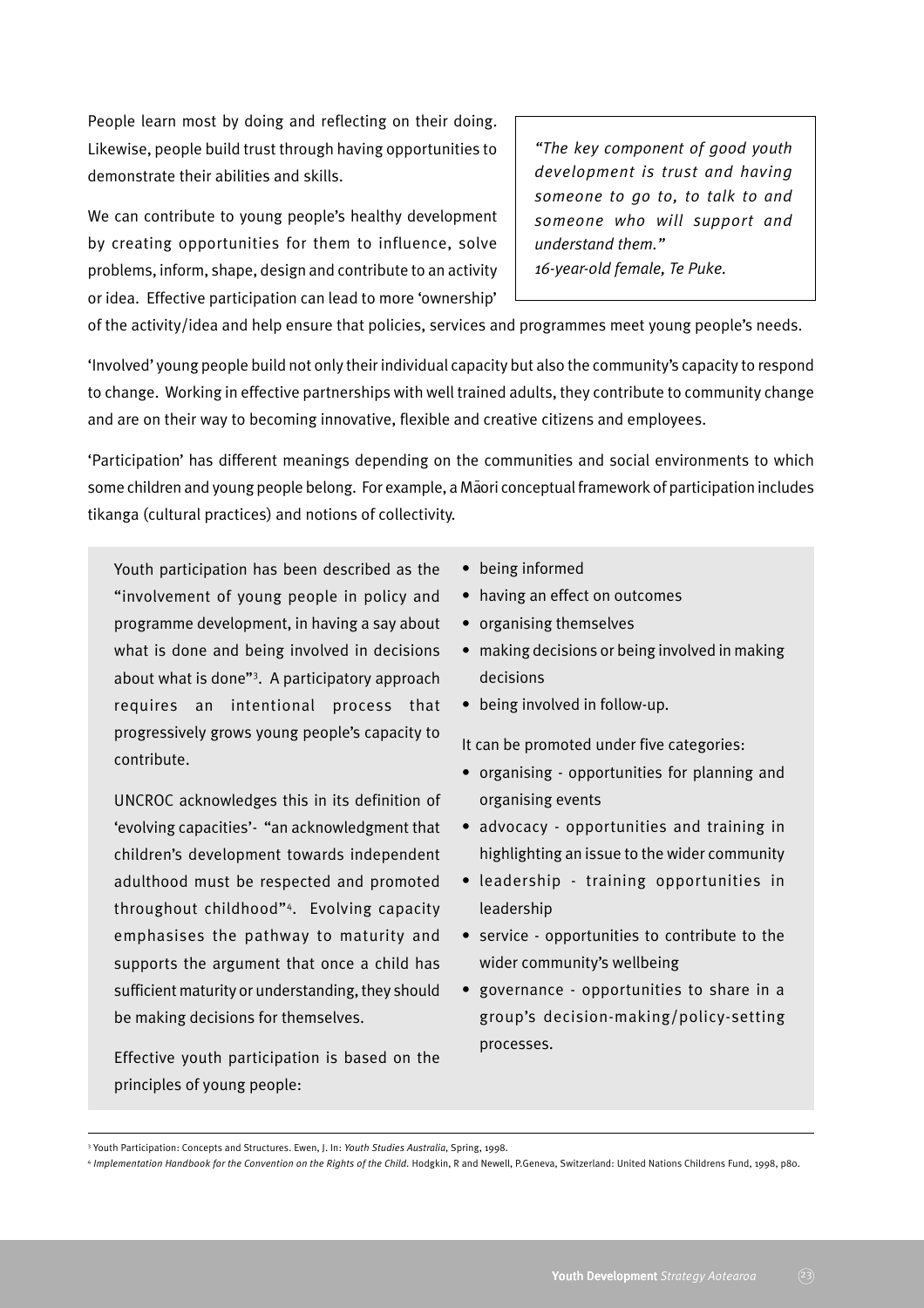#### **6. YOUTH DEVELOPMENT NEEDS GOOD INFORMATION**

This principle acknowledges that youth development is continually informed by effective research, evaluation and information gathering.

Research and evaluation is all about learning from what we do.

Collecting the right information and studying the trends and findings helps us add to our knowledge of what is effective and what isn't. It is important to link this information to inform a 'big picture' of youth development. This in turn feeds into our common thinking on youth development and the process of continually refining and growing our body of knowledge.

We need to involve young people and those who work with them in collecting and analysing data and sharing the findings. Good information is also needed to train and inform people about applying a youth development approach and to inform young people about youth participation.

*A Youth Development Approach = Better Outcomes For Young People = Better Outcomes For Society*



## Figure 2 The Youth Development Approach

Figure 2 combines the six principles to explain the youth development approach in one diagram.

Principles one and two illustrate the 'where' (and who) aspects of youth development. The four social environments (four circles) within the 'big picture' (the box).

Principles three, four, five, and six illustrate the 'how' aspects of youth development. This is ideally what needs to happen within the 'where' aspects. By combining the 'where' (and who) principles with the 'how' principles, we create the most supportive environment for positive youth development to take place and achieve better outcomes for young people and society.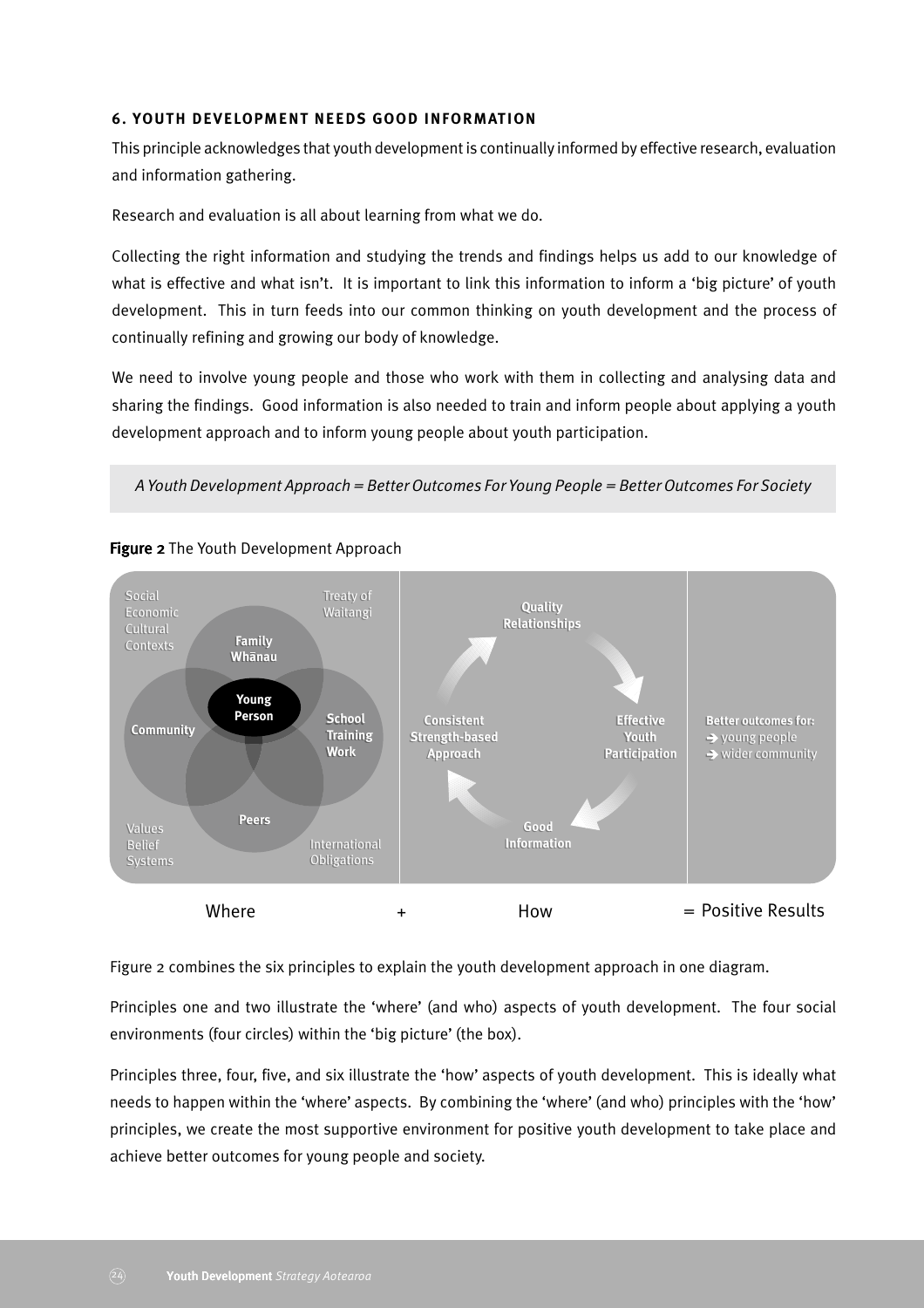# The Strategy's Aims

The three aims provide a medium-term focus for the Strategy.

Aim 1 All young people have opportunities to establish positive connections to their key social environments.

Aim 2 Government policy and practice reflect a positive youth development approach.

Aim 3 All young people have access to a range of youth development opportunities.

# The Strategy's Goals

The goals provide a framework for applying the approach to the many settings and organisations that contribute to youth development.

#### **STRENGTHS-BASED APPROACH**

# GOAL 1 - Ensuring a consistent strengths-based youth development approach.

This goal is about shifting the collective thinking about young people from a problem-based to a strengths-based approach.

It acknowledges the role of risk and protective factors and promotes a consistent understanding to help develop a more coherent and coordinated set of youth policies and programmes.

*"I think it is ultimately important to support young people in their decisions and challenges." A secondary school student, Blenheim.*

*"Let the adults realise that supporting their youths' decisions whatever it is, is the most important thing they can do, support from your adults really helps and it allows a youth to be an individualist and develop a character." Eight secondary school students, Auckland.*

# **QUALITY RELATIONSHIPS**

#### GOAL 2 - Developing skilled people to work with young people.

This goal is about valuing the importance of quality relationships with young people. It highlights the need for specific training for adults and young people who work with and live alongside young people.

The goal acknowledges that these people play an essential role in young people's positive development - whether they are parents, grandparents, whānau members, caregivers, neighbours, co-workers or friends, or working with young people as voluntary workers and professionals.

#### **YOUTH PARTICIPATION**

#### GOAL 3 - Creating opportunities for young people to actively participate and engage.

Youth participation is about involving young people in having a say in developing, evaluating and reviewing decisions that affect them, their family, schools and tertiary institutions, their community and their country. It is more than just consulting young people.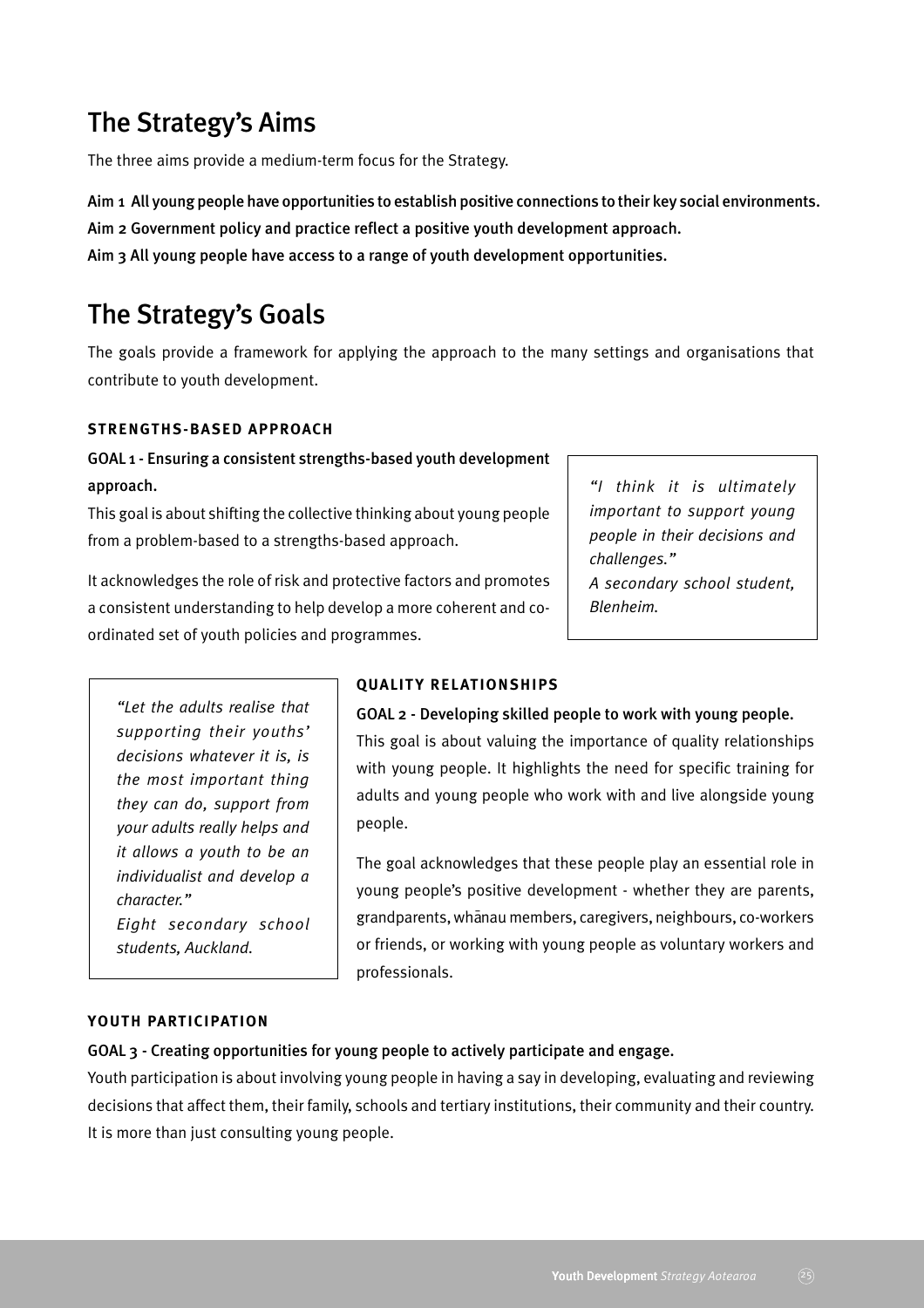#### **AN INFORMED APPROACH**

GOAL 4 - Building knowledge on youth development through information and research.

This goal includes sharing more and better information on effective programmes and providing more support in youth development research and evaluation. It also includes developing information to educate and inform young people and adults on aspects of youth development and youth participation.

*"It is so important to give youth all the opportunities possible so they can develop themselves socially, emotionally and physically to be the best they can be. Support in anything you do is a vital part of carrying something through, there's nothing like a pat on the back for hard work."*

*Eight secondary school students, Auckland.*

*"Government agencies should consult youths on their policies relating to youths. If the recommendations of youth are accepted, they should be told so, as this will increase future responses." Six secondary school students, Auckland.*

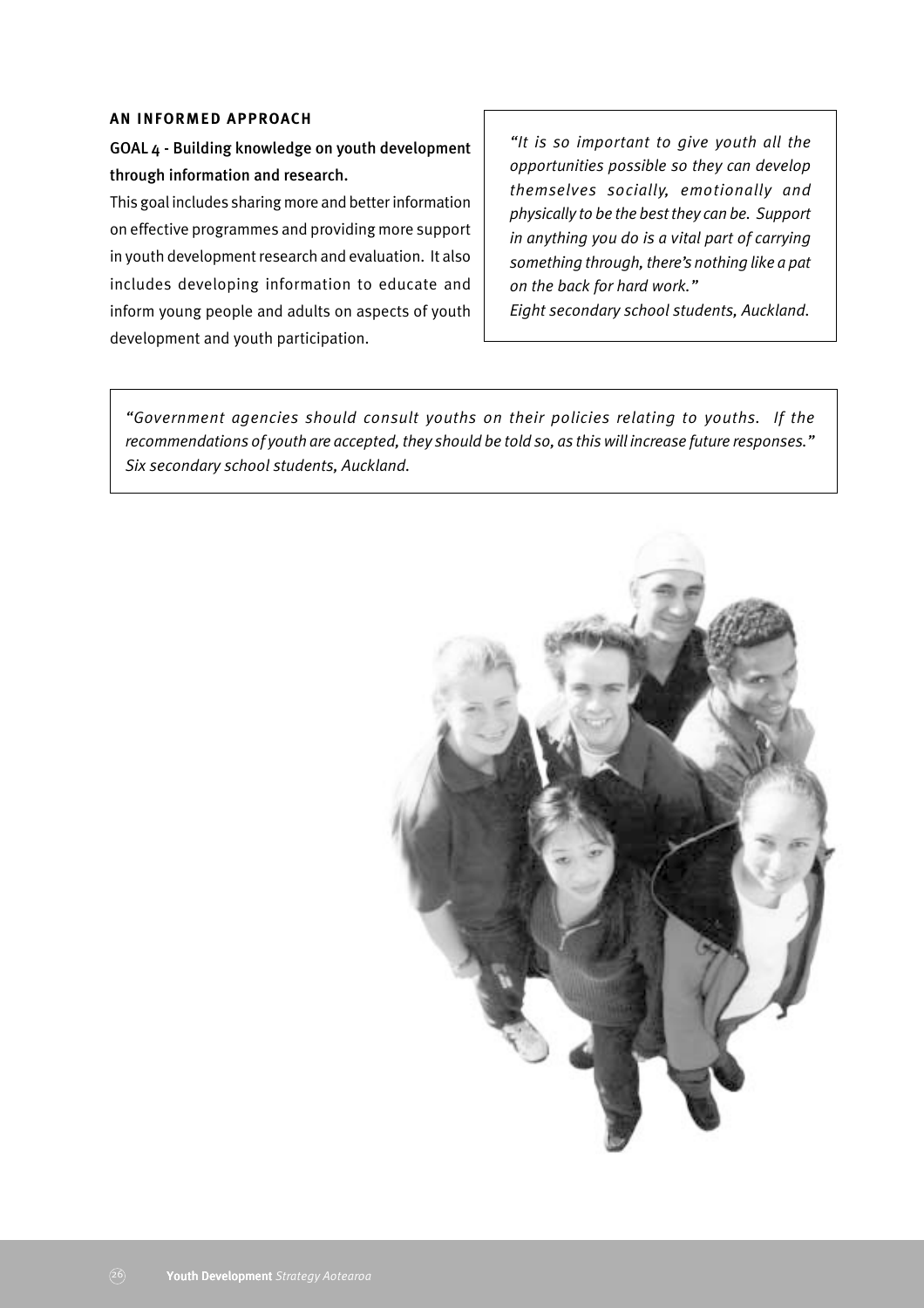# The Goals Framework and Suggested Actions

This goals framework helps to identify the actions that can take to support young people's positive development across social environments/settings and government areas.

| $GOALS \rightarrow$<br><b>SOCIAL</b><br><b>ENVIRONMENTS</b><br><b>SETTINGS</b><br>业                                                | <b>STRENGTHS-</b><br><b>BASED</b><br><b>APPROACH</b><br>GOAL 1 - Ensuring<br>a consistent<br>strengths-based<br>youth<br>development<br>approach | QUALITY<br><b>RELATIONSHIPS</b><br>$GOAL$ 2 -<br>Developing<br>skilled people<br>to work with<br>young people | YOUTH<br><b>PARTICIPATION</b><br>GOAL 3 - Creating<br>opportunities for<br>young people to<br>actively<br>participate and<br>engage | <b>AN INFORMED</b><br><b>APPROACH</b><br>GOAL 4 - Building<br>knowledge on<br>youth development<br>through<br>information and<br>research |
|------------------------------------------------------------------------------------------------------------------------------------|--------------------------------------------------------------------------------------------------------------------------------------------------|---------------------------------------------------------------------------------------------------------------|-------------------------------------------------------------------------------------------------------------------------------------|-------------------------------------------------------------------------------------------------------------------------------------------|
| Young people<br><b>Peers</b>                                                                                                       |                                                                                                                                                  |                                                                                                               |                                                                                                                                     |                                                                                                                                           |
| <b>Families and Whanau</b>                                                                                                         |                                                                                                                                                  |                                                                                                               |                                                                                                                                     |                                                                                                                                           |
| <b>Schools</b><br><b>Tertiary education</b><br><i>institutions</i><br><b>Training providers</b>                                    |                                                                                                                                                  |                                                                                                               |                                                                                                                                     |                                                                                                                                           |
| <b>Workplaces</b>                                                                                                                  |                                                                                                                                                  |                                                                                                               |                                                                                                                                     |                                                                                                                                           |
| Community<br>• Youth<br><b>Organisations</b><br>• Sports clubs<br>Neighbourhoods                                                   |                                                                                                                                                  | Possible initiatives to advance the goals                                                                     |                                                                                                                                     |                                                                                                                                           |
| Iwi/Hapū                                                                                                                           |                                                                                                                                                  |                                                                                                               |                                                                                                                                     |                                                                                                                                           |
| Government<br>Political systems<br>Policy-making                                                                                   |                                                                                                                                                  |                                                                                                               |                                                                                                                                     |                                                                                                                                           |
| Government<br>services<br><b>Education sector</b><br>Health sector<br>Economic<br>development<br>Social services<br>Justice sector |                                                                                                                                                  |                                                                                                               |                                                                                                                                     |                                                                                                                                           |
| <b>Local Government</b>                                                                                                            |                                                                                                                                                  |                                                                                                               |                                                                                                                                     |                                                                                                                                           |
| <b>Media</b>                                                                                                                       |                                                                                                                                                  |                                                                                                               |                                                                                                                                     |                                                                                                                                           |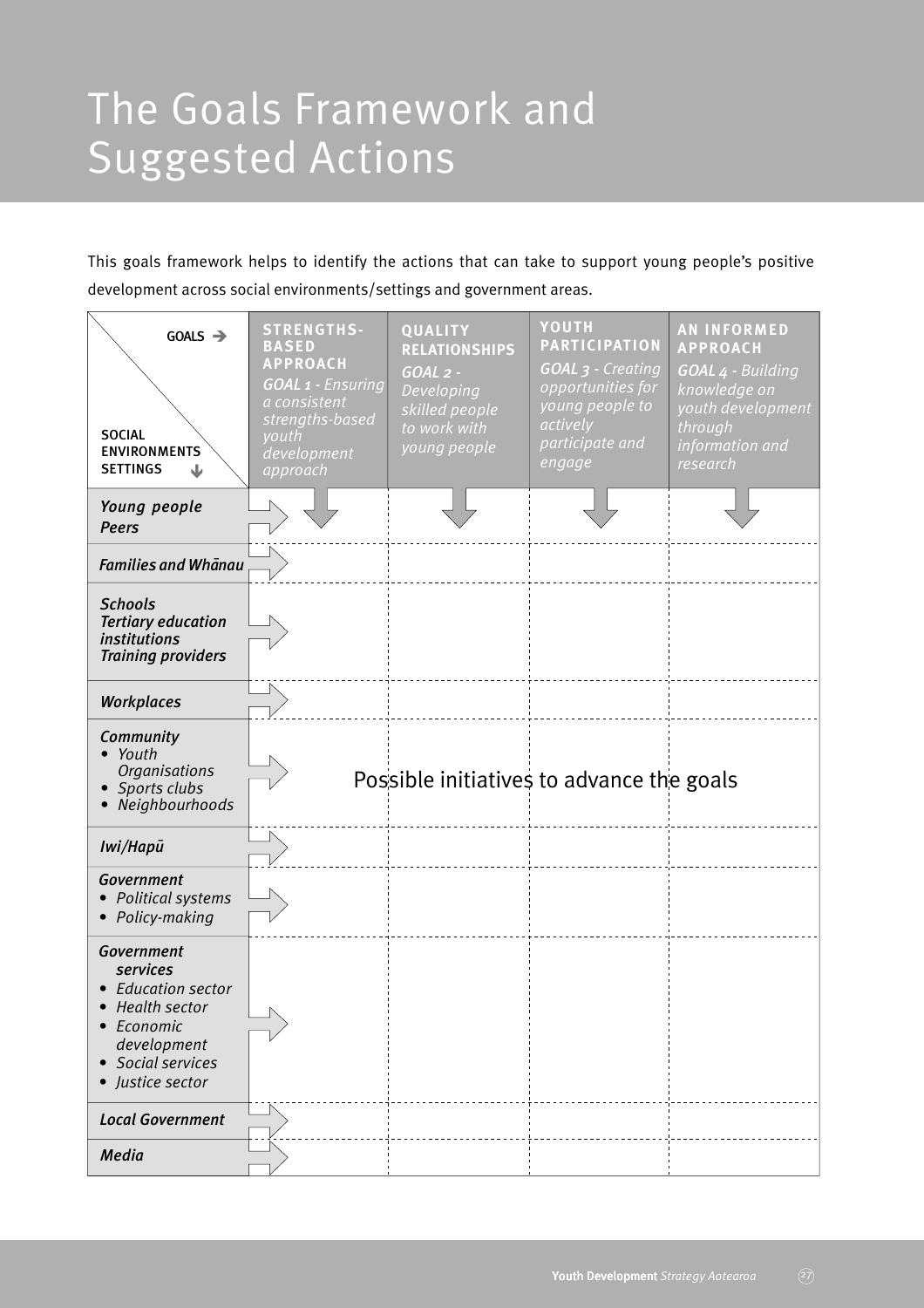The actions in the tables below relate to each of the three aims and appropriate social environments and areas of central and local government. They provide a guide or possible checklist for what needs to happen for the positive development of young people in New Zealand.

The actions were identified while developing and consulting on this Strategy. Many were suggested by young people and adults who participated in the Ministry of Youth Affairs' consultation process. They are purposefully broad so they are flexible and will stand the test of time.

## **TABLE 1- ACTIONS ACROSS THE GOALS FRAMEWORK APPLIED TO AIM 1:**

*'All young people have opportunities to establish positive connections to their key social environments'*

| <b>GOALS</b><br><b>SOCIAL</b><br><b>ENVIRONMENTS</b><br><b>SETTINGS</b> | <b>STRENGTHS-BASED APPROACH</b><br><b>GOAL 1 - Ensuring a consistent strengths-</b><br>based youth development approach                                                                                         | <b>QUALITY RELATIONSHIPS</b><br><b>GOAL 2 - Developing skilled people to</b><br>work with young people                                                                                                                                                                                                                                |
|-------------------------------------------------------------------------|-----------------------------------------------------------------------------------------------------------------------------------------------------------------------------------------------------------------|---------------------------------------------------------------------------------------------------------------------------------------------------------------------------------------------------------------------------------------------------------------------------------------------------------------------------------------|
| Young people<br><b>Peers</b>                                            | • Promoting youth-led initiatives that<br>educate and inform young people<br>about the importance of strong<br>connections to the key social<br>environments                                                    | • Supporting youth-led opportunities<br>for interaction with adults<br>• Helping young people in youth-led<br>education of adults about young<br>people today<br>• Promoting opportunities for youth<br>leadership training<br>· Fostering peer coaching and<br>mentoring between younger and<br>older young people                   |
| <b>Families and Whanau</b>                                              | Encouraging the active involvement of<br>$\bullet$<br>parents, caregivers and whanau in the<br>lives of young people<br>• Promoting active family involvement<br>and support in youth development<br>activities | • Encouraging parenting education for<br>parents of young people and<br>acknowledging cultural differences in<br>parenting<br>• Ensuring support for families in<br>raising young people<br>• Promoting communication within<br>families<br>and<br>whānau<br>and<br>adults<br>encouraging<br>be<br>to<br>approachable to young people |
| <b>Schools</b>                                                          | • Encouraging schools to incorporate in<br>school charters the principles of respect<br>for diversity and a positive youth<br>development approach to young people                                              | • Training and equipping teachers and<br>school staff in using a youth<br>development approach, better<br>understanding and relating to young                                                                                                                                                                                         |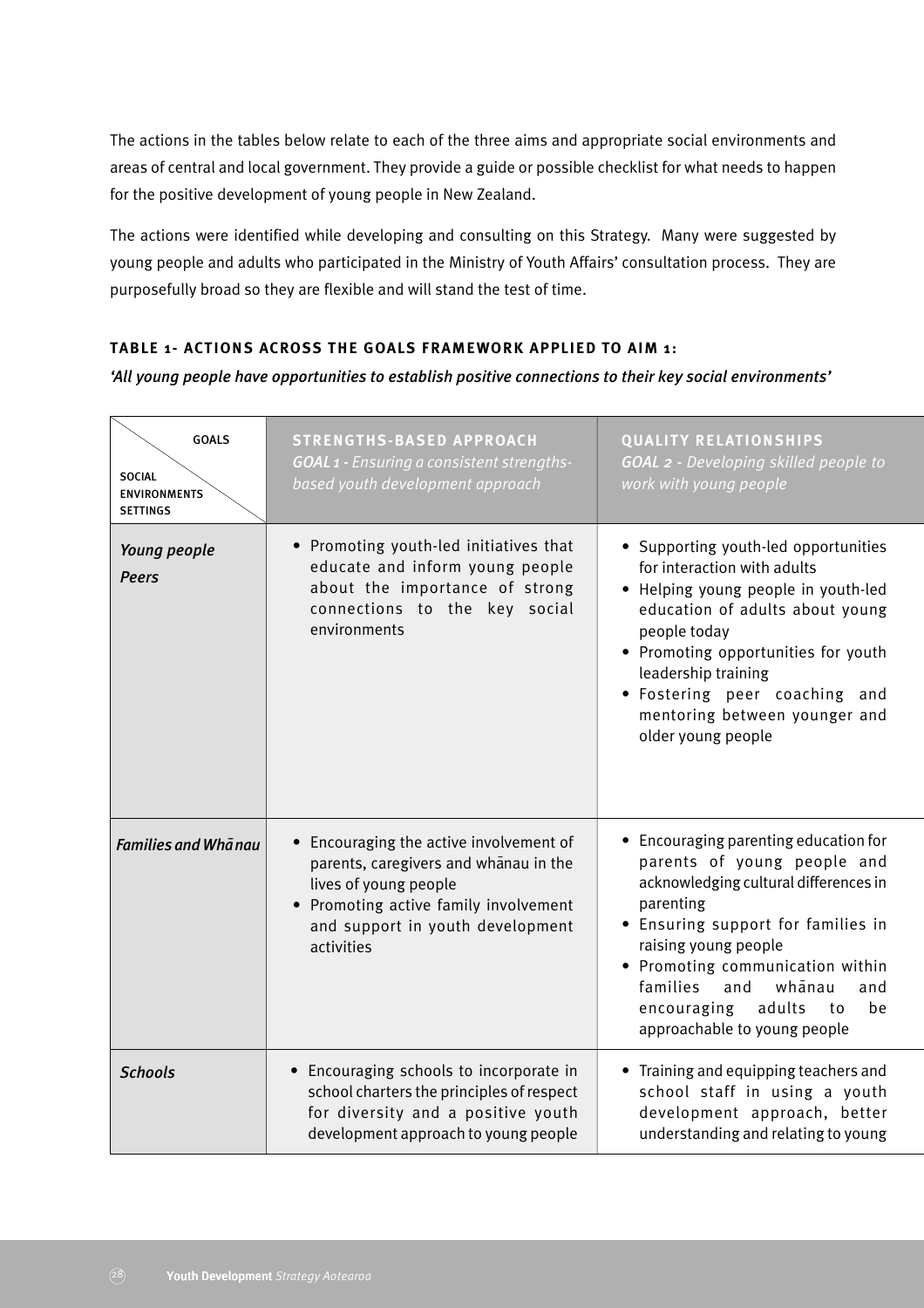

| YOUTH PARTICIPATION<br>GOAL 3 - Creating opportunities for young<br>people to actively participate and engage                                                                                                                                                                                                                                                                                                                                                                    | <b>AN INFORMED APPROACH</b><br>GOAL 4 - Building knowledge on youth<br>development through information and<br>research                                                                                                                                                                          |
|----------------------------------------------------------------------------------------------------------------------------------------------------------------------------------------------------------------------------------------------------------------------------------------------------------------------------------------------------------------------------------------------------------------------------------------------------------------------------------|-------------------------------------------------------------------------------------------------------------------------------------------------------------------------------------------------------------------------------------------------------------------------------------------------|
| • Providing training for young people<br>involved in participation, in particular<br>on boards and committees<br>• Encouraging youth-led advocacy and<br>input into policy<br>Encouraging and supporting youth-run<br>and youth-initiated programmes and<br>initiatives (for example, youth media<br>and arts)<br>Promoting opportunities for growing<br>$\bullet$<br>the culture of young people expressing<br>their views, being heard and expressing<br>themselves creatively | • Developing information for young<br>people on how and where to participate<br>• Developing frameworks to guide and<br>evaluate youth-driven initiatives<br>• Encouraging youth-led research<br>• Developing resources for young people<br>to help them deal with challenges in<br>their lives |
| Encouraging families to involve young<br>people in family decisions and<br>responsibilities<br>Supporting families, in particular<br>parents, to enable them to involve their<br>young people<br>Encouraging whanau, hapu and iwi to<br>$\bullet$<br>develop practices that help and support<br>the inclusion of rangatahi in their<br>communities                                                                                                                               | • Encouraging research on practical steps<br>for families and whanau in supporting<br>the development of young people<br>Encouraging the development of<br>parenting information                                                                                                                |
| Encouraging a partnership approach in<br>running the school that involves<br>consultation with young people, and<br>their participation                                                                                                                                                                                                                                                                                                                                          | • Developing information and tools to<br>help schools involve young people in<br>the life and running of the school                                                                                                                                                                             |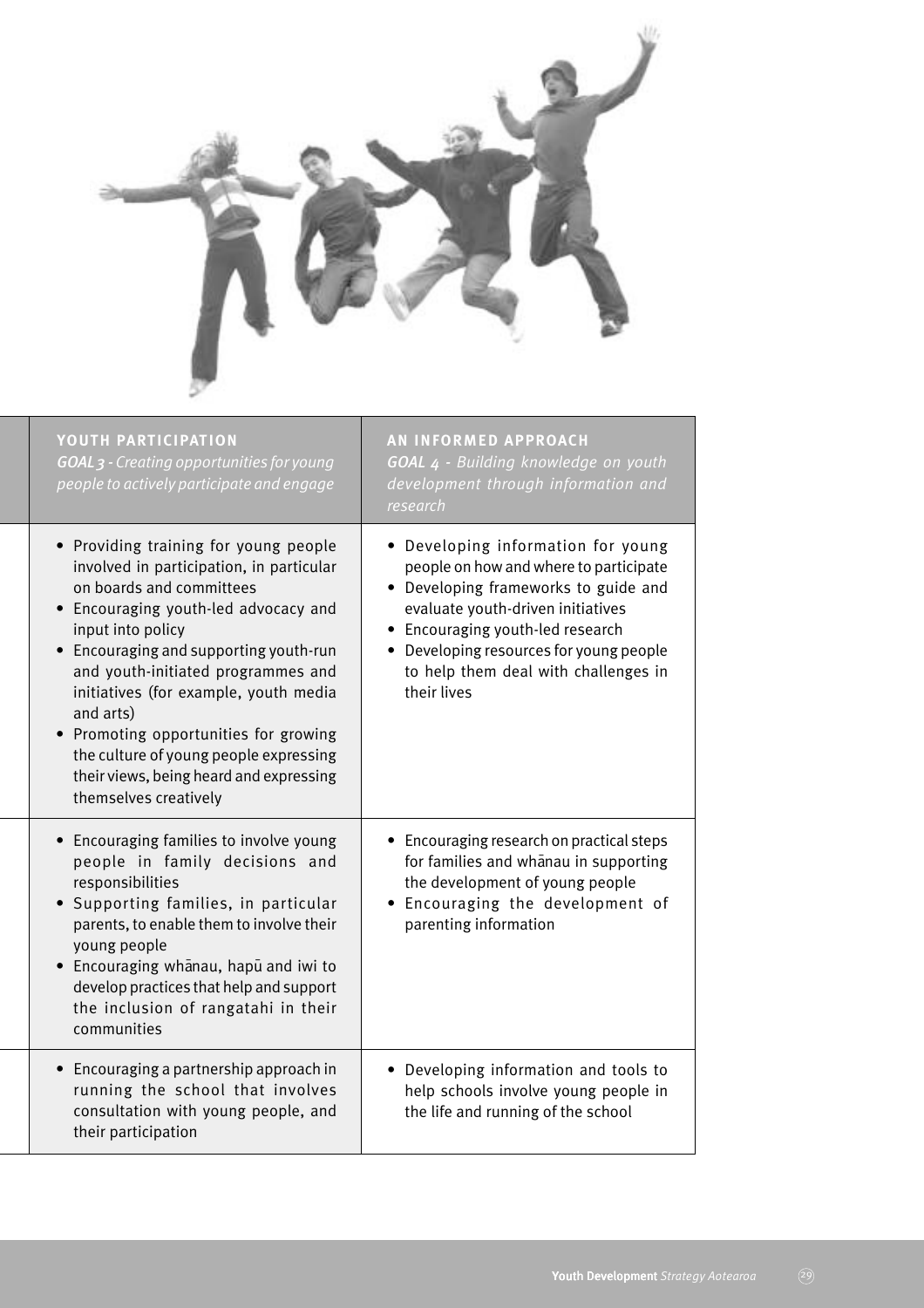|                                                                               | • Acknowledging the role of the Health<br>and Physical Education Curriculum as<br>a key component of youth development<br>within schools<br>Encouraging programmes within<br>$\bullet$<br>schools, such as Health Promoting<br>Schools and Mentally Healthy Schools,<br>that promote a whole-school approach<br>and family and community involvement<br>to better meet the needs of young<br>people<br>Promoting active career development<br>$\bullet$<br>(including career counselling, work<br>experience, practical and life skills)<br>within schools with a stronger<br>emphasis on identifying an individual's<br>broad range of abilities and interests<br>Ensuring the encouragement of extra-<br>$\bullet$<br>curricular activities, such as sports,<br>arts, drama, music, cultural groups,<br>support groups and social activities,<br>and promoting youth leadership and<br>ownership within these activities | people and involving young people.<br>This includes teaching styles<br>Encouraging workshops for teachers<br>in understanding young people<br>today, including students' cultures<br>Supporting and encouraging adults<br>$\bullet$<br>within schools, especially teachers,<br>to be mentors for students<br>· Encouraging training on peer<br>education and support within<br>schools - peer tutoring, mentoring<br>and mediation<br>Encouraging training for young<br>$\bullet$<br>people on boards of trustees and<br>student councils |
|-------------------------------------------------------------------------------|----------------------------------------------------------------------------------------------------------------------------------------------------------------------------------------------------------------------------------------------------------------------------------------------------------------------------------------------------------------------------------------------------------------------------------------------------------------------------------------------------------------------------------------------------------------------------------------------------------------------------------------------------------------------------------------------------------------------------------------------------------------------------------------------------------------------------------------------------------------------------------------------------------------------------|-------------------------------------------------------------------------------------------------------------------------------------------------------------------------------------------------------------------------------------------------------------------------------------------------------------------------------------------------------------------------------------------------------------------------------------------------------------------------------------------------------------------------------------------|
| <b>Tertiary education</b><br><i>institutions</i><br><b>Training providers</b> | • Promoting career development within<br>tertiary education institutions<br>Promoting work experience as part of<br>training courses to encourage a better<br>transition to the workforce                                                                                                                                                                                                                                                                                                                                                                                                                                                                                                                                                                                                                                                                                                                                  | • Encouraging training for lecturers<br>and tutors in tertiary institutions on<br>understanding and working with<br>young people<br>• Encouraging youth work training in<br>conjunction with non-government<br>agencies and local authorities<br>Encouraging youth-led training<br>opportunities for students                                                                                                                                                                                                                             |
| <b>Workplaces</b>                                                             | • Creating incentives for employers to<br>develop and support young people<br>through providing apprenticeships,<br>mentoring<br>and<br>sustainable<br>opportunities<br>• Supporting and developing young<br>people within workplaces to encourage<br>connectedness<br>• Encouraging workplaces to allow time<br>for families, caregivers and whanau to<br>be involved in important events in<br>young people's lives<br>Encouraging respect and recognition<br>$\bullet$<br>for the diversity of young men and<br>women, in particular for young people<br>with disabilities                                                                                                                                                                                                                                                                                                                                              | • Encouraging employers to provide<br>cross-generational opportunities for<br>employees to better understand each<br>other, such as through mentoring<br>Encouraging and supporting adults to<br>$\bullet$<br>participate in youth activities and<br>organisations<br>• Encouraging youth-led training of<br>adults about young people today                                                                                                                                                                                              |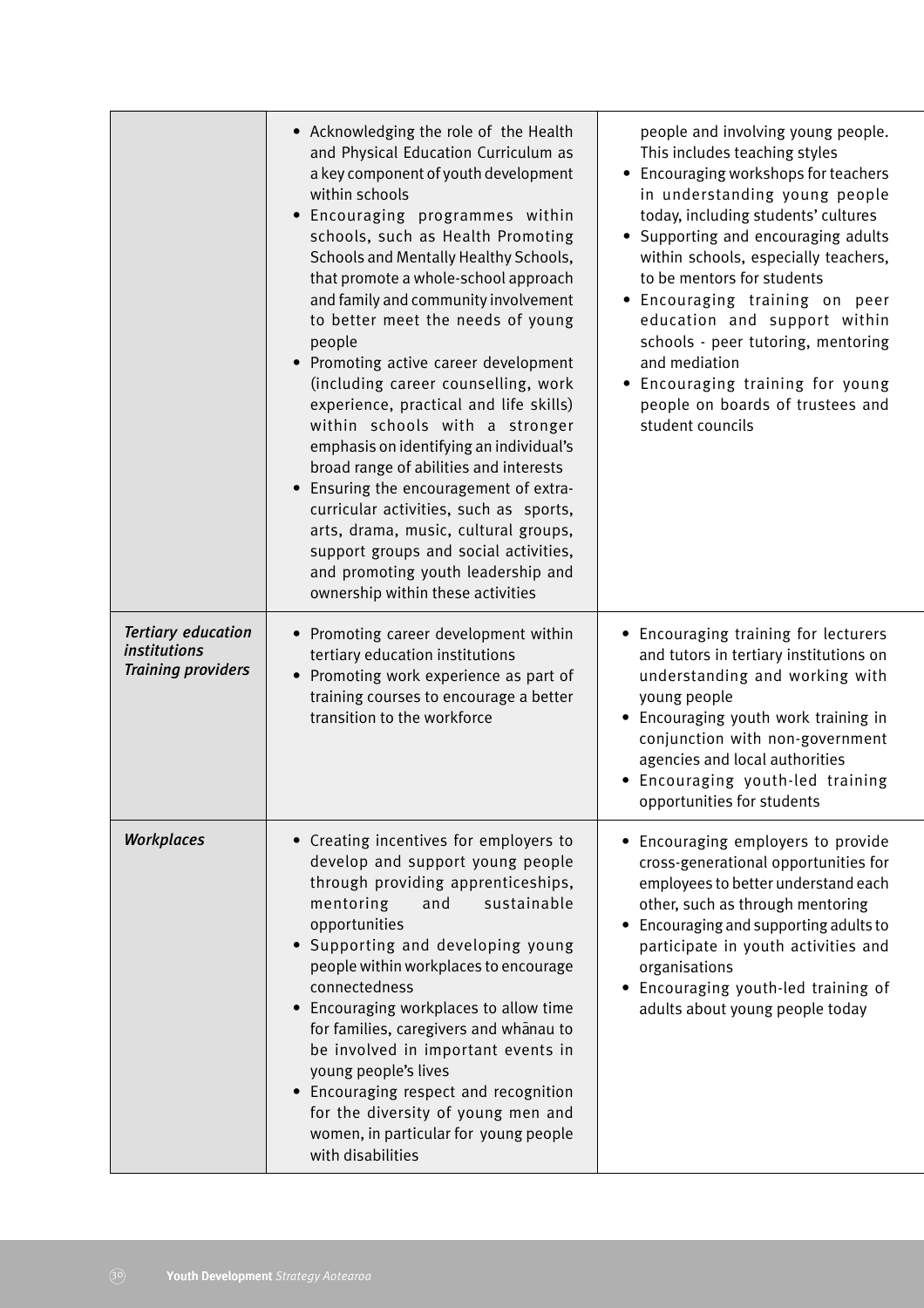| Encouraging strong representation<br>from young people on boards of<br>trustees and feedback mechanisms to<br>the wider school<br>Ensuring mechanisms within schools<br>that allow young people to be involved<br>and listened to, so that they feel their<br>decisions have an effect<br>Encouraging a flatter structure within<br>schools' decision-making processes<br>(for example, making social activities<br>the responsibility of the student<br>council) | • Encouraging teaching within the<br>curriculum about how young people<br>can be involved and participate in<br>society and about how the Government<br>and its agencies work<br>• Developing resources and information<br>to encourage schools to create an<br>environment that provides a sense of<br>belonging and connectedness and an<br>acceptance of diversity<br>• Developing a wider set of performance<br>indicators on what makes a good<br>school, which include aspects of youth<br>development |
|-------------------------------------------------------------------------------------------------------------------------------------------------------------------------------------------------------------------------------------------------------------------------------------------------------------------------------------------------------------------------------------------------------------------------------------------------------------------|--------------------------------------------------------------------------------------------------------------------------------------------------------------------------------------------------------------------------------------------------------------------------------------------------------------------------------------------------------------------------------------------------------------------------------------------------------------------------------------------------------------|
| Providing opportunities within tertiary<br>institutions for young people to be<br>involved and listened to and to feel that<br>their decisions have an effect<br>Encouraging youth-led advocacy                                                                                                                                                                                                                                                                   | • Promoting<br>research<br>youth<br>on<br>development within tertiary institutions                                                                                                                                                                                                                                                                                                                                                                                                                           |
| Encouraging<br>young<br>people's<br>participation in workplace policy and<br>planning processes<br>Encouraging young workers to take an<br>interest in their working conditions, on-<br>the-job safety and pay                                                                                                                                                                                                                                                    | • Promoting information and guidance on<br>youth-friendly workplaces<br>• Promoting information on mentoring<br>within workplaces<br>• Evaluating and reviewing mentoring<br>programmes within workplaces<br>Ensuring better and more accessible<br>information about minimum pay and<br>working conditions and how young<br>workers can get help from people to<br>advocate on their behalf                                                                                                                 |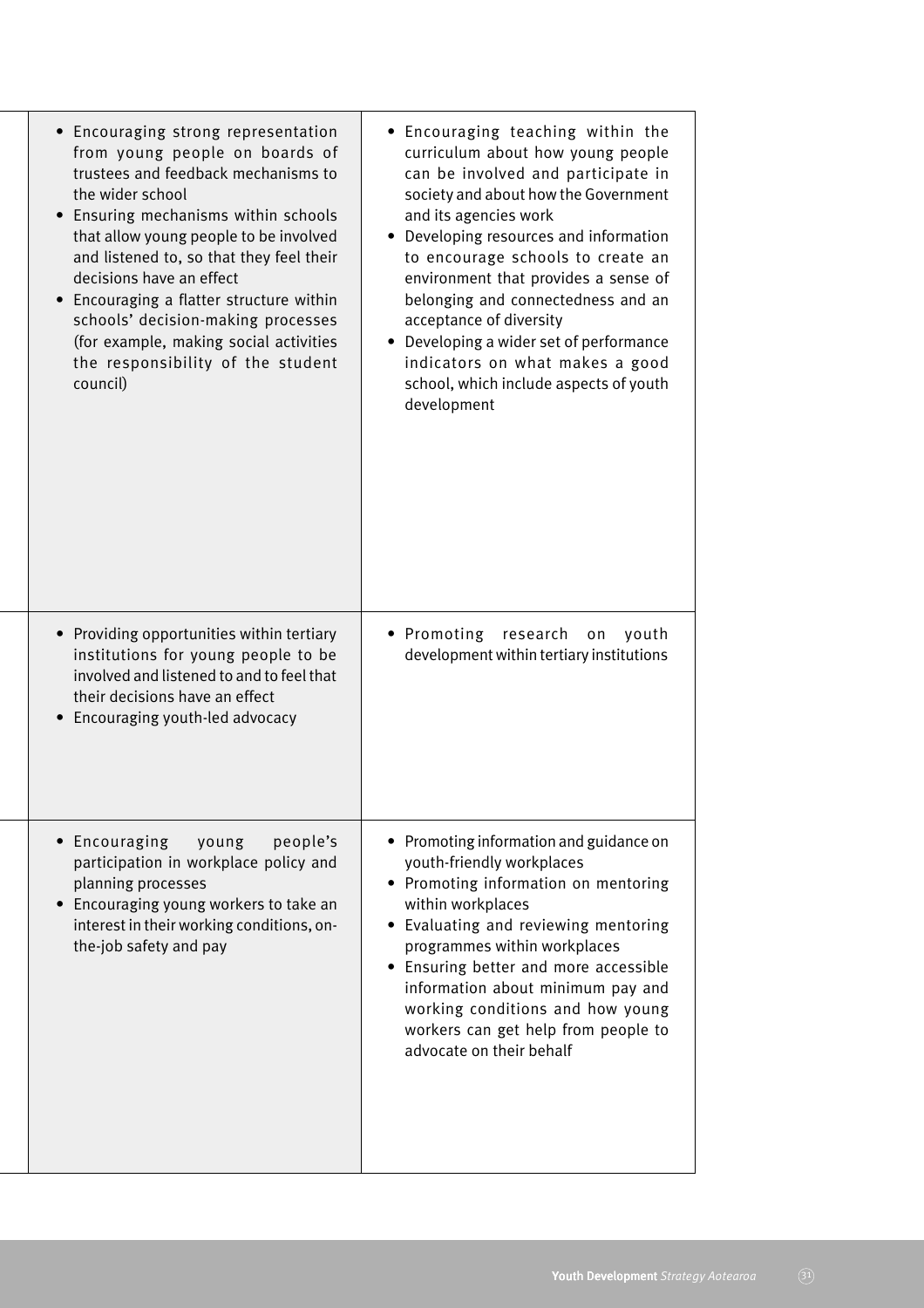| <b>Communities</b><br>• Sports and<br>recreation<br>groups<br>• Churches<br>• Ethnic-specific<br>groups<br>• Geographic<br>communities<br>• Communities of<br>interest<br>Voluntary<br>organisations | • Promoting positive attitudes by<br>communities to youth development<br>and young people<br>• Encouraging communities to recognise,<br>expand and develop the talents and<br>skills of young people, including<br>involving young people in their areas<br>of interest, such as sport and music<br>• Encouraging setting up a creative space<br>for young people in each community | • Encouraging awareness raising<br>within the community about<br>attitudes to young people and the<br>value of participation in communities<br>$\bullet$ Creating<br>opportunities<br>for<br>community leaders to meet regularly<br>with young people<br>• Encouraging communities to<br>recognise the diversity of young<br>people<br>• Encouraging adult involvement in<br>youth organisations and activities<br>• Providing training for community-<br>based media on reporting positively<br>on young people and about youth<br>development |
|------------------------------------------------------------------------------------------------------------------------------------------------------------------------------------------------------|-------------------------------------------------------------------------------------------------------------------------------------------------------------------------------------------------------------------------------------------------------------------------------------------------------------------------------------------------------------------------------------|-------------------------------------------------------------------------------------------------------------------------------------------------------------------------------------------------------------------------------------------------------------------------------------------------------------------------------------------------------------------------------------------------------------------------------------------------------------------------------------------------------------------------------------------------|
|------------------------------------------------------------------------------------------------------------------------------------------------------------------------------------------------------|-------------------------------------------------------------------------------------------------------------------------------------------------------------------------------------------------------------------------------------------------------------------------------------------------------------------------------------------------------------------------------------|-------------------------------------------------------------------------------------------------------------------------------------------------------------------------------------------------------------------------------------------------------------------------------------------------------------------------------------------------------------------------------------------------------------------------------------------------------------------------------------------------------------------------------------------------|

## **TABLE 2 - ACTIONS ACROSS THE GOALS FRAMEWORK APPLIED TO AIM 2:**

*'Government policy and practice reflect a positive youth development approach'*

| <b>GOALS</b><br><b>GOVERNMENT</b><br><b>AREAS</b>                                                                       | <b>STRENGTHS-BASED APPROACH</b><br><b>GOAL 1 - Ensuring a consistent strengths-</b><br>based youth development approach                                                                                                                                                                                                                                                                                       | <b>QUALITY RELATIONSHIPS</b><br><b>GOAL 2 -</b> Developing skilled people to<br>work with young people                                                                                                                               |
|-------------------------------------------------------------------------------------------------------------------------|---------------------------------------------------------------------------------------------------------------------------------------------------------------------------------------------------------------------------------------------------------------------------------------------------------------------------------------------------------------------------------------------------------------|--------------------------------------------------------------------------------------------------------------------------------------------------------------------------------------------------------------------------------------|
| Government<br>Political<br>democratic<br>systems<br>Central<br>Government<br>structures                                 | Ensuring at the executive Government<br>level that policy for young people<br>incorporates a youth development<br>approach, such as creating a Cabinet<br>committee and Ministerial grouping that<br>oversees policies for children and young<br>people<br>Establishing accountability mechanisms<br>$\bullet$<br>in all government departments for<br>applying a youth development approach                  | • Creating opportunities for Members<br>of Parliament to have contact with<br>young people                                                                                                                                           |
| Government<br>decision-making<br>Work of policy<br>ministries and<br>departments<br>Ministry of Youth<br><b>Affairs</b> | Establishing processes to audit current<br>$\bullet$<br>and prospective policy and practice in<br>relation to youth development<br>Establishing inter-departmental<br>committees to administer funding and<br>planning of youth services and<br>programmes to ensure they incorporate<br>a youth development approach<br>Establishing<br>mechanisms<br>for<br>$\bullet$<br>collaboration and co-ordination of | Investigating in incentives for<br>providing parenting education for<br>parents of young people<br>Encouraging policy development that<br>promotes training opportunities to<br>better work with young people and<br>on youth issues |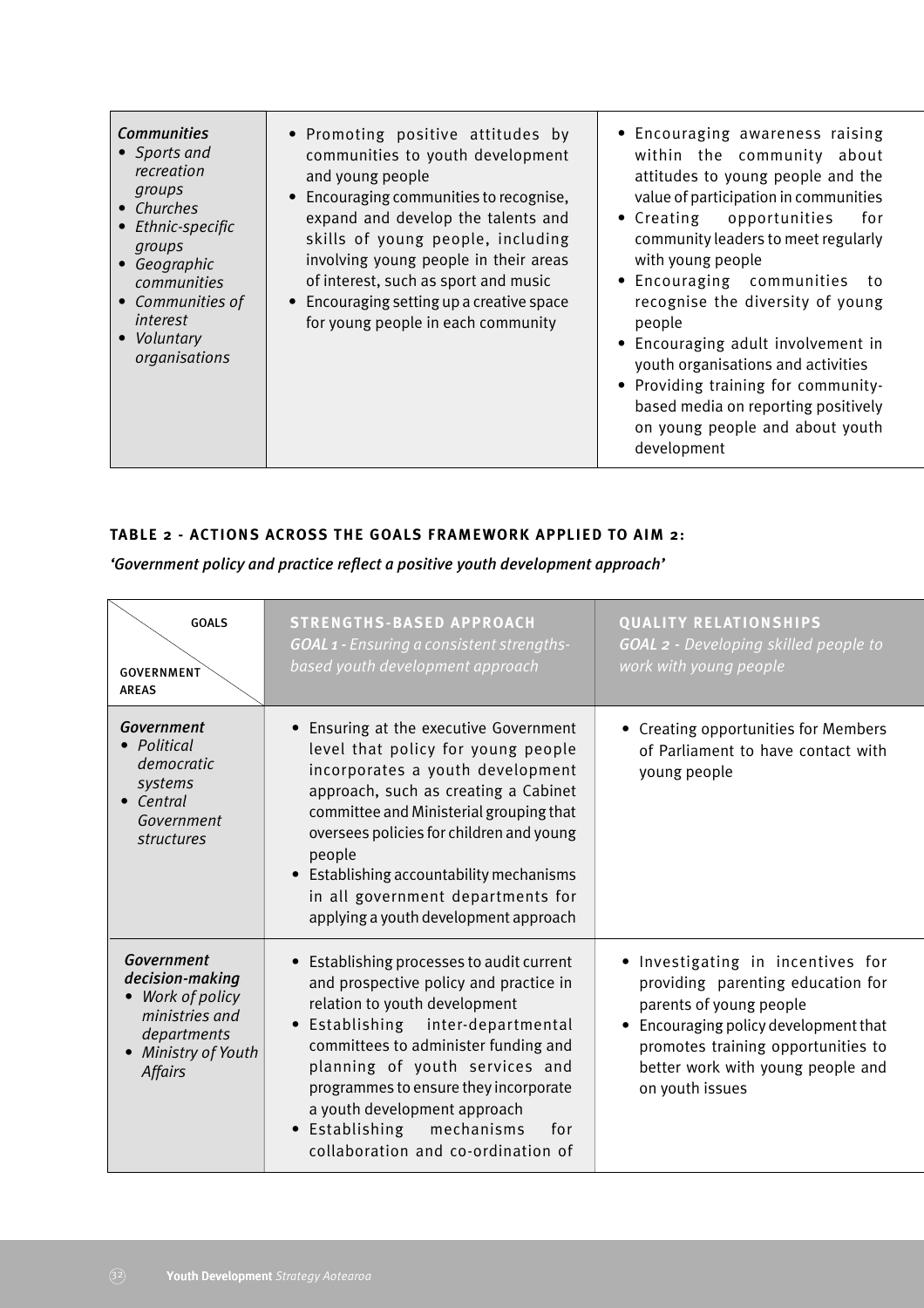| • Encouraging communities to involve<br>young people in community affairs at<br>all levels<br>Acknowledging the cultural context of<br>$\bullet$<br>participation within different cultural/<br>ethnic communities | • Promoting information for communities<br>in working with and alongside young<br>people<br>Developing information for different<br>communities on youth participation<br>and youth development |
|--------------------------------------------------------------------------------------------------------------------------------------------------------------------------------------------------------------------|-------------------------------------------------------------------------------------------------------------------------------------------------------------------------------------------------|
|--------------------------------------------------------------------------------------------------------------------------------------------------------------------------------------------------------------------|-------------------------------------------------------------------------------------------------------------------------------------------------------------------------------------------------|

| YOUTH PARTICIPATION<br><b>GOAL 3 - Creating opportunities for young</b><br>people to actively participate and engage                                                                                                                                                                                                                                                            | <b>AN INFORMED APPROACH</b><br>GOAL 4 - Building knowledge on youth<br>development through information and<br>research                                                                                                                                                                                                                  |
|---------------------------------------------------------------------------------------------------------------------------------------------------------------------------------------------------------------------------------------------------------------------------------------------------------------------------------------------------------------------------------|-----------------------------------------------------------------------------------------------------------------------------------------------------------------------------------------------------------------------------------------------------------------------------------------------------------------------------------------|
| • Ensuring the continuation and review of<br>the Youth Parliament<br>Promoting a range of mechanisms for<br>young people being involved at a<br>political level<br>Strengthening young people's political<br>$\bullet$<br>participation, in particular voting by<br>young people aged 18+<br>• Creating a greater national voice for<br>young people - a national youth network | • Providing information at a political level<br>on the importance and benefits of a<br>youth development approach<br>Encouraging research into young<br>$\bullet$<br>people's involvement in the democratic<br>process                                                                                                                  |
| Encouraging policy agencies to have<br>parallel processes that enable young<br>people to contribute to policy, planning<br>and practice, through the use of youth<br>advisory forums and other methods of<br>youth consultation and participation<br>• Acknowledging that participation in<br>developing youth policies is more than<br>just consultation                       | • Developing indicators to guide<br>community, central<br>local<br>and<br>government efforts in applying a youth<br>development approach<br>Developing mechanisms for evaluating<br>$\bullet$<br>sectors applying a youth development<br>approach<br>Promoting a centre of excellence for<br>youth development research and<br>training |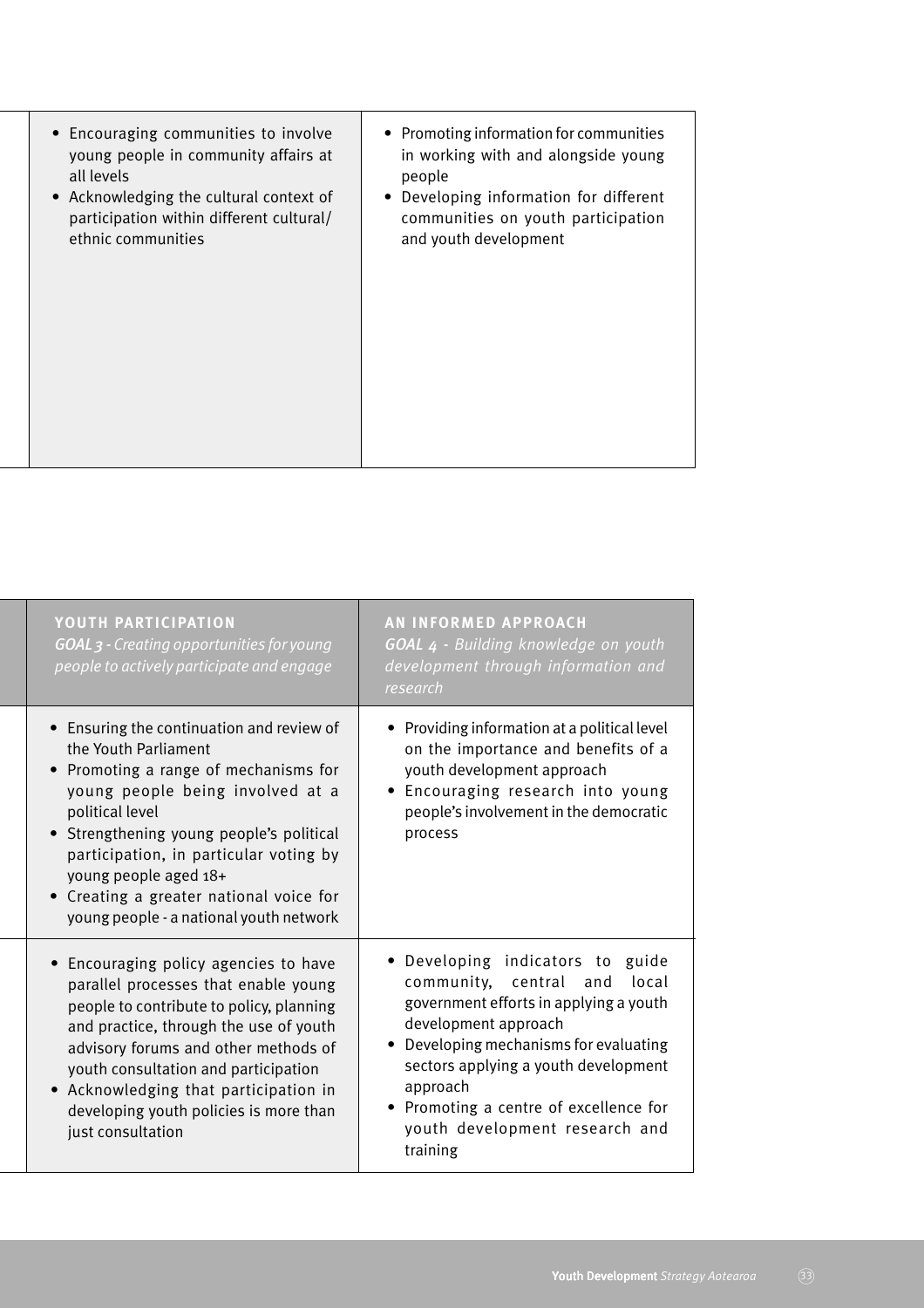|                                                                                                                                                                                                                                                                                                            | intersectoral policy for young people<br>across sectors that incorporates a<br>youth development approach and<br>involves young people<br>Ensuring sector-specific youth policy<br>incorporates a youth development<br>focus and involves young people in its<br>development<br>Encouraging a link between budget<br>spending for young people and youth<br>development<br>· Encouraging greater funding co-<br>ordination for intersectoral youth<br>services that work towards positive<br>outcomes for young people<br>Ministry of Youth Affairs<br>• Providing a co-ordination role for youth<br>development and youth participation<br>Encouraging the media to promote a<br>positive image of young people that<br>focuses on their strengths and potential<br>and challenges prejudice<br>and<br>stereotyping of young people | Ministry of Youth Affairs<br>• Providing training for government<br>policy agencies in applying a youth<br>development approach to policy<br>development, including involving<br>young people<br>Facilitating a national youth<br>$\bullet$<br>development conference to provide<br>broad training on youth development |
|------------------------------------------------------------------------------------------------------------------------------------------------------------------------------------------------------------------------------------------------------------------------------------------------------------|--------------------------------------------------------------------------------------------------------------------------------------------------------------------------------------------------------------------------------------------------------------------------------------------------------------------------------------------------------------------------------------------------------------------------------------------------------------------------------------------------------------------------------------------------------------------------------------------------------------------------------------------------------------------------------------------------------------------------------------------------------------------------------------------------------------------------------------|-------------------------------------------------------------------------------------------------------------------------------------------------------------------------------------------------------------------------------------------------------------------------------------------------------------------------|
| <b>Government</b><br>services<br>• Education sector<br><b>Health sector</b><br>Social services<br>sector<br>• Justice sector<br><b>NB</b> For actions for schools<br>and tertiary education<br>institutions, see Tables 1&2<br>For Government-funded<br><b>Youth Development</b><br>Programmes see Table 3 | Promoting the use of a positive youth<br>development approach in providing<br>youth services and addressing the<br>barriers to accessing services<br>Taking a combined, seamless approach<br>$\bullet$<br>to services, including point-of-contact<br>services, and an inter-departmental<br>approach to effectively addressing the<br>needs of young people<br>Recognising the needs of young people<br>$\bullet$<br>in state, residential or custodial care for<br>full developmental opportunities                                                                                                                                                                                                                                                                                                                                 | • Training health professionals in<br>relating to and working with the<br>diversity of young people<br>Training social service and justice<br>providers in relating to and working<br>with the diversity of young people<br>Including a youth development<br>approach within pre-employment<br>training programmes      |
| <b>Local Government</b>                                                                                                                                                                                                                                                                                    | Promoting the use of this Strategy as a<br>tool for leading the development of<br>youth development strategies and<br>policies at a local level<br>Supporting local government in taking<br>an active role in youth development<br>within communities<br>Encouraging the establishment of<br>$\bullet$<br>youth advocates within the local<br>authority structure                                                                                                                                                                                                                                                                                                                                                                                                                                                                    | Training decision-makers within local<br>authorities on youth issues and<br>relating to and working with young<br>people                                                                                                                                                                                                |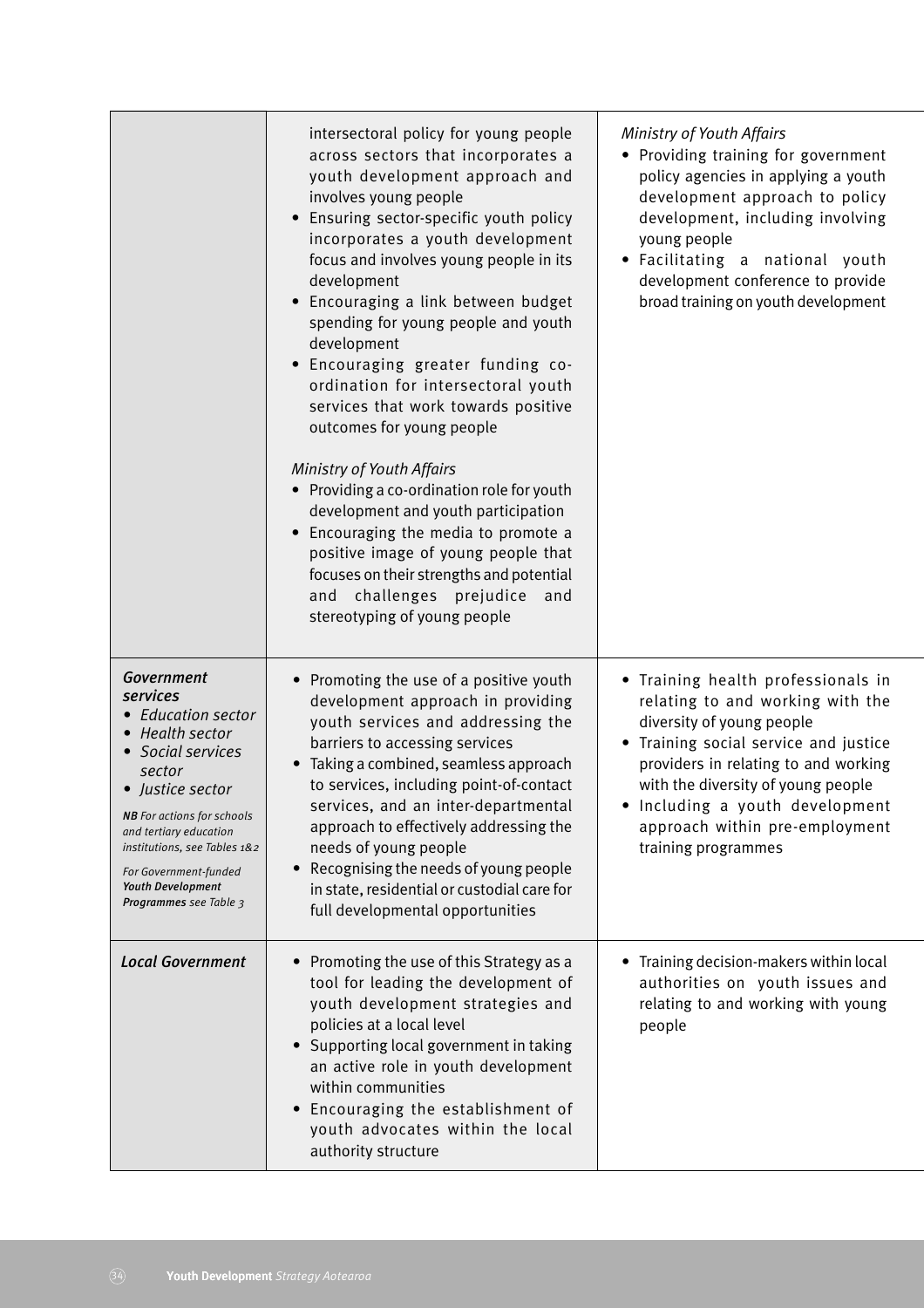| Recognising the importance<br>0f<br>education to young people, and<br>undertaking<br>consultation<br>and<br>participation with young people on<br>education policy (secondary school<br>education, tertiary education, ongoing<br>education)                                                                                  | • Promoting<br>research<br>youth<br>$\mathop{\rm on}\nolimits$<br>development approaches for the<br>diversity of young people, to inform<br>policy development and services for<br>specific groups<br>• Promoting national surveys of young<br>people to inform policy and increase<br>the research and knowledge base<br>about New Zealand young people<br>• Ensuring young people's involvement<br>and youth issues covered in the media<br>are monitored<br>• Developing protocols on undertaking<br>an analysis of policy affecting young<br>people and incorporating a youth<br>development approach<br>Ministry of Youth Affairs<br>• Producing a literature/evidence review<br>on youth development<br>• Encouraging the collection of good<br>information, such as by the Education<br>Review Office, on youth participation<br>and the experience of connectedness<br>within schools |
|-------------------------------------------------------------------------------------------------------------------------------------------------------------------------------------------------------------------------------------------------------------------------------------------------------------------------------|-----------------------------------------------------------------------------------------------------------------------------------------------------------------------------------------------------------------------------------------------------------------------------------------------------------------------------------------------------------------------------------------------------------------------------------------------------------------------------------------------------------------------------------------------------------------------------------------------------------------------------------------------------------------------------------------------------------------------------------------------------------------------------------------------------------------------------------------------------------------------------------------------|
| • Encouraging<br>young<br>people's<br>involvement at all levels in services that<br>have contact with young people<br>Encouraging regular consultation with<br>young people in service planning and<br>delivery<br>• Encouraging the use of peer educators<br>as part of service delivery                                     | • Developing tools and guidelines on<br>involving young people in services'<br>planning, delivery and review<br>Encouraging regular reviews and<br>evaluation of services for young<br>including<br>their<br>people,<br>appropriateness, youth involvement,<br>effectiveness and use of resources                                                                                                                                                                                                                                                                                                                                                                                                                                                                                                                                                                                             |
| Promoting youth involvement and<br>consultation in local government policy<br>making, planning and review<br>Encouraging the development of a<br>national approach to involving young<br>people in local government via youth<br>councils<br>Encouraging young people to be<br>involved in implementing local youth<br>policy | Developing guidelines and information<br>on young people's participation in local<br>government and the development of<br>youth policies                                                                                                                                                                                                                                                                                                                                                                                                                                                                                                                                                                                                                                                                                                                                                      |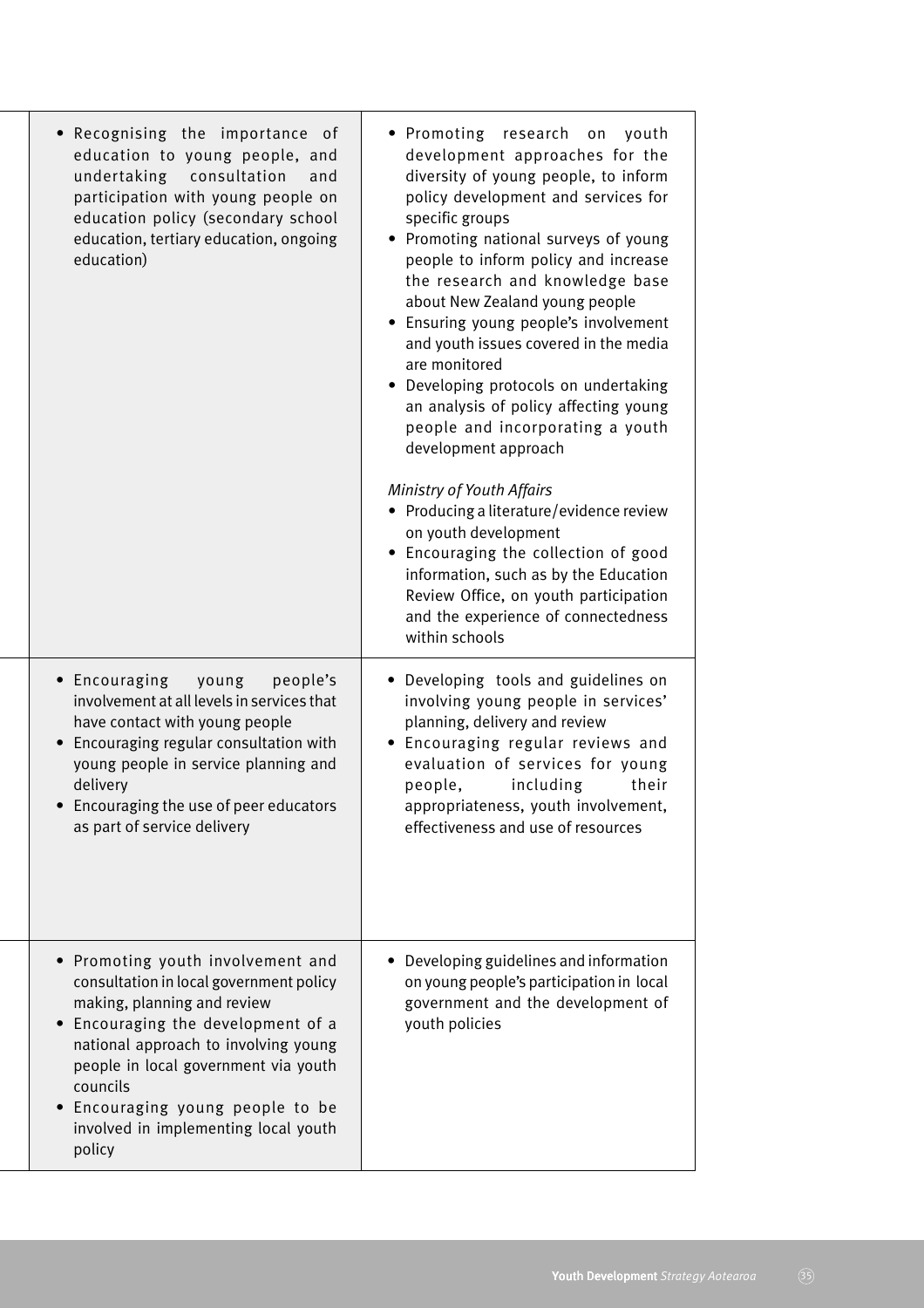# **TABLE 3 - ACTIONS ACROSS THE GOALS FRAMEWORK APPLIED TO AIM 3:**

# *'All young people have access to a range of youth development opportunities'*

| <b>GOALS</b><br><b>SOCIAL</b><br><b>ENVIRONMENTS</b><br><b>SETTINGS</b> | <b>STRENGTHS-BASED APPROACH</b><br><b>GOAL 1 - Ensuring a consistent strengths-</b><br>based youth development approach                                                                                                                                                                                                                                                                                                                                                                                                                                                                                  | <b>QUALITY RELATIONSHIPS</b><br><b>GOAL 2 - Developing skilled people to</b><br>work with young people                                                                                                                                             |
|-------------------------------------------------------------------------|----------------------------------------------------------------------------------------------------------------------------------------------------------------------------------------------------------------------------------------------------------------------------------------------------------------------------------------------------------------------------------------------------------------------------------------------------------------------------------------------------------------------------------------------------------------------------------------------------------|----------------------------------------------------------------------------------------------------------------------------------------------------------------------------------------------------------------------------------------------------|
| <b>Schools</b>                                                          | Encouraging schools to offer a broad<br>range of youth development<br>opportunities both within the<br>curriculum and as extra-curricular<br>activities<br>. Encouraging schools to work in<br>partnership with community and non-<br>government organisations to offer a<br>wide range of youth development<br>opportunities<br>• Promoting youth workers in schools who<br>work as part of youth development<br>programmes<br>• Encouraging parents' involvement in<br>youth development activities<br>• Encouraging schools to provide links<br>and co-ordination with community<br>youth development | • Encouraging training in working with<br>young people for people working<br>within schools on youth development<br>activities<br>• Promoting leadership training for<br>young people                                                              |
| Government-funded<br>youth development<br>programmes                    | • Ensuring a range of government-<br>funded<br>youth<br>development<br>programmes that appropriately cater<br>for the diversity of young people<br>Encouraging a system of regional youth<br>$\bullet$<br>co-ordinators<br>. Recognising multiple outcomes/<br>indicators for youth development<br>programmes                                                                                                                                                                                                                                                                                            | • Ensure training for youth workers in<br>a comprehensive youth development<br>approach                                                                                                                                                            |
| Non-government<br>agencies and<br>voluntary youth<br>agencies           | Recognising<br>and<br>supporting<br>$\bullet$<br>community-based youth development<br>programmes, including promoting more<br>widely programmes that already exist<br>Promoting opportunities for co-<br>ordination and collaboration between<br>community-based youth development<br>programmes to ensure a consistent<br>approach and understanding<br>Encouraging greater inclusion and<br>recognition of volunteer groups in the<br>process of youth development                                                                                                                                     | • Creating an infrastructure for<br>community youth workers' training<br>• Encouraging formal supervision of<br>isolated youth workers<br>• Encouraging increased adult support<br>community-based<br>for<br>youth<br>organisations and activities |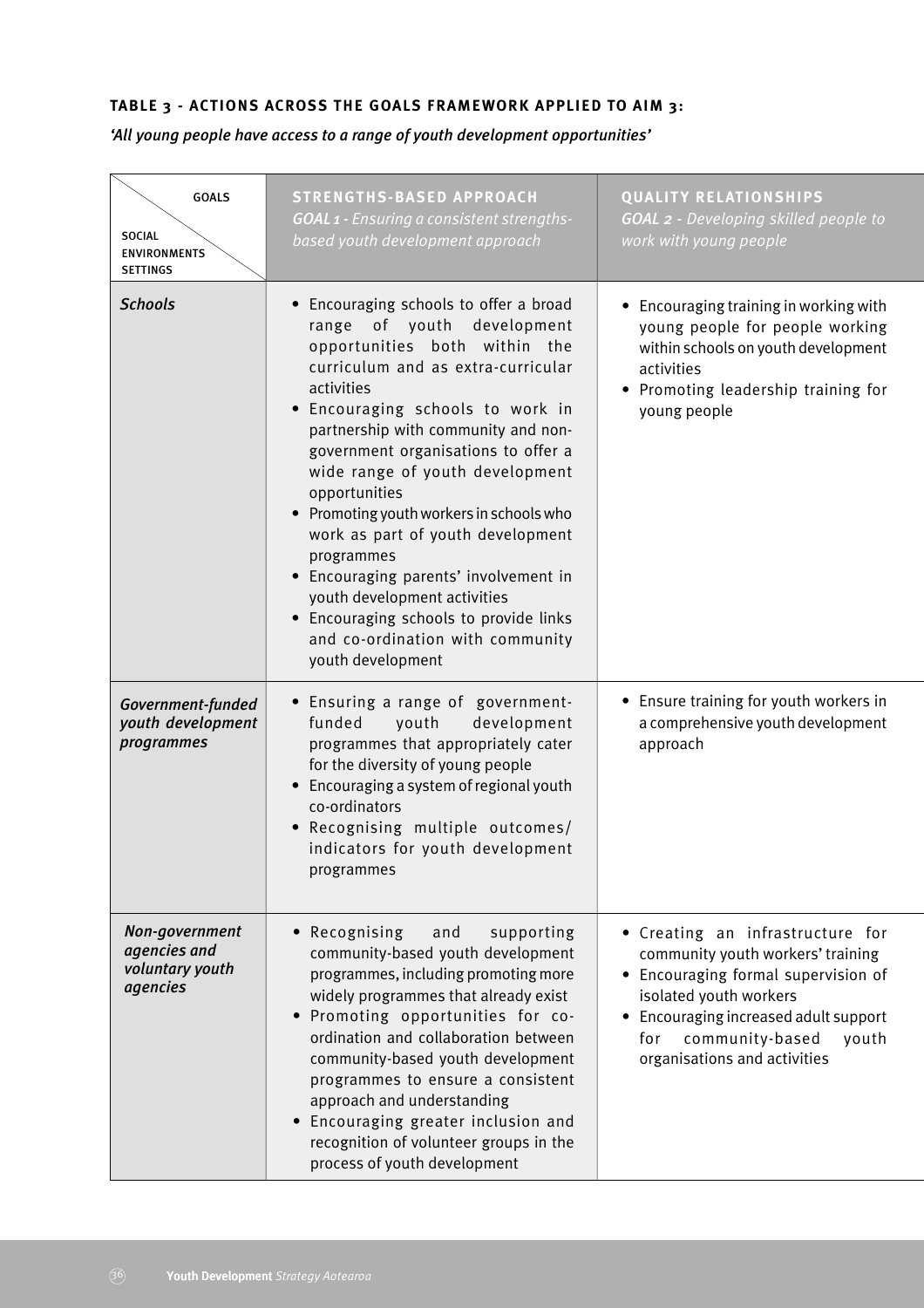| YOUTH PARTICIPATION<br><b>GOAL 3 - Creating opportunities for young</b><br>people to actively participate and engage                                                                                                                                                                                                                                                                                                           | <b>AN INFORMED APPROACH</b><br>GOAL 4 - Building knowledge on youth<br>development through information and<br>research                                                                                                                                                                                                                                               |
|--------------------------------------------------------------------------------------------------------------------------------------------------------------------------------------------------------------------------------------------------------------------------------------------------------------------------------------------------------------------------------------------------------------------------------|----------------------------------------------------------------------------------------------------------------------------------------------------------------------------------------------------------------------------------------------------------------------------------------------------------------------------------------------------------------------|
| Encouraging<br>young<br>people's<br>participation in planning, delivering<br>and reviewing youth development<br>programmes and activities within<br>schools<br>· Encouraging young people<br>to<br>participate and be involved<br>Encouraging student-led initiatives and<br>enterprise work<br>Encouraging young<br>people<br>to<br>undertake service activities within the<br>school environment and in their<br>communities | • Encouraging the regular review and<br>evaluation of programmes<br>and<br>activities<br>• Providing information to young people<br>on the opportunities available to them<br>within the school and in the wider<br>community                                                                                                                                        |
| • Involving young people in programme<br>planning and delivery<br>• Promoting mechanisms for young<br>people to be involved in setting<br>baselines for the success of youth<br>development programmes                                                                                                                                                                                                                         | • Developing criteria and best practice<br>standards<br>(benchmarks)<br>for<br>incorporating a youth development<br>approach for government-funded youth<br>development programmes<br>• Evaluating, researching and monitoring<br>programmes<br>• Developing information for young people<br>on the youth development programmes<br>and activities available to them |
| Promoting young people's involvement<br>in the governance and delivery of<br>community youth programmes and<br>services                                                                                                                                                                                                                                                                                                        | • Encouraging the development of<br>training standards for community youth<br>workers<br>• Encouraging the evaluation and review<br>of youth development programmes and<br>activities                                                                                                                                                                                |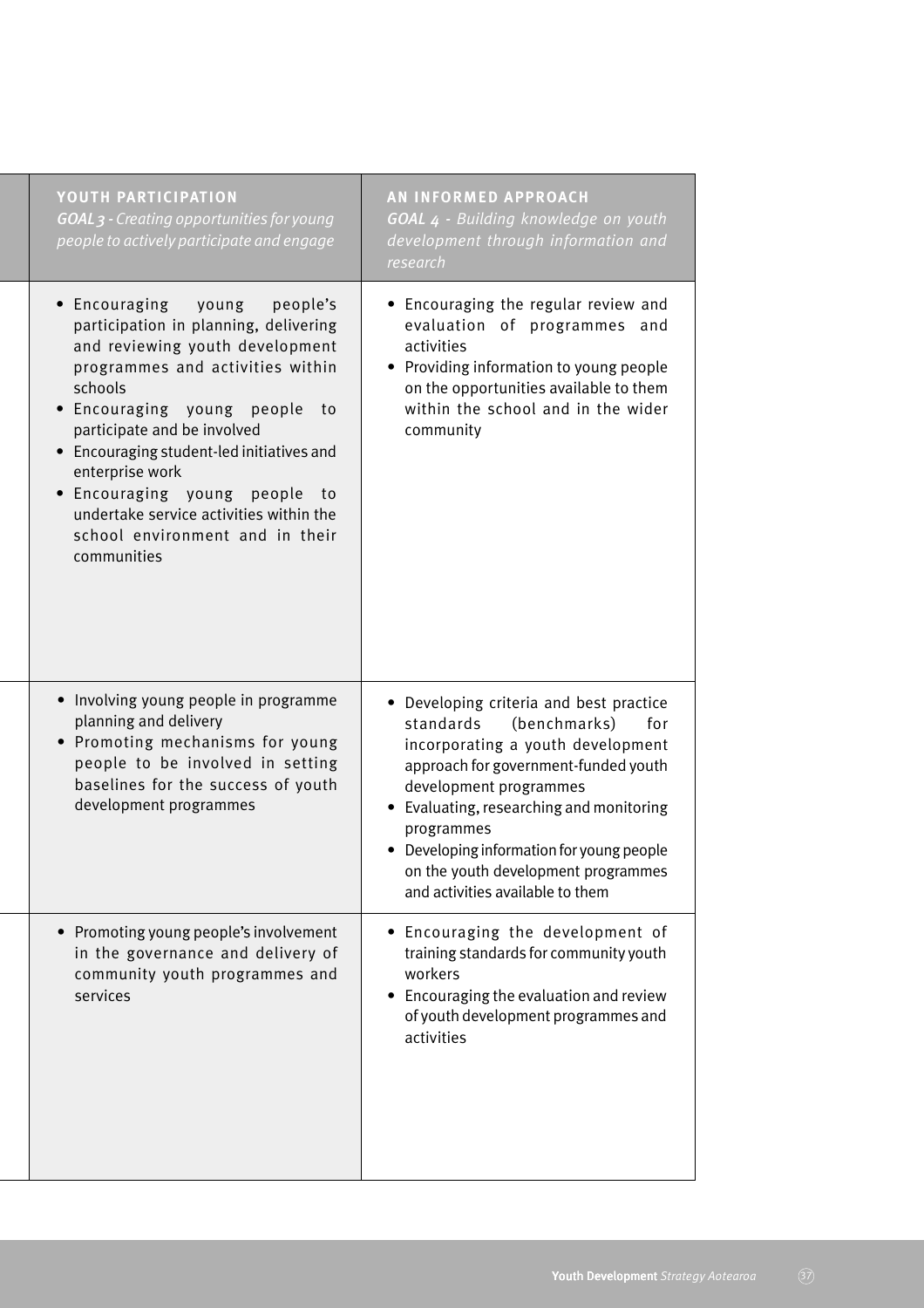| <b>Local Government</b><br>• Service Provision                                                        | . Providing services, facilities and<br>activities to allow young people to<br>engage within their communities (for<br>example, sports and recreation<br>opportunities, opportunities for young<br>people to create and perform and<br>opportunities for meeting their social<br>needs)<br>Encouraging local government to take<br>$\bullet$<br>a leadership role in youth worker<br>networking to support<br>youth<br>development | Training youth workers working for<br>authorities<br>local<br>$\mathsf{in}$<br>youth<br>development and working with young<br>people                                                                                                                                                                        |
|-------------------------------------------------------------------------------------------------------|------------------------------------------------------------------------------------------------------------------------------------------------------------------------------------------------------------------------------------------------------------------------------------------------------------------------------------------------------------------------------------------------------------------------------------|-------------------------------------------------------------------------------------------------------------------------------------------------------------------------------------------------------------------------------------------------------------------------------------------------------------|
| <b>Communities</b><br>• Sports and<br>recreation<br>groups<br>• Churches<br>Ethnic specific<br>groups | • Supporting marae-based<br>youth<br>development programmes<br>Encouraging youth development<br>$\bullet$<br>opportunities that are inclusive of all<br>young people and not just targeted to<br>high-need young people<br>• Encouraging community-based youth<br>development<br>programmes<br>and<br>activities to provide opportunities for<br>connectedness to families, whanau and<br>the community                            | • Encouraging training for people<br>working with young people in<br>community settings<br>Training community-based media on<br>reporting on the strengths of young<br>people rather than their problems<br>• Promoting<br>community-based<br>mentoring programmes that promote<br>intergenerational mixing |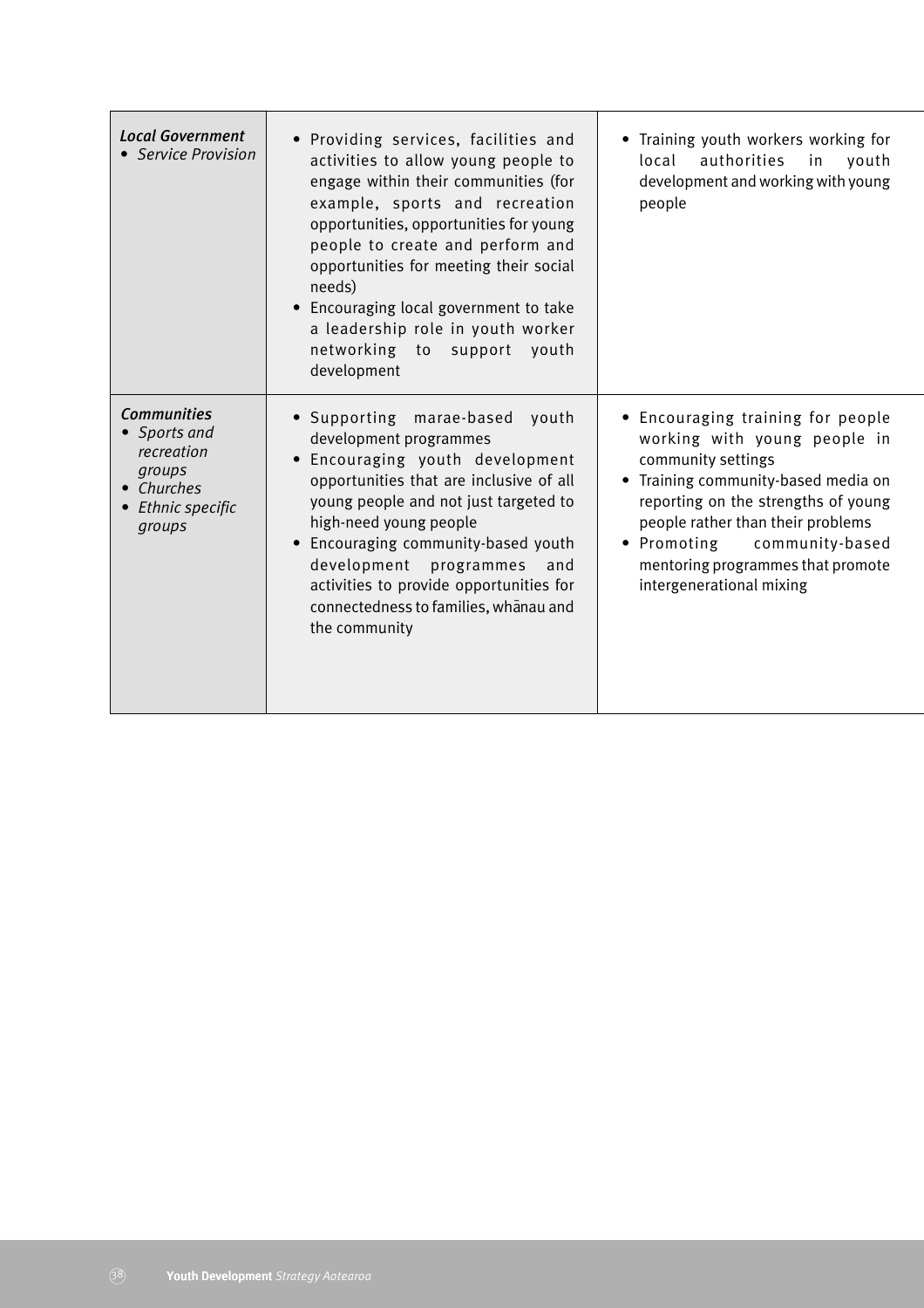| • Promoting youth involvement and<br>consultation in local government<br>policy-making, planning, service<br>delivery and review<br>Encouraging the development of a<br>$\bullet$<br>national approach to involving young<br>people in local government via youth<br>councils                                                                                                                                                                                                                                          | • Developing guidelines and information<br>on young people's participation in local<br>government<br>• Evaluating local government-funded<br>youth development programmes                                                                                                                                            |
|------------------------------------------------------------------------------------------------------------------------------------------------------------------------------------------------------------------------------------------------------------------------------------------------------------------------------------------------------------------------------------------------------------------------------------------------------------------------------------------------------------------------|----------------------------------------------------------------------------------------------------------------------------------------------------------------------------------------------------------------------------------------------------------------------------------------------------------------------|
| • Promoting service opportunities for<br>young people within their communities<br>Providing opportunities for young<br>people to participate in community<br>settings and to express themselves<br>creatively and engage in society and<br>their culture<br>. Promoting opportunities in the<br>community for young people to have an<br>active voice through media - youth<br>radio, TV, websites, youth magazines<br>Matching the genuine interests of<br>young people with community<br>participation opportunities | • Promoting information for communities<br>in working with and alongside young<br>people<br>• Developing information for young<br>people on youth development<br>programmes and activities available to<br>them in community settings<br>• Evaluating and monitoring programmes<br>against a youth development model |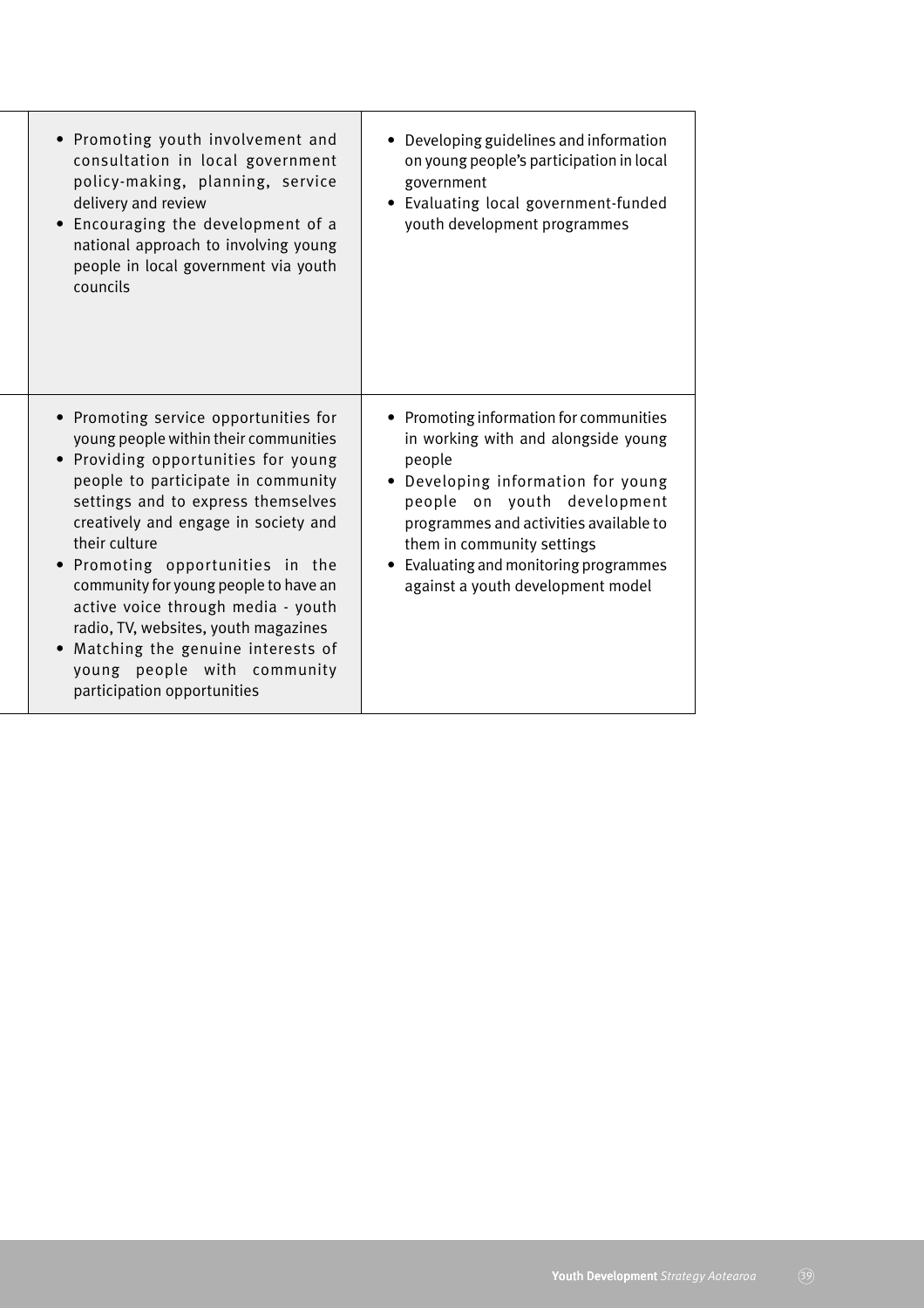The Strategy also acknowledges some key issues for specific groups of young people. Many of the issues were identified during the consultation process and many are interconnected. The issues also can be applied across the Strategy's goals.

#### **RANGATAHI**

Young Maori aged between 12 and 24 inclusive make up a larger proportion ( $27$  percent in 1996) of the total Maori population than do Pakeha young people (18 percent in 1996) of the Pakeha population. The number of young Māori as a proportion of Aotearoa New Zealand's total youth population is forecast to increase, creating a number of opportunities and challenges for government agencies, Māori and communities in general.

*"Give youth a chance at anything at all, just support the youth and encourage them to be unique and keep their cultures alive. Let them get involved in the community to help better themselves." Eight secondary school students, Auckland.*

Rangatahi need to be properly equipped to contribute to their whanau, hapu and iwi. Many find that developing a greater sense of their Māori cultural identity helps strengthen their connection to their whānau, hapū, iwi and wider communities. Whānau may be able to teach rangatahi about their Māori identity, but some need more support than others. The Treaty of Waitangi establishes this as a right.

Key issues identified for rangatahi include:

- recognising rangatahi in the context of iwi, hapu and whanau
- recognising that rangatahi often live in conflicting systems of two cultures
- supporting community-based, rangatahi-driven youth development programmes
- providing opportunities for rangatahi for reo Māori and culture development, including relevant Māori values and practices and opportunities for connection to their whanau, hapu and iwi
- increasing non-Maori communities' understanding and acceptance of tikanga Maori and the rights of rangatahi to participate in a culturally appropriate way
- empowering rangatahi with opportunities to participate in decisions affecting their lives
- better understanding rangatahi and recognising their values, how Maori see the world and their preferred ways of learning.

#### **PACIFIC YOUNG PEOPLE**

Most young Pacific people in New Zealand are from the main Pacific ethnic groups: Samoan (50 percent of the Pacific population in 1996); Cook Island (23 percent); Tongan (16 percent); Niuean (nine percent); Fijian (four percent); and Tokelauan (two percent). However, an increasing number are of mixed heritage as a result of marriages between Pacific and other Pacific or non-Pacific peoples.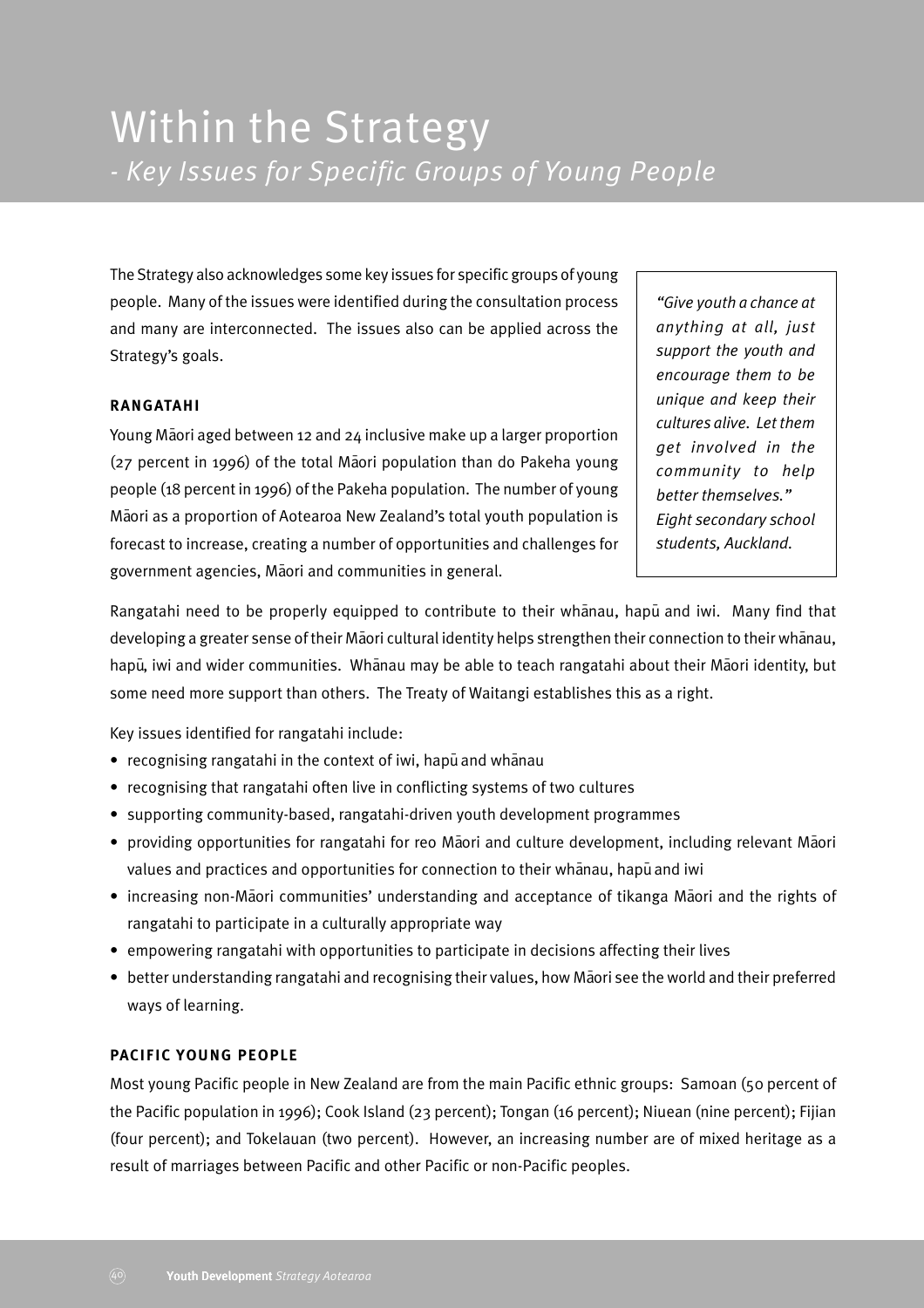Pacific culture, values and practices are very strong in New Zealand. However, most young Pacific people (58 percent of the total Pacific population in 1996) were born here. This means they need to develop their own identity among conflicting systems and two or more cultures. Many young Pacific people's social, spiritual, cultural and youth development activities centre around the church.

Key issues identified for Pacific young people include:

- acknowledging the different Pacific communities
- recognising Pacific young people in the context of their families
- recognising first-generation cultural issues New Zealand born and Island born
- promoting opportunities for retaining language and culture
- using appropriate methods and learning styles for engaging with Pacific young people
- promoting and using mentoring programmes and role models
- working alongside the strong church connections in Pacific communities
- providing culturally appropriate services in schools
- empowering Pacific youth with opportunities to participate in decisions affecting their lives
- supporting Pacific community-based youth programmes
- promoting exchange programmes for Pacific young people between New Zealand and the Pacific Island nations
- providing opportunities for Pacific young people to develop and express their talents and skills, for example, through scholarships
- increasing cultural understanding by non-Pacific people of Pacific cultures and values and how they are brought up.

## **YOUNG PEOPLE FROM MINORITY ETHNIC COMMUNITIES -** *In Particular Recent Migrants and Refugees*

New Zealand has a diverse range of ethnic communities. In the 1996 Census, 300,000 (eight percent - of which five percent were Asian) New Zealand residents described themselves as belonging to an ethnic group other than Maori, Pacific Island or of British origin. The largest ethnic communities are Chinese (81,000), Dutch (47,000) and Indian (42,000). Since 1996, this number has increased, with a high proportion of new migrants each year coming from non-English-speaking backgrounds.

Ethnic people's needs and views vary according to their background and time spent in New Zealand. For example, many Asian young people come to New Zealand as students and then return on temporary visas, so are often not eligible for full citizens' facilities such as health care. They may not have money or insurance to cover the costs if they become unwell.

Key issues identified for young people from minority ethnic communities include:

- acknowledging that issues often depend on how many generations are born in New Zealand
- acknowledging the specific issues of young people who are recent migrants, including language barriers and conflicting cultures, with different identities at home and at work or school
- promoting opportunities for retaining language and culture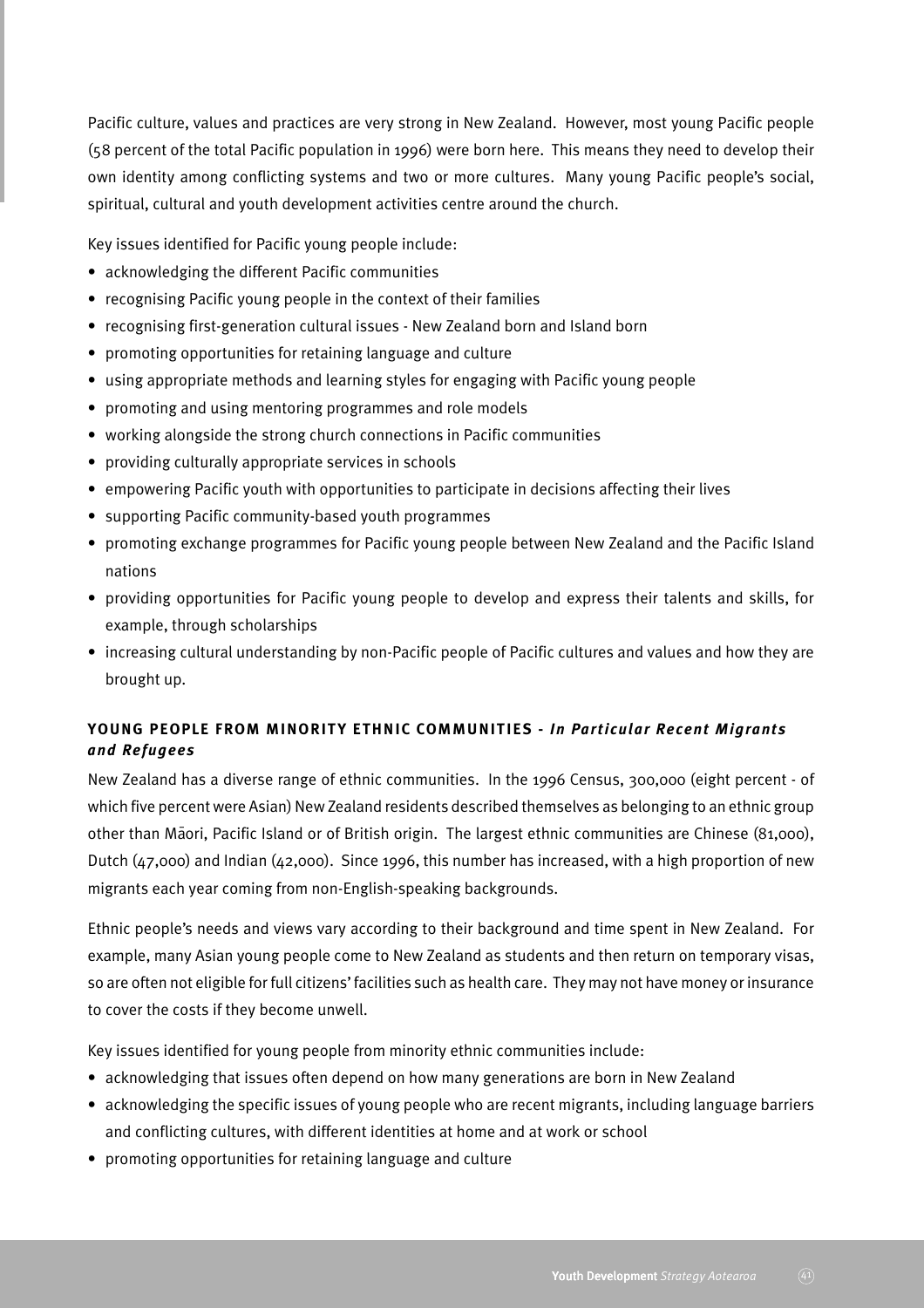- meeting the needs of young people in New Zealand who are here on their own for study without support from their families
- recognising and understanding culture difference in values and practices
- helping parents better understand their young people in the context of the New Zealand youth culture at school or work
- acknowledging the specific needs of young people who are refugees
- helping in the transition to adulthood in a new and sometimes alien culture
- living with different culture and religious expectations from the majority of New Zealanders.

#### **YOUNG PEOPLE WITH PHYSICAL, INTELLECTUAL AND LEARNING DISABILITIES**

In 1996 about eight percent of all 15 to 25 year olds had a disability that limited their daily activities in some way. The most common disability is physical (affecting mobility) followed by sensory disabilities affecting sight or hearing.

The *New Zealand Disability Strategy* is a long-term plan for changing New Zealand from a disabling to an inclusive society. Objective 13 of the Strategy is to "enable disabled children and youth to lead full and active lives". The Youth Development Strategy Aotearoa supports this objective.

Key issues identified for young people with disabilities include:

- providing opportunities for connections with peers, in particular young people without disabilities
- providing opportunities for meaningful work and ongoing education
- providing opportunities for strong links and active participation with their families, schools and communities and in wider political processes
- reducing barriers that limit young people with disabilities, such as transport, access to places and the attitudes of others
- achieving better awareness and understanding among young people and adults of the issues for young people with disabilities
- providing opportunities to be involved and participate in a wide range of youth development activities.

#### **YOUNG LESBIAN, GAY, BISEXUAL AND TRANSSEXUAL PEOPLE**

The proportion of gay people in our society is commonly cited as one in ten. Lesbian, gay, bisexual and transsexual young people face the same health, mental health and other challenges as their heterosexual peers, with the addition of social and health challenges associated with society often not accepting their identity. Developing a positive sexual identity is crucial to these young people's self-esteem and wellbeing.

Key issues identified for young lesbian, gay, bisexual and transsexual people include:

- identity issues
- discrimination and harassment in schools and workplaces
- access to support groups and programmes.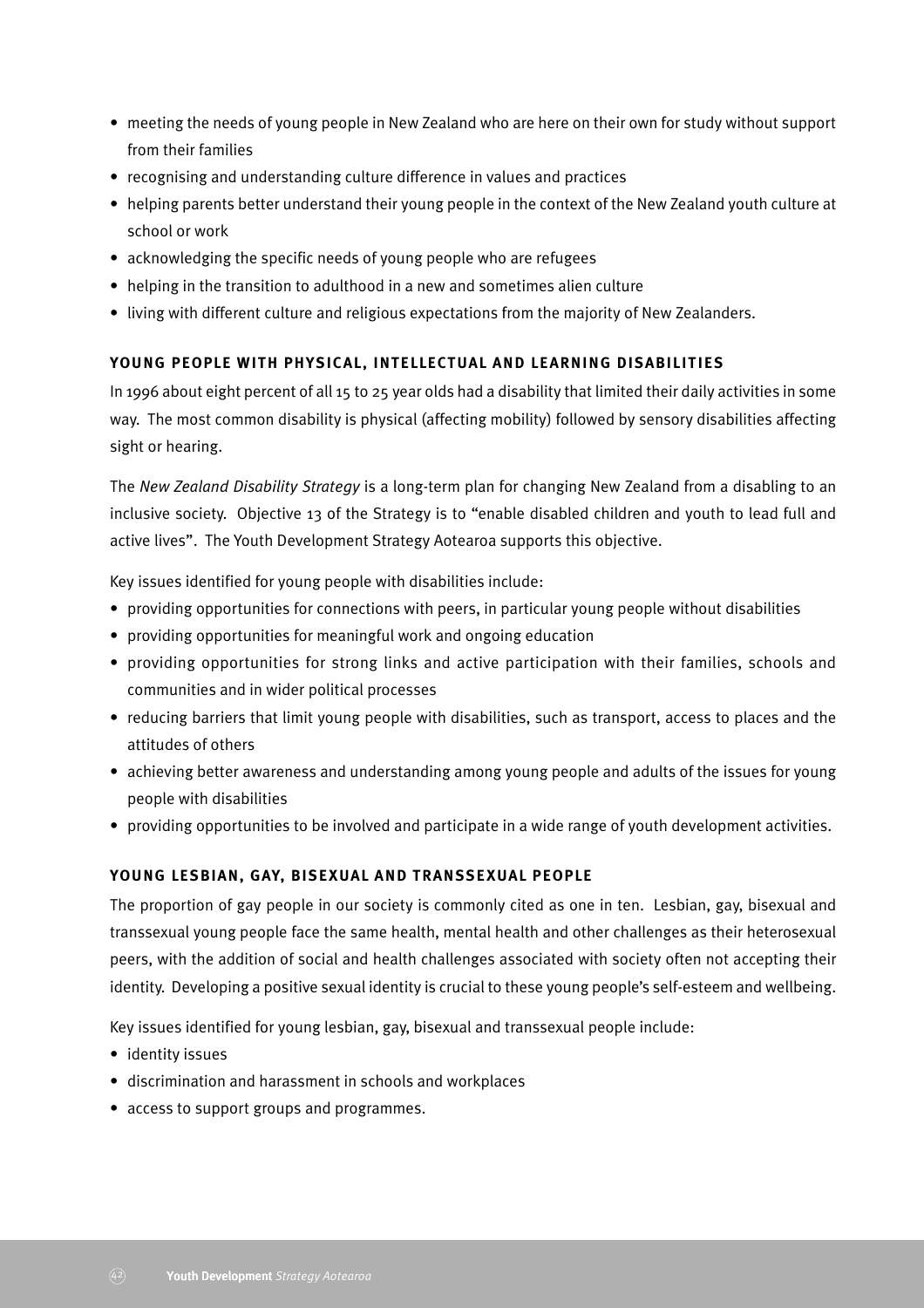#### **ISOLATED RURAL YOUNG PEOPLE**

Twenty seven percent of young people live in small urban or rural areas. The proportion of the population aged 15 to 24 years in rural areas is lower than the national average. This reflects young people's migration from rural to urban areas in pursuit of educational, employment and lifestyle opportunities.

Young people in rural areas face a number of unique challenges. For example, distance from family, school, peers, work, services and social opportunities can result in a sense of isolation. They do not often see themselves represented positively in the media and it can be difficult for rural young people to access national activities and programmes. However, young people from rural areas often also have a positive experience of growing up, with different opportunities available to them.

Key issues identified for young people in rural areas include:

- ensuring that services and programmes are accessible
- addressing transport issues where there is no public transport and travel distance is significant. This can particularly affect young people's ability to maintain social and peer connections
- enhancing opportunities for training, employment and social interaction in local areas
- acknowledging that a significant proportion of young people in rural areas move away from family and community for schooling, training and employment
- increasing opportunities for access to high-speed internet connections in rural areas.

#### **YOUNG PARENTS** *- In Particular Young Mothers*

Overall, young people are less likely to be parents than in the past. By the age of 25 most women (63.2 percent) have not had children. However, Maori women in their late teens and early 20s have higher rates of pregnancy than other women of the same age. Birth rates for young Maori women under 18 years in 2000 were 22.7 births per 1,000 compared with 4.9 per 1,000 for non-Maori young women. Births to young Maori under 18 years accounted for five percent of all births to Maori women in 2000<sup>5</sup>.

Key issues identified for young people who are parents, in particular young mothers, include:

- supportive communities and families
- support groups and income support
- opportunities for continued education and personal development.

<sup>5</sup> *The Social Report.* Wellington, NZ: Ministry of Social Policy, 2001.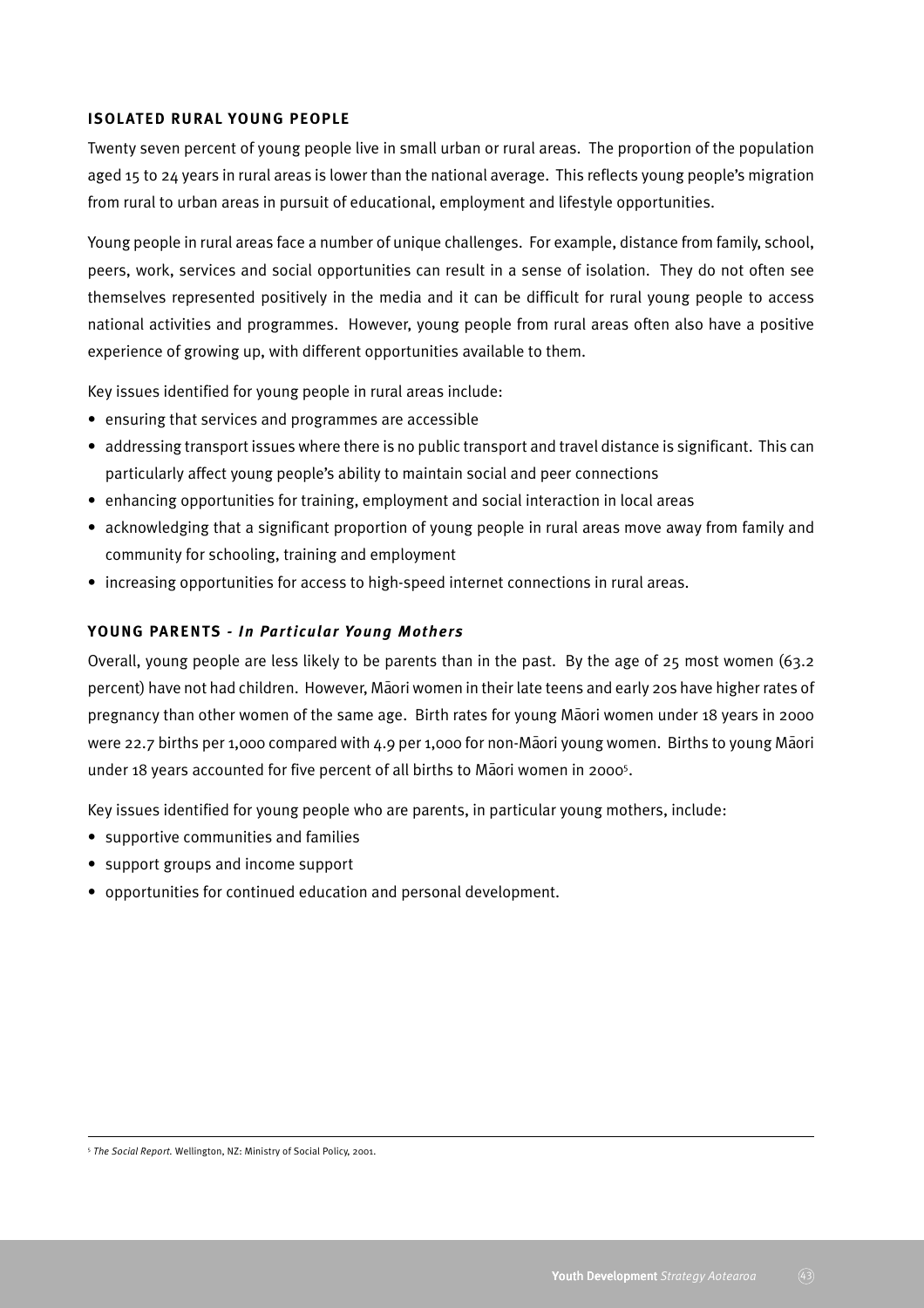# **V** Implementing, Monitoring and Evaluating the Strategy

This Strategy provides a platform and a tool for developing policies and programmes for young people in New Zealand. It provides a framework and a series of actions as a start towards implementation.

The Ministry of Youth Affairs will lead the Strategy's implementation as part of the Action for Child and Youth Development work programme. The work programme is being developed by the Ministries of Youth Affairs and Social Development to ensure both the Youth Development Strategy Aotearoa and the Agenda for Children are implemented in a co-ordinated way. It will cover specific action to be undertaken by government.



However, the Ministry of Youth Affairs is not the only organisation responsible for implementation. As the actions illustrate, central and local

government agencies, as well as non-government agencies, communities, families and individuals have a role to play.

#### **MONITORING AND EVALUATION**

Monitoring and evaluating this Strategy will not be an easy task. However, as part of the ongoing work programme, progress on meeting the aims and goals of this Strategy and the related Agenda for Children will be closely monitored. This includes young people themselves monitoring and evaluating progress.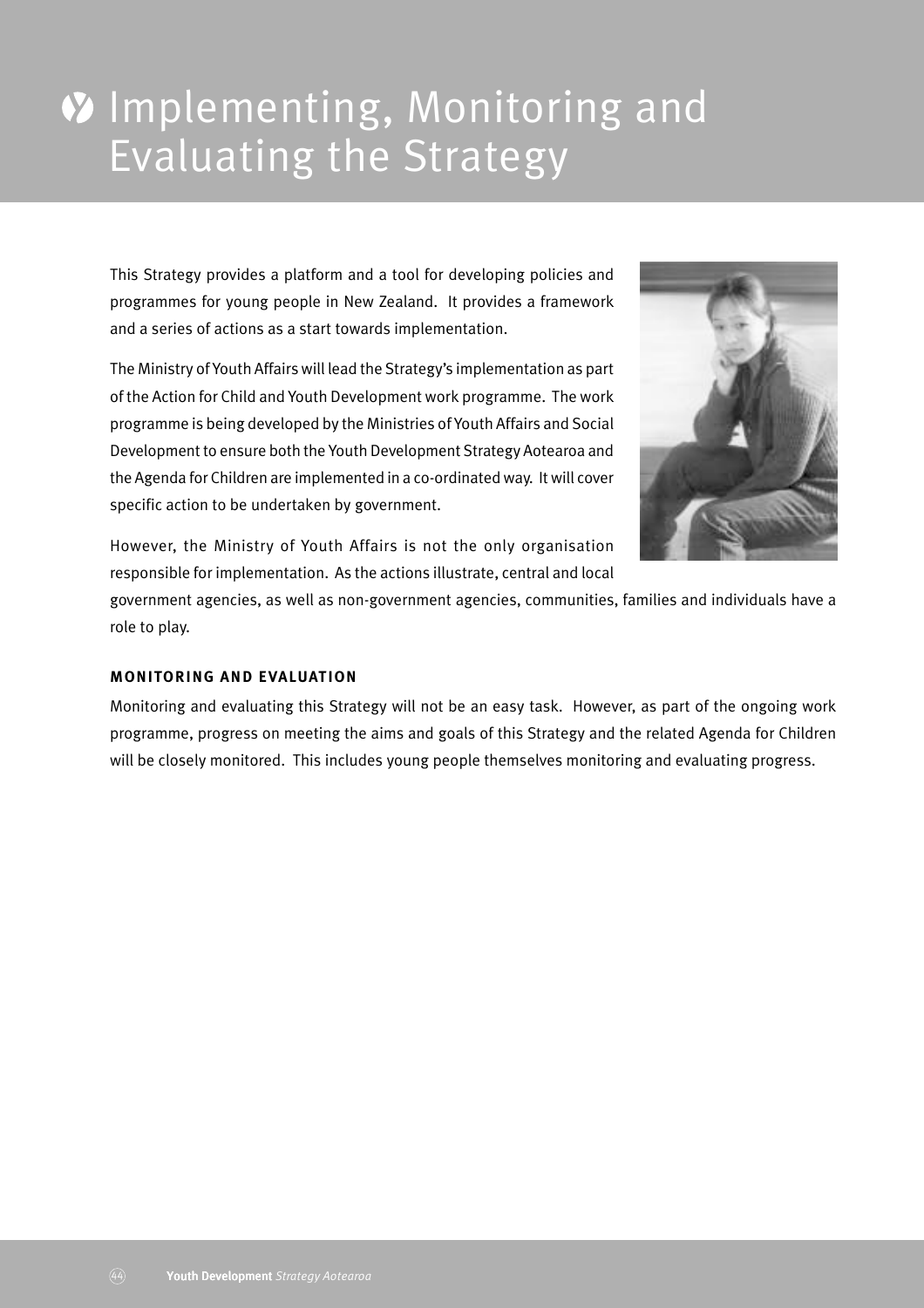

This diagram illustrates the many government portfolio areas integral to youth development and the Youth Development Strategy Aotearoa. A number of agencies have been or are working on specific youth policies and strategies.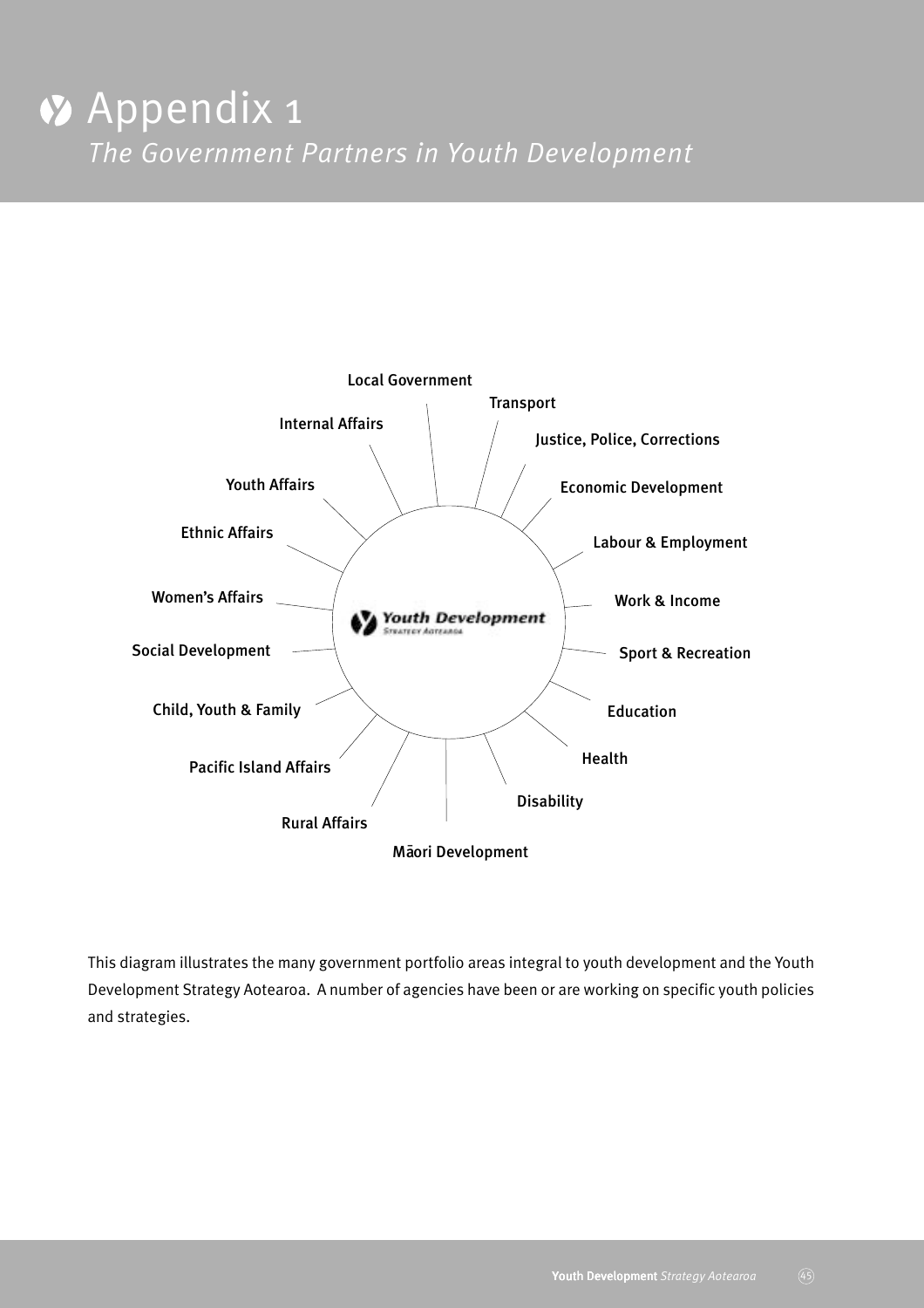# **V** Appendix 2

*Current Youth Development Programmes and Activities in New Zealand*

Current youth development programmes and activities in New Zealand include the following:

- The Ministry of Youth Affairs contracts a range of providers to provide New Zealand Youth Conservation Corps and Youth Service Corps Programmes. Other development activities include the Youth Parliament, youth advisory forums and the Student Representatives Scheme.
- The Ministry of Justice's Crime Prevention Unit funds or part-funds youth crime prevention programmes.
- The Department of Internal Affairs administers the Youth Development Fund (which funds programmes with a suicide prevention focus), Lottery Youth (which funds youth community development programmes), the Community Project Workers' Scheme (CPWS) and the Community Project Workers' Scheme - Crime Prevention (CPWS-CP).
- The New Zealand Police runs youth aid and blue light programmes, operates youth-at-risk projects and provides education in schools.
- The New Zealand Defence Force runs New Zealand Army Youth and Limited Services Volunteers programmes.
- In the secondary education sector, secondary schools and alternative education providers offer a wide range of youth development activities. The *Health and Physical Education in New Zealand Curriculum* also plays a key role in skills development and knowledge and in promoting and initiating youth development projects within schools.
- In the tertiary education sector, many youth development activities are youth driven, such as student associations, special interest groups and clubs. Other initiatives are facilitated by tertiary education institutions and associations, such as international student exchanges.
- Skill New Zealand is responsible for a range of vocational, educational and training programmes and initiatives that are accessible by young people. Many of these initiatives are specifically targeted at young

people, such as Youth Training, Modern Apprenticeships, Gateway and Skill Enhancement.

- Work and Income NZ contracts a range of Work Confidence programmes, including the Work Confidence for Youth and Work Confidence for Maori Youth training programmes and motivational training programmes.
- Child, Youth and Family supports a wide range of youth programmes in partnership with community and Māori providers.
- In the health sector, youth development activities are mainly provided as part of youth health services, mental health promotion programmes, and tobacco and drugs, nutrition and physical activity and Health Promoting Schools programmes.
- The Hillary Commission provides youth development activities in the sport and recreation sector.
- Local authorities provide sport and recreation facilities and part-fund a range of youth programmes. Some have youth councils.
- Some organisations provide adventure-based programmes, such as Outward Bound, Spirit of Adventure and Project K.
- Non-government and voluntary sector youth development programmes and activities include: Youthline; the Prince's Trust; the Young New Zealanders' Challenge of the Duke of Edinburgh Awards; Guides/Scouts/ Venturers/Rangers; the New Zealand Cadet Forces; youth services clubs; Order of St John Cadets; and YMCA and YWCA activities.
- International youth programmes including youth exchanges and international relations.
- Hapu and iwi-based Maori youth programmes.
- Pacific community-based youth programmes include a collective of Pacific groups running a variety of mentoring programmes.
- Community youth programmes and activities are also run by cultural groups and organisations and religious/church organisations.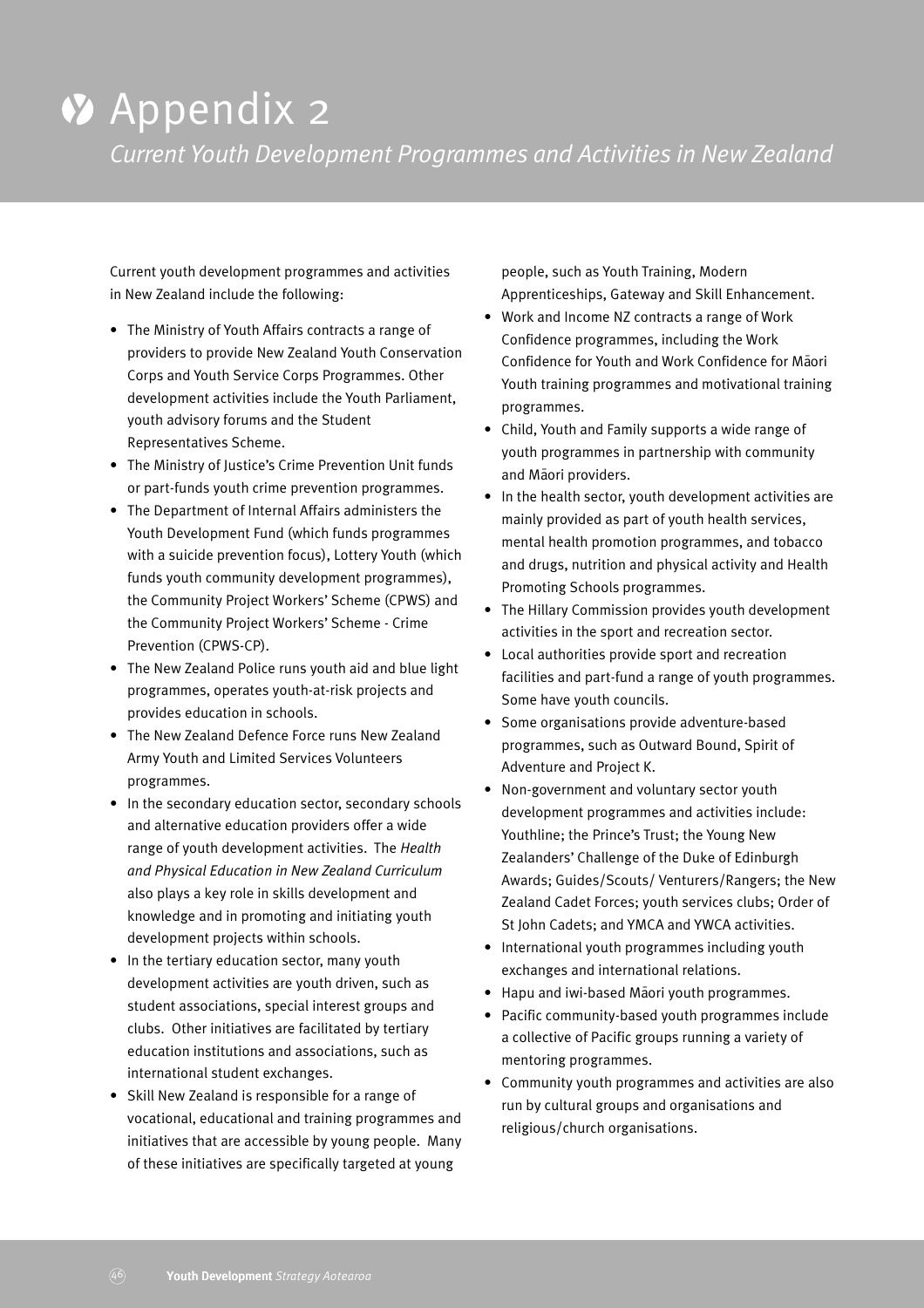# *Appendix 3 How the Strategy was Developed*

This Strategy was developed by the Ministry of Youth Affairs with help from:

- an external Reference Group made up of eight people who work with young people and two young people
- a Wellington-based Youth Advisory Forum made up of young people
- broad consultation with young people, adults and agencies working with young people involving consultation meetings and written responses to a discussion document.

# *The Youth Development Strategy Aotearoa Reference Group*

The members of the Youth Development Strategy Aotearoa Reference Group are:

- Kevin Hague, Executive Officer, New Zealand AIDS Foundation, Auckland
- Teorongonui Josie Keelan, Programme and Business Manager, Faculty of Te Ara Poutama, Auckland University of Technology, Auckland
- Wiki Malton, Co-ordinator of Hastings Youth Council, Hastings District Council
- Philip Patston, Director, Diversity **Works**
- Dr Sue Bagshaw, Medical Practitioner, 198 Youth Health and Family Planning Association, Christchurch
- Mary Marshall, Employment Best

Practices Manager, Woolworths New Zealand Limited, Auckland

- Lea Cowley, Pacificare Trust and Research and Projects Collaboration (RPC), Auckland
- Timothy Manu, Child, Youth and Family, Porirua Office (until Nov 2001), member of the Porirua City Youth Council and Taimairino Youth Council
- Rees Fox, Manager, Matamata Conservation Corps, Matamata
- Glenn Duncan, Executive Director, The Duke of Edinburgh's Award in New Zealand, Wellington (until June 2001)
- John Lambert, Principal, Naenae College, Lower Hutt (from August 2001).

#### *Youth Advisory Forum*

During 2001, the Ministry of Youth Affairs held eight Youth Advisory Forum meetings focused on the Strategy for Wellington-based young people aged 16 to 24 years. These Forums helped to ensure the active contribution of young people throughout the development of the Strategy. Approximately 48 young people have attended at least one of the Forums.

#### *Consultation Meetings*

During May, June and July 2001, the Ministry of Youth Affairs held 16 consultation meetings and focus groups with adults working with young people and parents, 11 consultation meetings with young



people and a range of meetings with key individuals and government and non-government organisations. Approximately 490 adults and 250 young people attended the public consultation meetings.

The following consultation meetings and focus groups were held with adults:

- Kawerau focus group with parents and people who work with young people
- Rotorua consultation meeting with people who work with young people
- West Coast/Greymouth consultation meeting with people who work with young people
- Christchurch consultation meeting with people who work with young people
- Auckland fono with Pacific people who work with young people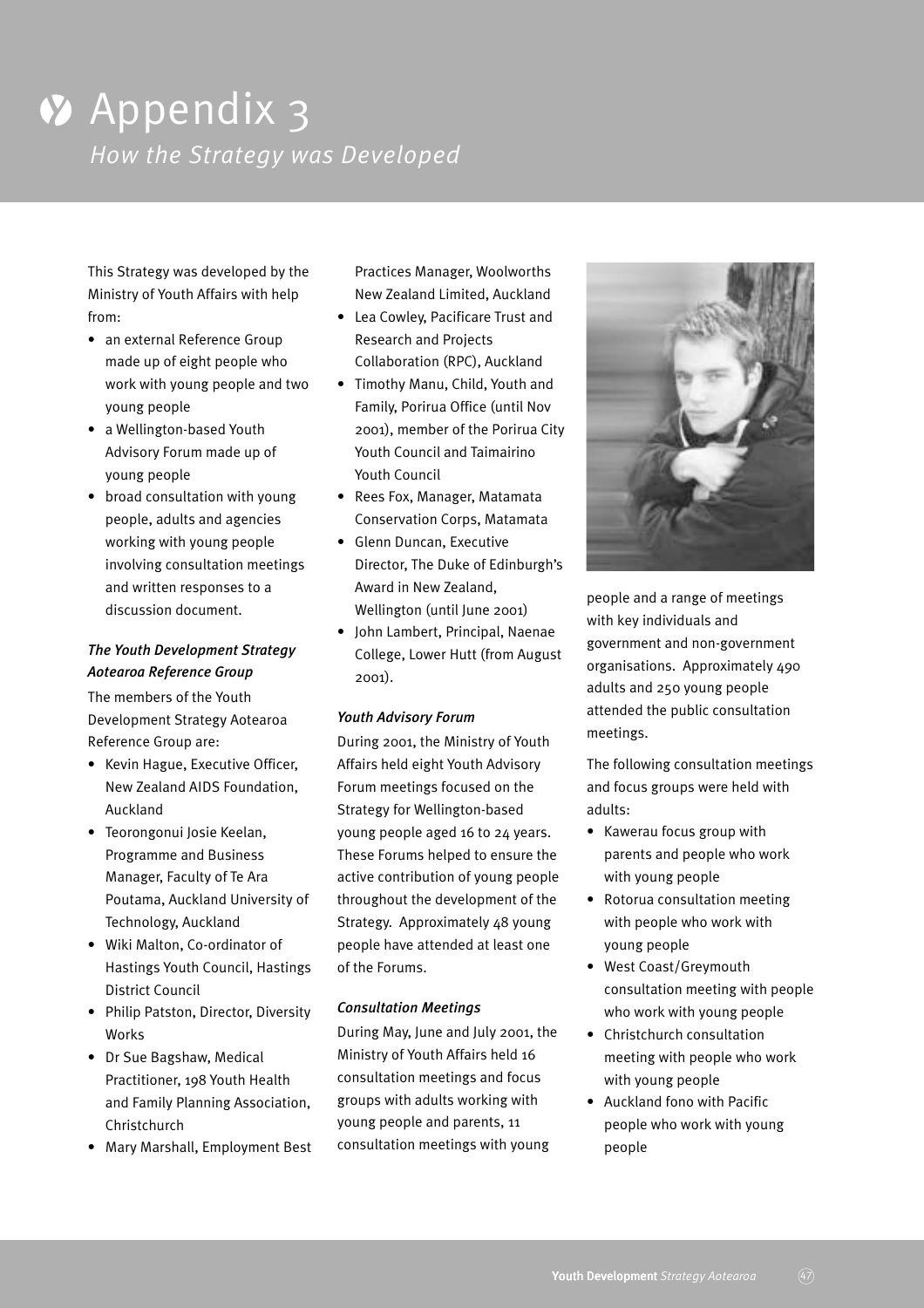- Manukau City consultation meeting with people who work with young people
- Auckland focus group meeting with people who work with young people from ethnic communities
- West Auckland meeting of young people and adults who work with young people, Minister of Youth Affairs' Budget Breakfast Meeting
- Whangarei consultation meeting with secondary school teachers and private training providers
- Porirua fono with Pacific people who work with young people
- Wellington consultation meeting with people who work with young people
- Upper Hutt focus group meeting with employers
- Upper Hutt consultation meeting with parents
- Wanganui hui with Māori adults working with young people and parents
- a consultation meeting with the staff at the Ministry of Youth Affairs
- workshop on the Strategy with the Youth Corps Supervisors who attended the Southern Youth Corps Supervisors' Conference
- formal feedback on the Strategy discussion document from the Youth Development Strategy Aotearoa Reference Group.

The following consultation meetings and focus groups were held with young people:

- Mangataroto Youth Affairs' Student Representatives' focus group, Mangataroto, Northland
- Auckland consultation meeting with young people in tertiary education
- Whangarei consultation meeting with young people - Whangarei Youth Service Corps and a mechanics course
- consultation meeting with the Youth Advisory Forum, Wellington
- Greymouth consultation meeting with West Coast Youth Affairs' Student Representatives and other secondary school students
- Kawerau focus group of hard-toreach young people (Maori focus)
- Kawerau consultation meeting with young people on Youth Corps Programmes
- Rotorua consultation meeting with young people
- Christchurch focus group meeting with young people with disabilities
- South Auckland fono with Pacific young people
- West Auckland focus group meeting with young Maori (members of Waitakere City Council's Roopu Rangatahi)

## *Written Responses To The Discussion Document*

There were 160 responses from adults and agencies to the discussion document - *Supporting the Positive Development of Young People in New Zealand - A discussion document on a Youth Development Strategy Aotearoa.* Responses included:

- 18 from local authorities
- 8 from religious organisations
- 9 from education and training sectors agencies
- 1 from employment sector agencies
- 3 from central government policy agencies
- 10 from health sector agencies
- 15 from interest groups
- 5 from justice sector agencies
- 7 from Maori organisations
- 25 from youth organisations
- 2 from other types of agencies
- 57 from individual adults.

Approximately 1,200 secondary school-aged young people from throughout the country were involved in preparing the 227 responses received from young people to the discussion document and consultation pamphlet. This included:

- 149 responses from individual secondary school-aged young people
- 62 group responses from secondary school-aged young people (with an average of 13 young people involved per response)
- 16 group responses from secondary school-aged young people involved with youth organisations or groups.

Summary analysis reports of the responses from adults and agencies and from secondary school-aged young people can be obtained from the Ministry of Youth Affairs or on the website

#### www.youthaffairs.govt.nz

Written responses were received from the following agencies and youth organisations: Actionworks Youth Employment Service, (Christchurch) Alcohol Healthwatch Alexandra Youth Forum Amnesty International New Zealand Ann D'souze, Society of St Vincent de Paul Aotearoa Legalise Cannabis Party, (Christchurch Branch)

Arts Access Aotearoa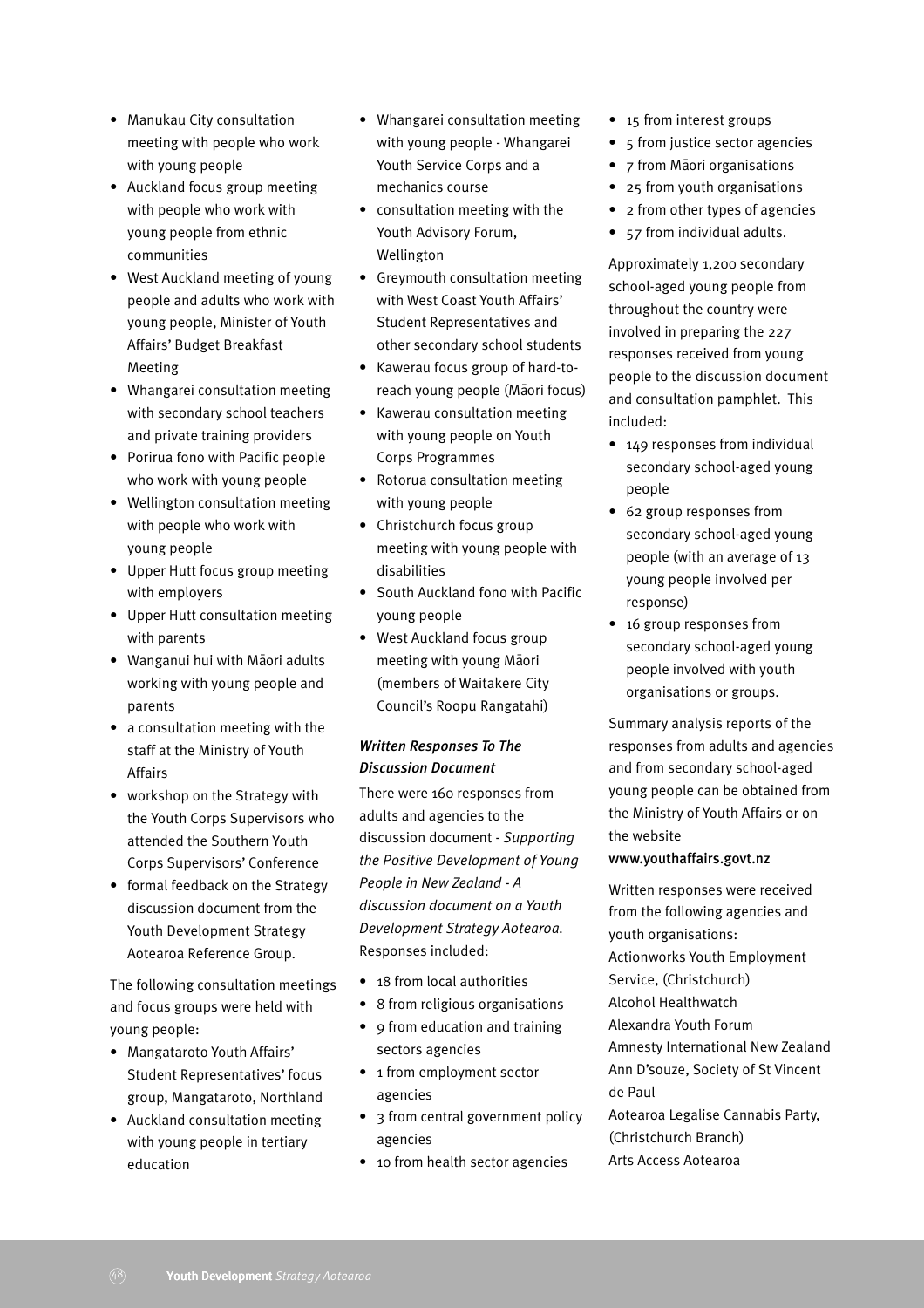Ashburton Youth Council Auckland City Council Boys Brigade in New Zealand Breige Renell, Hawkes Bay Children, Youth and Family Ministry, Hawkes Bay Brent Davie and Alastair Hall, Papatoetoe Baptist Church Bush Skills Careers Service Catholic Education Centre/Catholic Youth Commission Catholic Justice, Peace and Development Office, Wellington Central Otago Conservation Corps, Malcam Charitable Trust Child Development Foundation of New Zealand Children's Media Watch Council of Trade Unions Counties Manukau Health Council CPIT National Youth Work Certificate Class, Christchurch Polytechnic Institute of Technology DARE Foundation of New Zealand Dunedin City Council Family Planning Association of New Zealand Girls Brigade New Zealand Guides New Zealand Hikurangi Learning Centre Horowhenua District Council, Youth Policy Committee Hutt Valley District Health Board, Regional Public Health Inland Revenue, Child Support Inland Revenue, National Office Invercargill Youth Council Kaipara District Council Kapiti Coast District Council, Community Services Laureen Pont, Guides NZ, Nelson Library and Information Association of New Zealand Aotearoa (LIANZA) Man Alive Manawatu District Council Manukau City Council

Marlborough Youth Team - GGANZ Masterton District Council Mental Health Foundation Mid-Central District Health Board, Public Health Services Ministry of Women's Affairs National Collective of Independent Women's Refuges Inc National Council of Women of New Zealand National Federation of Ethnic Councils Inc Nelson Safer Community Council Nelson/Marlborough Institute of Technology, Conservation Corps New Plymouth District Council New Zealand Association for Adolescent Health and Development Inc (NZAAHD) New Zealand Association of Adolescent Health and Development, Waikato Branch New Zealand Catholic Education **Office** New Zealand CCS Nick Bohm, Fuse Rangatahi Trust Pacific Health, Toi Te Ora Public Health Papakai Conservation Corps Porirua City Council Project Adventure New Zealand, Community Development Unit Project Director, Living Values Project K Trust Project Pegasus, New Brighton Police, Christchurch Public Health South, Regional Health Promotion Team Raglan Community House Richie Williams, Project Ranui Rotorua District Council Rotorua Safer Community Council Safer Whangarei Community Council Save the Children New Zealand Sergeant KJ Davidson, New Zealand

Police, Southern District

Headquarters Skill New Zealand Skylight SPELD NZ (Inc) Taranaki Health, Health Promotion Unit Te Kaiawhina Ahumahi Te Puawai Tapu Te Puni Kōkiri Te Roopu Tamariki Te Waiariki Purea Trust Te Whare Awhina Foundation The New Zealand Chinese Youth Trust The Otago Youth Wellness Trust The Salvation Army University of Canterbury Students Association, Canterbury University Upper Clutha Resource Centre Upper Hutt City Council Victoria University Labour, Victoria University Waitakere City Council Waitakere Youth Health Clinic Wanganui District Council Wellington City Youth Council Wellington Open Home Foundation Wesley Wellington Mission, Methodist Mission Aotearoa YMCA Christchurch, Get an Edge Youth Leadership Programme YMCA Invercargill, Conservation Corps YMCA Masterton, Conservation Corps YMCA Nelson, Get an Edge Youth Leadership Programme YMCA Tauranga, Conservation Corps Youth Union Movement Youth Law Tino Rangatiratanga Taitamariki Inc Youthline, Auckland YWCA of Wellington and Hutt Valley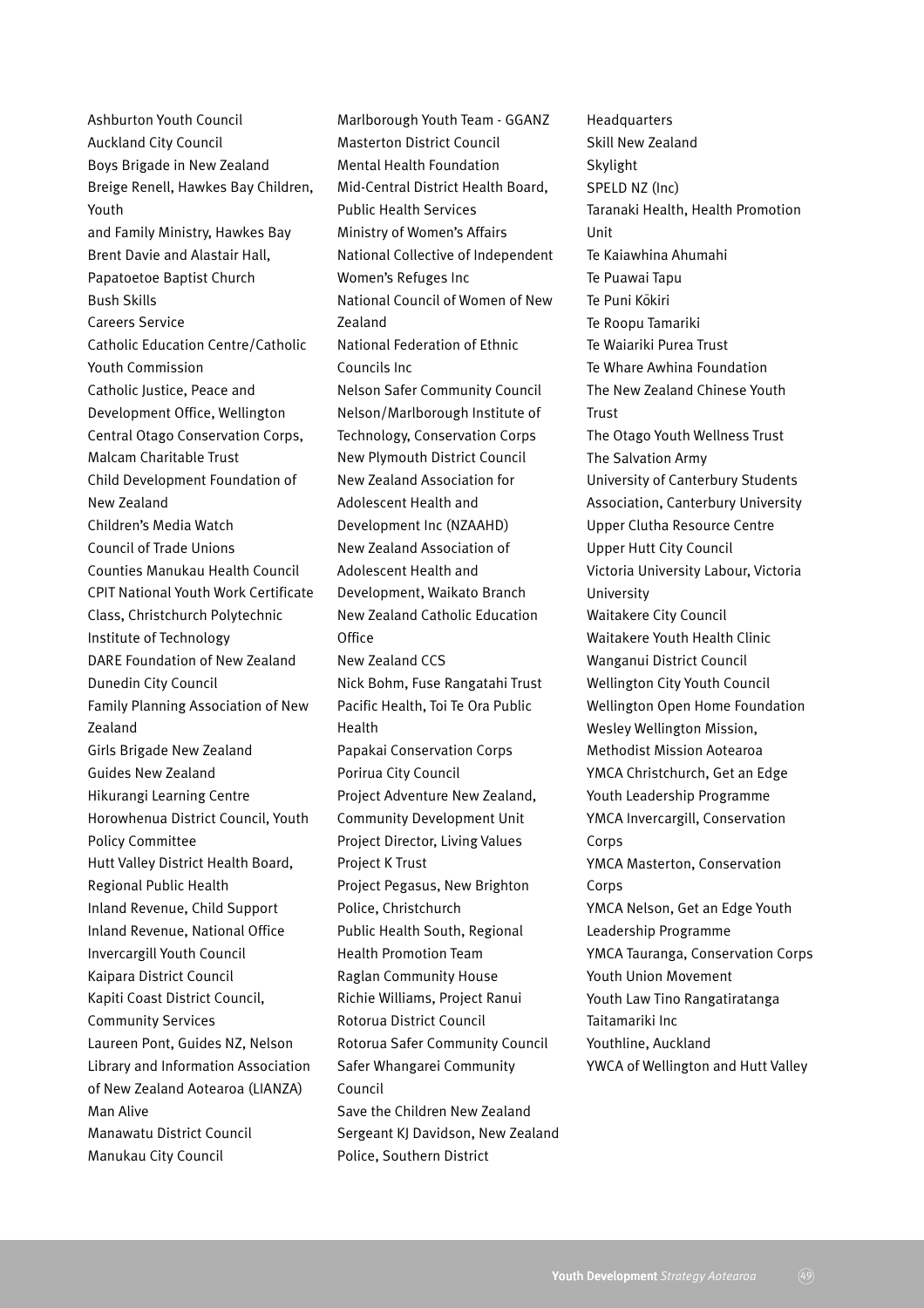Written responses were received from the following individual adults:

| <b>Phil Trotter</b>      | John Eastwood      | <b>Ngaire Harris</b>     | Renee White           |
|--------------------------|--------------------|--------------------------|-----------------------|
| Anton                    | Lisa Hokke         | Viv Whimster             | Del Gibb              |
| Margaret Bishop          | Georgina Parata    | <b>Bernadette Mackie</b> | Cedric Gwynn          |
| Mitchell Tiaiti          | Royce Nurse        | Raewyn Pepene            | Sue                   |
| Donna Reynolds           | Peter Walton-Jones | Ana Gilling              | <b>Tracy Pollett</b>  |
| <b>Gus Row</b>           | Pawrini Isherwood  | Sarah Collison           | <b>Maggie Button</b>  |
| Warren Judkins           | Frederick Church   | Sara McLeod              | <b>Kelly Soper</b>    |
| Lynne & Grant Langdon    | Kataraina Mulgrew  | Graham Lal               | Alissa Bell           |
| <b>Richard Whitfield</b> | Jonny Fromont      | <b>Trish Morrison</b>    | Fiona Carter-Giddings |
| Sefa Lafaialii           | Peter Pan          | Areta                    | Jane Ewing            |
| Peter Shuttleworth       | Dave Mann          | Peter Watson             | Daniel Harman         |
| Penny Pearce             | Tony Milne         | <b>Steve Chadwick</b>    |                       |

There were also 10 responses from adults with no name or contact details provided.

Written responses were received from groups of students at the following secondary schools:

Auckland Metropolitan College Auckland Seventh Day Adventist High School Baradene College, Auckland Blue Mountain College, Tapanui Burnside High School, Christchurch Cathedral College, Christchurch Colenso High School, Napier Dannevirke High School, Dannevirke Feilding Agricultural High School, Feilding Hamilton Girls' High School, Hamilton Havelock North High School Hillary College, Auckland James Cook High School, Auckland Kaipara College, Helensville Kavanagh College, Dunedin Kerikeri High School, Kerikeri Long Bay College, Auckland Lynfield College, Auckland Lytton High School, Gisborne Mangere College, South Auckland Marlborough Boys' College, Blenheim Marlborough Girls' College, Blenheim Matamata College, Matamata Melville High School, Hamilton Menzies College, Wyndham, Southland Morrinsville College, Morrinsville Mt Maunganui College, Mt Maunganui Napier Girl's High School, Napier New Plymouth Boys' High School Opotiki College, Opotiki Orewa College, Orewa

Palmerston North Girls' High School Palmerston North High School Pompallier College, Whangarei Rangiora High School, Rangiora Reporoa College, Reporoa Rongotai College, Wellington Sacred Heart College, Lower Hutt Sacred Heart Girls' College, New Plymouth Scots College, Wellington Spotswood College, New Plymouth St Catherine's College, Wellington St Hilda's Collegiate School, Dunedin St Mary's College, Auckland St Mary's College, Wellington St Patrick's College Silverstream, Upper Hutt St Paul's Collegiate, Hamilton Stratford High School, Stratford Tamatea High School, Napier Taradale High School, Napier Te Awamutu College, Te Awamutu Te Puke High School, Tauranga Timaru Girls' High School, Timaru Wainuiomata College, Lower Hutt Waiopehu College, Levin Waitaki Girls' High School, Oamaru Wanganui Collegiate School, Wanganui Wanganui Girls' College, Wanganui Westlake Boys' High School, Auckland Westlake Girls' High School, Auckland Whangaroa College, Kaeo, Northland